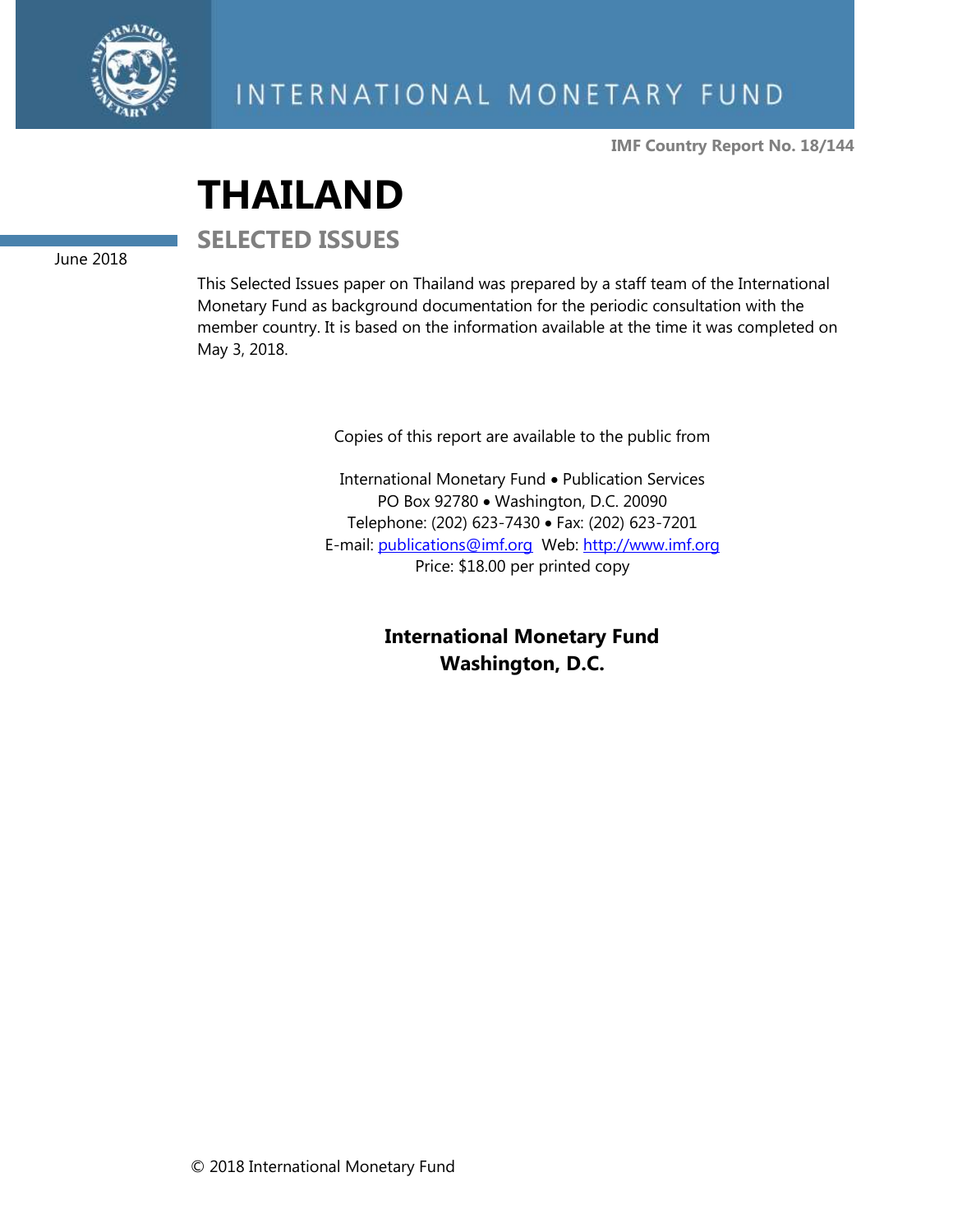

# **THAILAND**

**SELECTED ISSUES**

May 3, 2018

| Approved By             | Prepared by Ichiro Fukunaga (SPR), Juan Angel Garcia, Dirk |
|-------------------------|------------------------------------------------------------|
| <b>Asia and Pacific</b> | Muir, Manrique Saenz, Yiqun Wu (all APD), and Xiaohui Wu;  |
| <b>Department</b>       | and coordinated by Nagwa Riad (COM)                        |

## **CONTENTS**

| <b>FISCAL POLICY AND INCLUSIVE GROWTH</b> |     |
|-------------------------------------------|-----|
| A. Introduction                           |     |
| B. Model Features and Key Assumptions     |     |
| C. Simulations and Results                | 6   |
| D. Conclusion                             | 1 O |

#### **BOX**

|  |  |  | 1. The Low-Income Earners Registry and the Government Welfare Program of | 11 |
|--|--|--|--------------------------------------------------------------------------|----|
|  |  |  |                                                                          |    |

#### **FIGURES**

|                                                                                    | $\overline{4}$ |
|------------------------------------------------------------------------------------|----------------|
|                                                                                    |                |
|                                                                                    |                |
|                                                                                    |                |
|                                                                                    |                |
| 6. Real GDP: Impact of Replacing Personal Income Tax with VAT ___________________9 |                |
|                                                                                    | 12             |
|                                                                                    | 13             |
|                                                                                    |                |
| B. Gauging Financial Conditions in ASEAN-4 Countries ___________________________   | 13             |
|                                                                                    |                |
| D. Conclusion                                                                      | 17             |
|                                                                                    |                |

#### **FIGURES**

| <b>Financial Conditions</b> |  |
|-----------------------------|--|
|                             |  |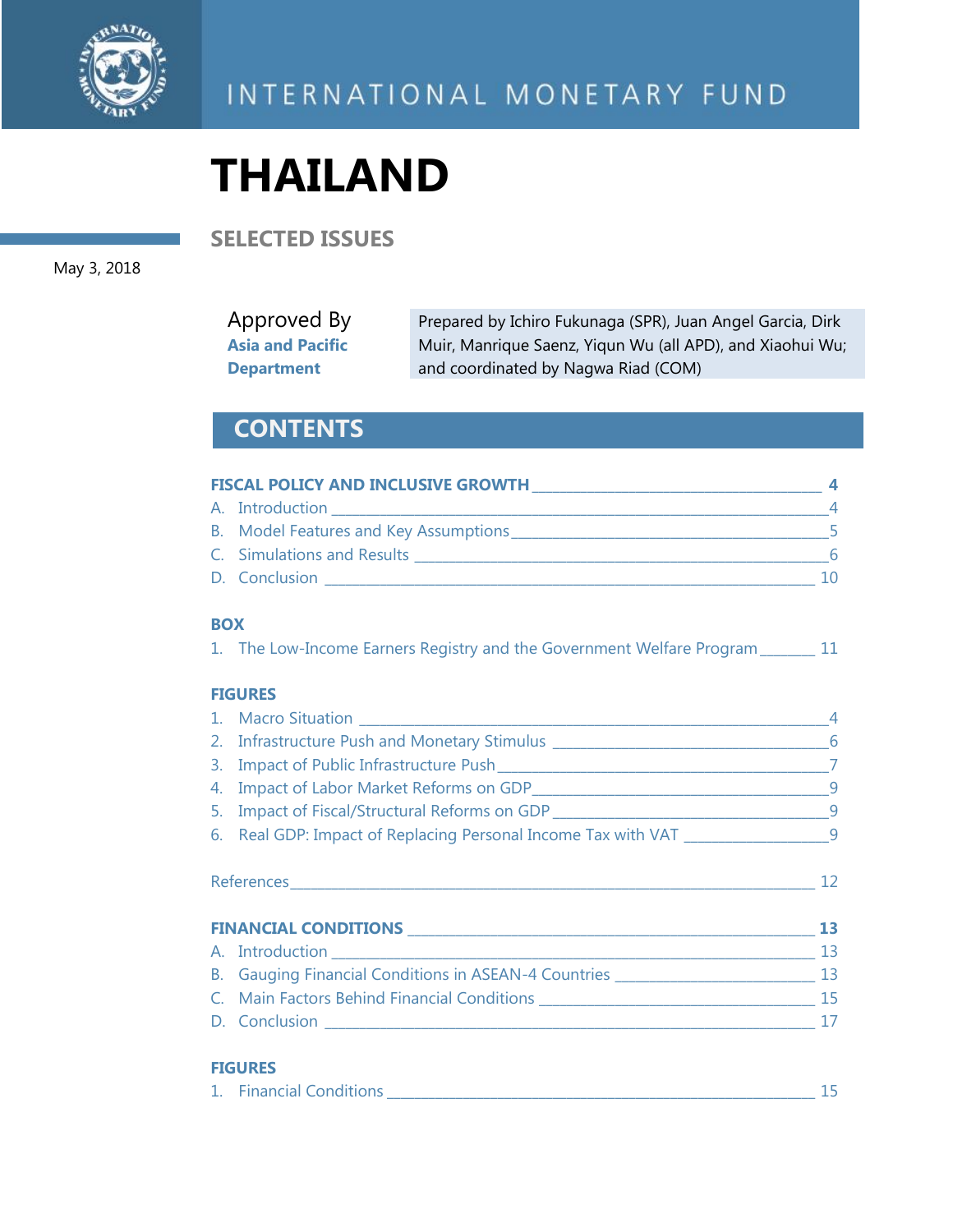|                | <b>TABLE</b>                                                                         |    |
|----------------|--------------------------------------------------------------------------------------|----|
|                |                                                                                      |    |
|                |                                                                                      |    |
|                | SYNERGIES BETWEEN MONETARY AND MACROPRUDENTIAL POLICIES 19                           |    |
|                |                                                                                      |    |
| В.             |                                                                                      |    |
| $\mathsf{C}$ . |                                                                                      |    |
|                |                                                                                      |    |
|                |                                                                                      |    |
| <b>BOX</b>     |                                                                                      |    |
|                | 1. Monetary and Macroprudential Policies in DSGE Models_________________________ 26  |    |
|                | <b>FIGURES</b>                                                                       |    |
| 1.             |                                                                                      |    |
| 2.             | Model Overview 21                                                                    |    |
| 3.             | Responses to a Negative World Interest Rate Shock_______________________________ 23  |    |
|                | 4. Responses to a Positive Housing Demand Shock__________________________________ 24 |    |
|                |                                                                                      |    |
|                |                                                                                      |    |
|                |                                                                                      |    |
| B.             | Current State of Regional Financial Integration__________________________________ 28 |    |
| $C_{\cdot}$    |                                                                                      |    |
|                |                                                                                      |    |
|                |                                                                                      | 37 |
|                | <b>FIGURES</b>                                                                       |    |
| 1.             |                                                                                      |    |
| 2.             |                                                                                      |    |
| 3.             |                                                                                      |    |
| 4.             |                                                                                      |    |
| 5.             |                                                                                      |    |
| 6.             |                                                                                      |    |
| 7.             | Institutional Quality and Intra-Regional Financial Integration, ASEAN-5 _________ 33 |    |
| 8.             |                                                                                      |    |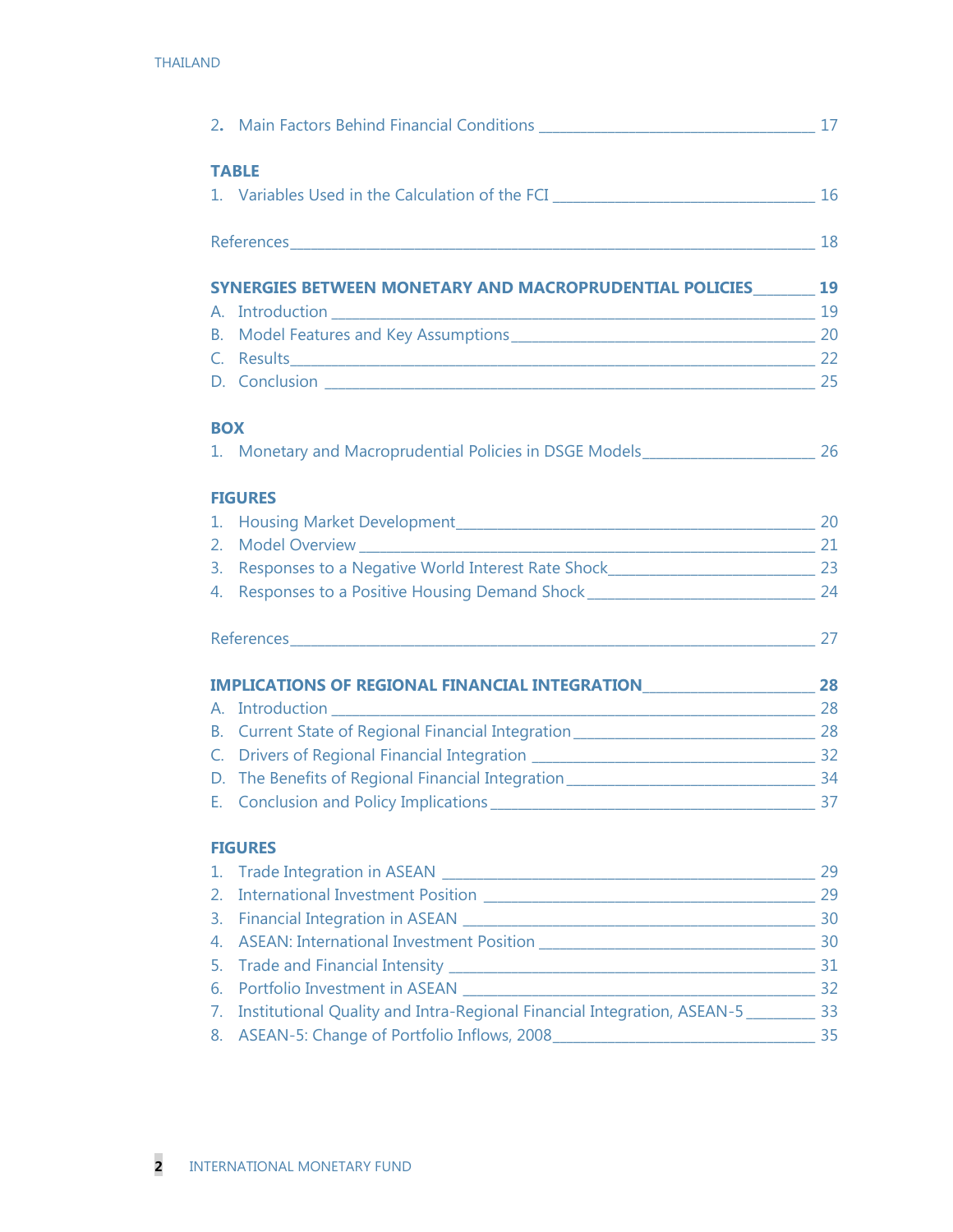#### **TABLES**

| 1. Baseline Gravity Model                                      | 38 |
|----------------------------------------------------------------|----|
| 2. Drivers of Financial Integration: Institutional Quality __  | 39 |
| 3. Benefits of Financial Integration: U.S. Liquidity Condition | 40 |
| 4. Benefits of Financial Integration: Rebalancing __           | 41 |
| 5. Benefits of Financial Integration: Economic Growth _        | 42 |
| References                                                     | 43 |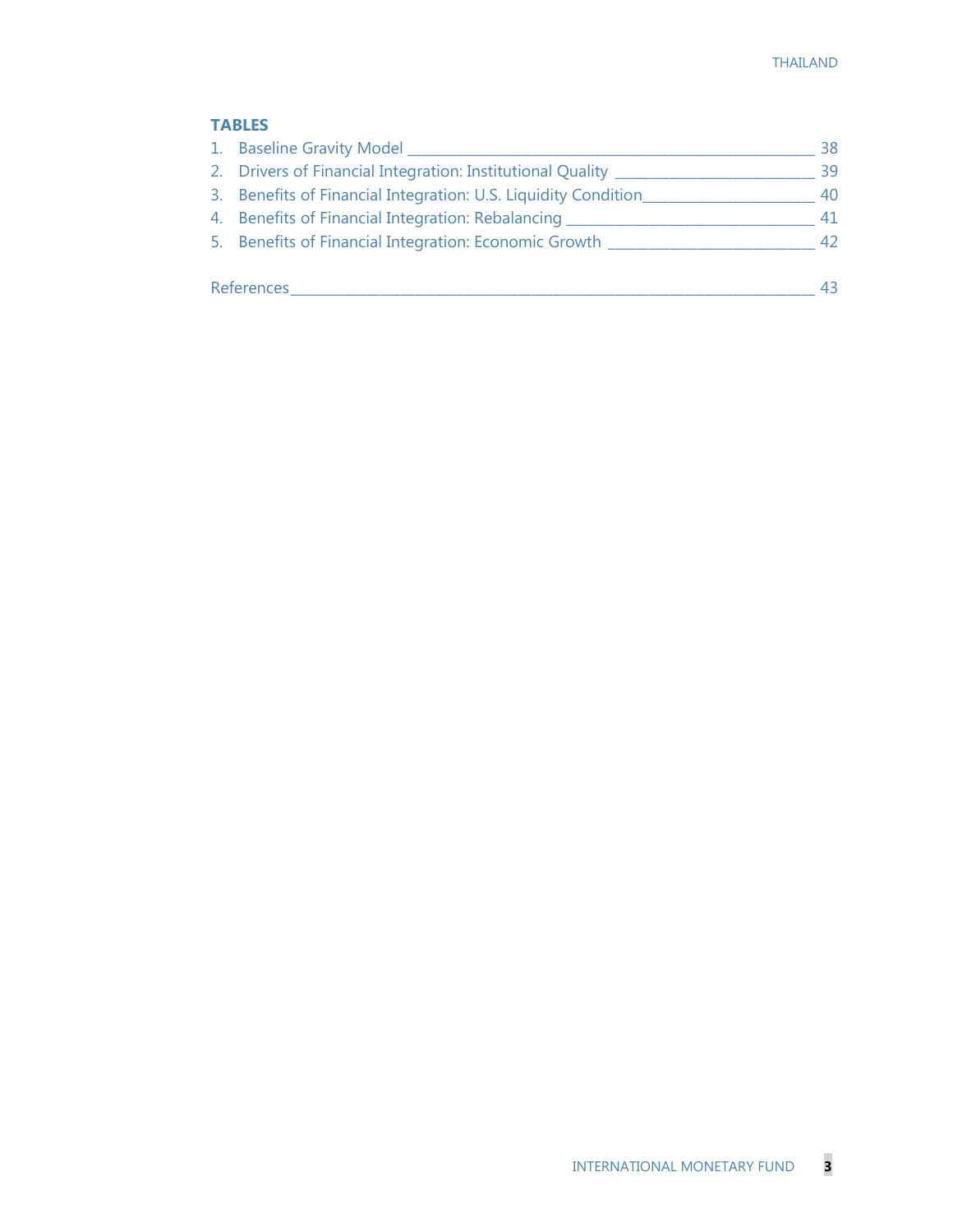# **THAILAND: FISCAL POLICY AND INCLUSIVE GROWTH**<sup>1</sup>

*A semi-structural model is used to simulate the impact of fiscal structural reforms on economic growth, inflation, current account balance, and public finances. Simulation results indicate that structural reforms enabling higher infrastructure investment, stronger labor participation, and more efficient taxation can raise growth significantly and contribute to addressing domestic and external imbalances.*

## **A. Introduction**

**1. Thailand's cyclical and structural challenges have contributed to its high current account surplus and are expected to impact growth in the short and long term.** During 2013-15, growth slowed down significantly. While the export and tourism sectors have since regained strength, other sectors of the economy have yet to take part in this renewed dynamism. Consumption and investment have remained sluggish, partly due to high household debt and a slow trickle down of growth to household income. This has resulted in a high current account surplus. At the same time, rapid population aging will soon become a drag on potential growth, as it has an impact on the size of the work force and productivity growth (Figure 1).



## **2. The current environment provides an opportunity for fiscal policy to support**

**structural reform and stimulate the economy, while safeguarding fiscal sustainability.** Under currently low international interest rates, low inflation, and sluggish domestic demand, fiscal stimulus would help bring output closer to potential, steer inflation towards the target, and support external rebalancing. Moreover, fiscal policy in support of structural reform would not only boost demand in the short term, but also lead to higher potential growth by raising the capital stock and productivity, and providing better incentives for labor force participation. As expenditure pressures

<sup>&</sup>lt;sup>1</sup> Prepared by Dirk Muir and Manrique Saenz.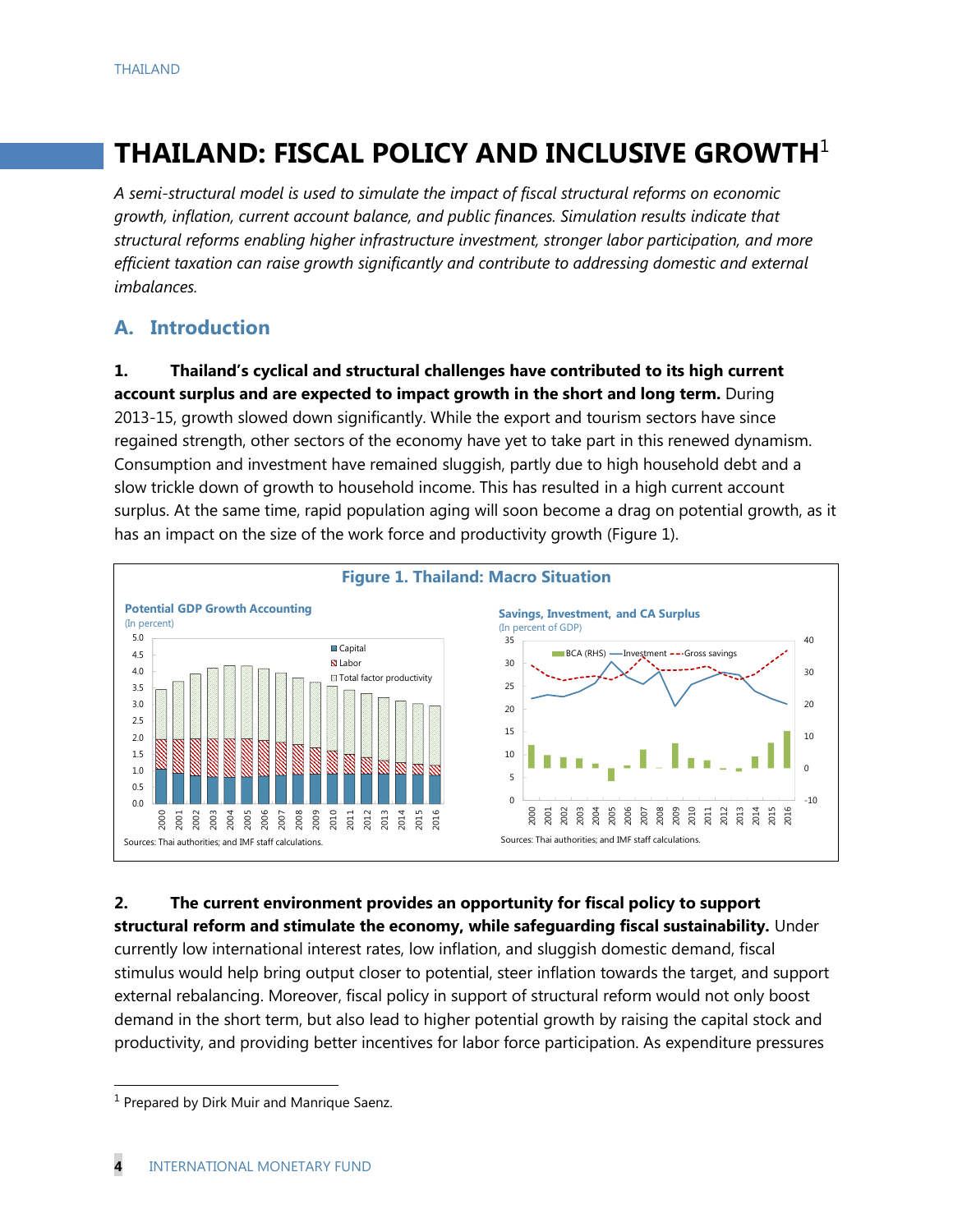are likely to rise in the longer term because of population aging, revenue mobilization should also form part of the longer-term structural agenda to safeguard fiscal sustainability.

**3. Staff has recommended a number of fiscal structural reforms to support the economy, several of which are already part of the authorities' agenda.** These include improving public investment management and scaling up public infrastructure investment over the next five years, possibly frontloading some of the Eastern Economic Corridor projects (Box 1 of the Staff Report); better targeting of social expenditures to address poverty and inequality, including through the appropriate implementation of the Low-Income Earners Registry and the Government Welfare Program (Box 1); a broad strategy to prepare for expenditure pressures associated with aging; gender-inclusive policies to improve female labor force participation; and a tax reform in the longer term to mobilize resources needed to address expenditure pressures from population aging.

**4. This paper focuses on the impact of key structural fiscal reforms on growth and other macro variables.** It simulates the impact of: (i) a public infrastructure push; (ii) labor market policies, including an increase in the pensionable age and in provision of childcare services; and (iii) a change in the composition of taxes from income taxes to value added tax (VAT) to shed light on the desired composition of additional taxes to be levied in the longer term. The specific assumptions behind each policy package and the corresponding simulation results are described below.

#### **B. Model Features and Key Assumptions**

#### **5. The simulations are based on APDMOD, a module of the IMF's Flexible System of**

Global Models.<sup>2</sup> This is a semi-structural model of the global economy, with individual blocks for 16 Asian countries, and 8 additional regions to represent the rest of the world. The model has a rich fiscal sector with 7 possible instruments, including spending on consumption, infrastructure, and transfers, lumpsum taxation on households, and distortionary taxation on consumption, labor, and capital. Only some, "saving", households hold debt as a source of wealth, which allows them to smooth consumption in the face of shocks or policy changes. Other "low-income" households cannot save effectively and live only from their current income. These non-Ricardian properties allow for a powerful role for fiscal policy in both the short and long terms. Monetary policy is assumed to follow an inflation targeting regime, implemented with an interest rate reaction function based on the output gap and forecasted inflation (the "standard rule"), but can also be modified to follow alternative rules.

 $<sup>2</sup>$  See Andrle and others (2015) for a detailed description; and Corbacho and others (forthcoming) for a recent</sup> application to Asian economies.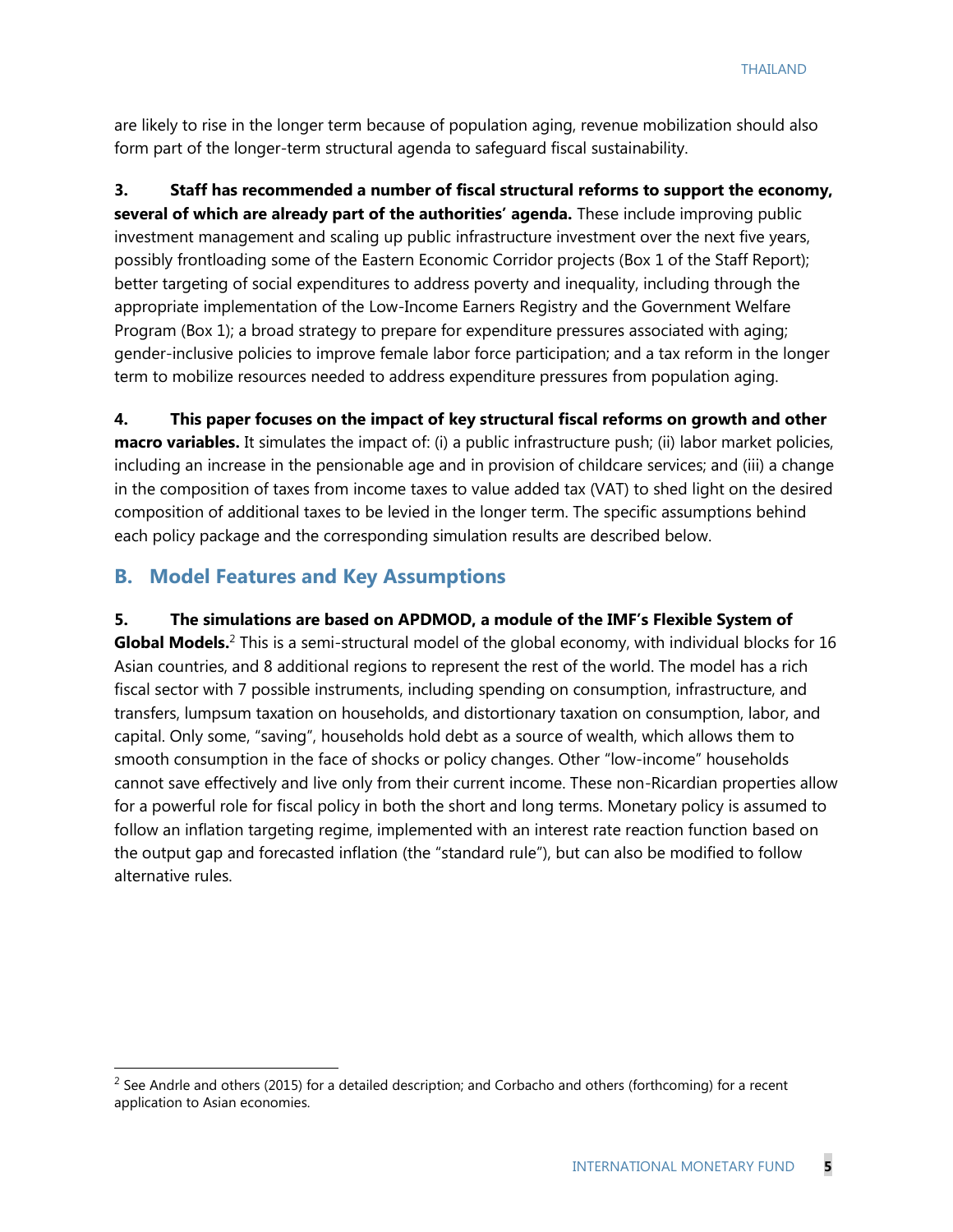## **C. Simulations and Results**

#### **Infrastructure Push**

**6. An infrastructure push was simulated, amounting to a cumulative 5 percentage points of GDP increase in public investment, mostly frontloaded in the first three years (Figure 2, left chart).** This roughly amounts to fully implementing the projects planned under the EEC.<sup>3</sup> In combination with the infrastructure push, three versions of the interest rate reaction function (Figure 2, right chart) are simulated: (i) normal conduct of monetary policy characterized by the standard rule, where the interest rate increases as the inflation and output gaps increase (scenario 1); (ii) monetary accommodation by keeping the policy rate unchanged with respect to the baseline scenario, throughout the five years of fiscal stimulus (scenario 2); and (iii) policy rate easing for two years followed by policy rates unchanged. both with respect to the baseline scenario (scenario 3).



**7. The results point to a significant increase in GDP and inflation, and a substantive,** 

**albeit temporary, reduction in the current account balance.** The results (Figure 3) point to a total increase in output and inflation, under monetary easing, amounting to 2.3 percentage points and 1.2 percentage points, respectively, over a five-year span. Growth increases most during the first two years, when the bulk of the infrastructure scale-up takes place, and reverses thereafter as infrastructure investment winds down. <sup>4</sup> The impact on growth and inflation is significantly higher under monetary easing than under the standard rule that tightens monetary policy in response to the fiscal stimulus. Staff would not recommend monetary easing just to compound the fiscal impact, as monetary policy should focus on the inflation objective. However, given staff's recommendation

 $3$  As described in Box 1 of the Staff Report, the baseline scenario assumes only partial implementation of the infrastructure scale-up under the EEC.

 $4$  The temporary public investment scale-up increases output not only in the short run but also in the long run as it leads to a higher capital stock and higher potential GDP.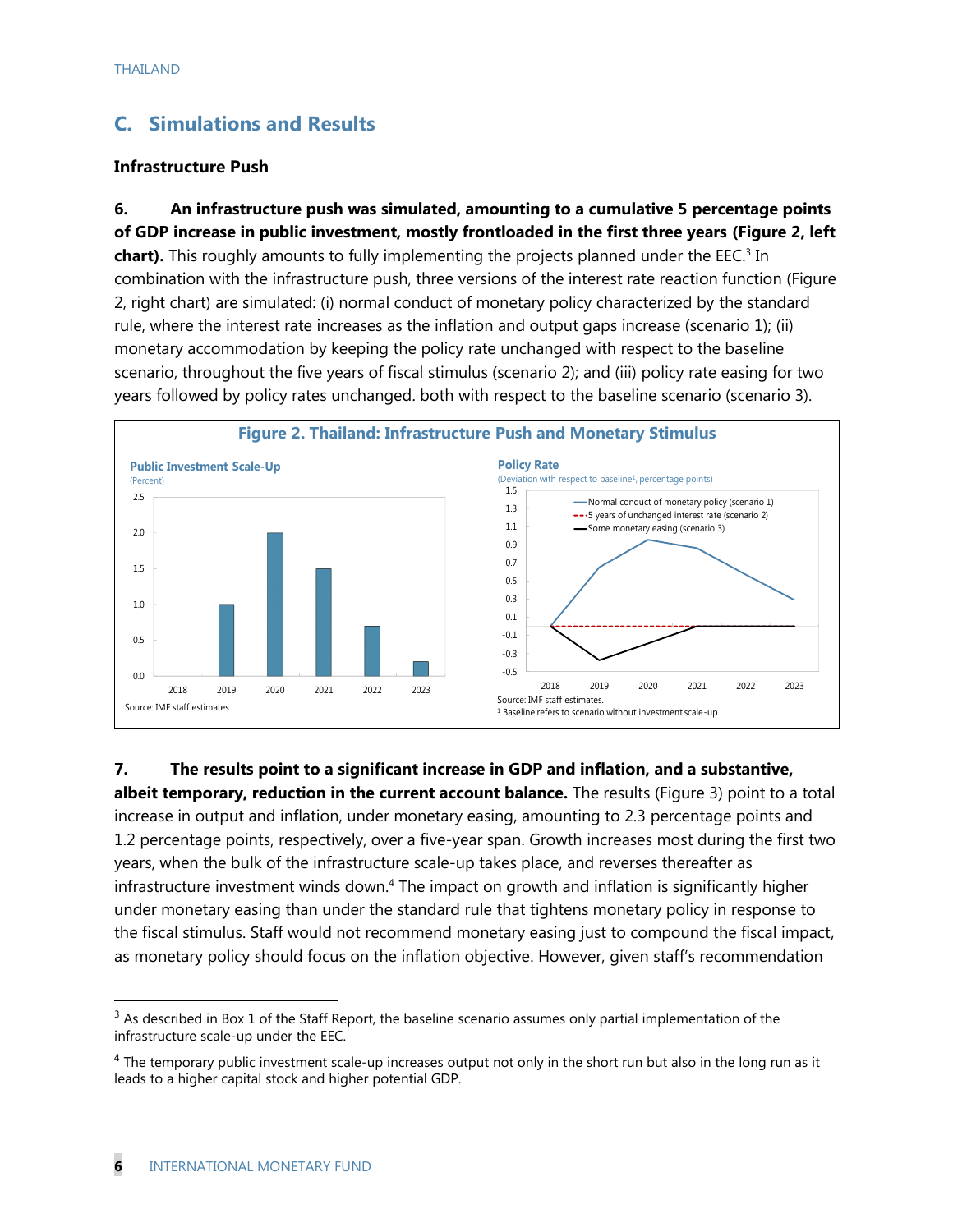for monetary easing in the current juncture, combining it with fiscal stimulus would help attain inflation and growth objectives. The temporary infrastructure push also reduces the current account balance, especially during years two and three.<sup>5</sup> Finally, the infrastructure push leads to a temporary increase in the fiscal deficit and a higher public debt, especially under scenario 1, where monetary policy is tightened. The stronger nominal growth and lower interest rates under scenarios 2 and 3 significantly attenuate the impact on public debt, which increases close to 2 percentage points in these scenarios rather than 4.4 percentage points under scenario 1.



<sup>&</sup>lt;sup>5</sup> Since, under the baseline scenario (without these additional 5 percentage point of GDP in infrastructure investment), the current account balance is projected to be on a declining path, the above simulation implies that the current account surplus drops more steeply during the first few years but then converges to the baseline path over the longer term.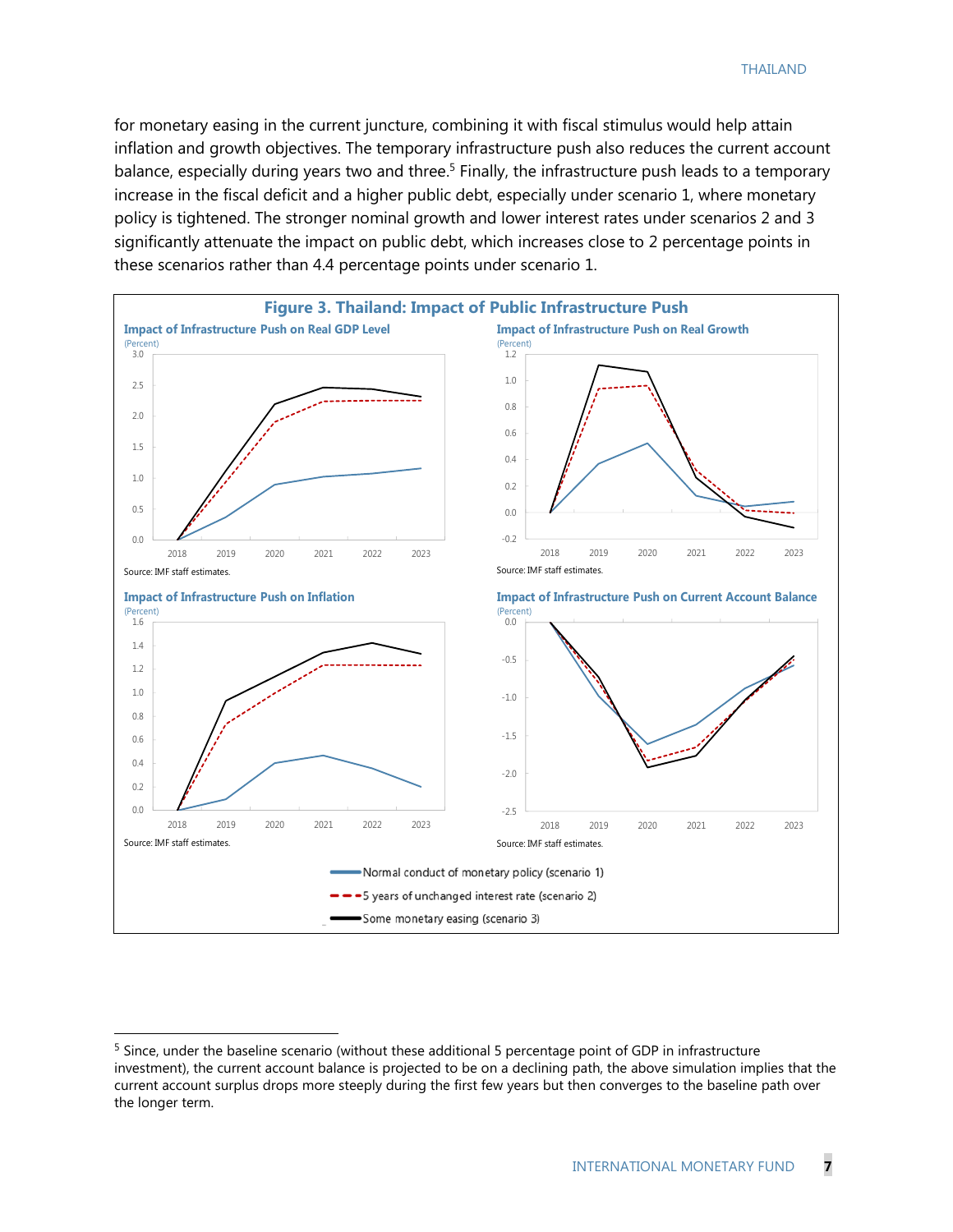

#### **Labor Sector Reform**

**8. Two reforms that directly impact the labor market are simulated:** (i) a permanent increase in the retirement age by 2 years and (ii) an increase in the provision of childcare services by 0.25 percent of GDP per year, leading to higher female labor force participation. At 55, the retirement age in Thailand is lower than the average for Asia (57), for emerging markets in Europe (61) and Latin America (62), and for advanced economies outside of Asia (64). Increasing the retirement age raises labor force participation of the cohort directly affected.<sup>6</sup> The budget gains from a higher retirement age are assumed to be distributed among retirees in the form of higher pensions. The cost of childcare services is assumed to be borne by saving households through a progressive increase in personal income tax (PIT). <sup>7</sup> Although women's participation rate in Thailand (60.8 percent) is relatively high by international perspective, it still lags that of men (77.5 percent).

**9. The impact of labor market reforms on real GDP can be large.** Figure 4 shows the impact of these measures on real GDP over a 5-year period. The two measures together lead to a 0.6 percentage point increase in real GDP, with child-care services having a larger contribution.

#### **10. Taken together, the infrastructure investment and labor market reform can have a significant impact on output in the short and long term, especially under monetary easing.**

 $6$  Estimates found in Bouis and Duval (2011), originally calculated for the OECD.

 $<sup>7</sup>$  The impact of the provision of childcare services on labor force participation is calibrated based on estimates for</sup> OECD by Bassanini and Duval (2006). The impact of PIT on labor supply reflects Thailand-specific calibration of the model's parameters.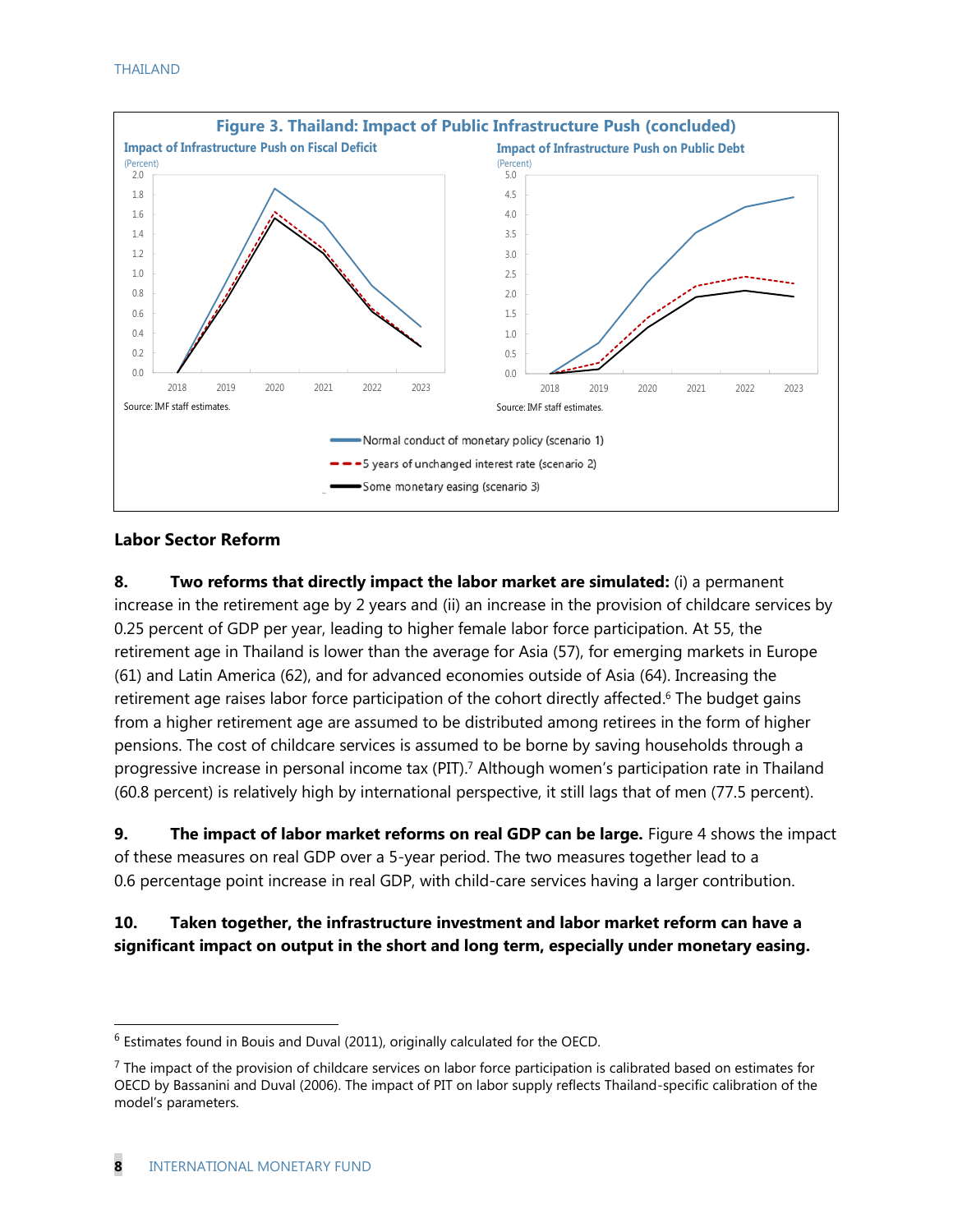The joint impact of the infrastructure scale-up and labor market reform on output over a 5-year period would amount to 3 percent (Figure 5) assuming monetary easing.



#### **Tax Reform: Value Added vs. Income Taxes**

**11. Given that revenue mobilization is likely to be necessary in the long term, an informed decision will be needed on which taxes to raise.** The design of the VAT in Thailand is broadly in

line with best practices, with a single rate, broad base, and low compliance gaps. However, the rate of 7 percent is one of the lowest in the world and, therefore, an increase in this rate would be an adequate option for revenue mobilization. While the VAT is generally estimated to produce a smaller drag on output than income taxes, it can be more regressive. This section looks at the additional output obtained when using the VAT instead of income taxes to raise additional fiscal revenues and the possibility of compensating low-income earners to attenuate the

 $\overline{a}$ 



impact of VAT on the lower incomes deciles. $8$  There are two scenarios: (i) VAT collection is increased by 1.5 percent of GDP, which is offset by cuts of 0.75 percent of GDP in both PIT and corporate income tax (CIT);  $9$  (ii) VAT collection is increased by 1.75 percent of GDP, offset by cuts of 0.75 percent of GDP in both PIT and CIT and a 0.25 percent of GDP rebate of the VAT increase to lowincome households.

#### **12. Relying on VAT is preferable over income taxes to mobilize fiscal revenues in the**

**future.** Without compensating low-income households, a tax reform raising VAT results in a more

<sup>&</sup>lt;sup>8</sup> The Low-Income Earners Registry currently being developed as part of the Government Welfare Program would be instrumental in implementing the VAT rebate to the lower deciles suggested below.

 $9$  Revenue mobilization recommended by staff in the long run would include an increase in VAT rates, but not a cut in PIT and CIT, given the need for additional revenues to address expenditure pressures from population aging in the future. The implied increase in the VAT tax rate is roughly 2 percentage points to generate 1.5 percent of GDP in additional revenues.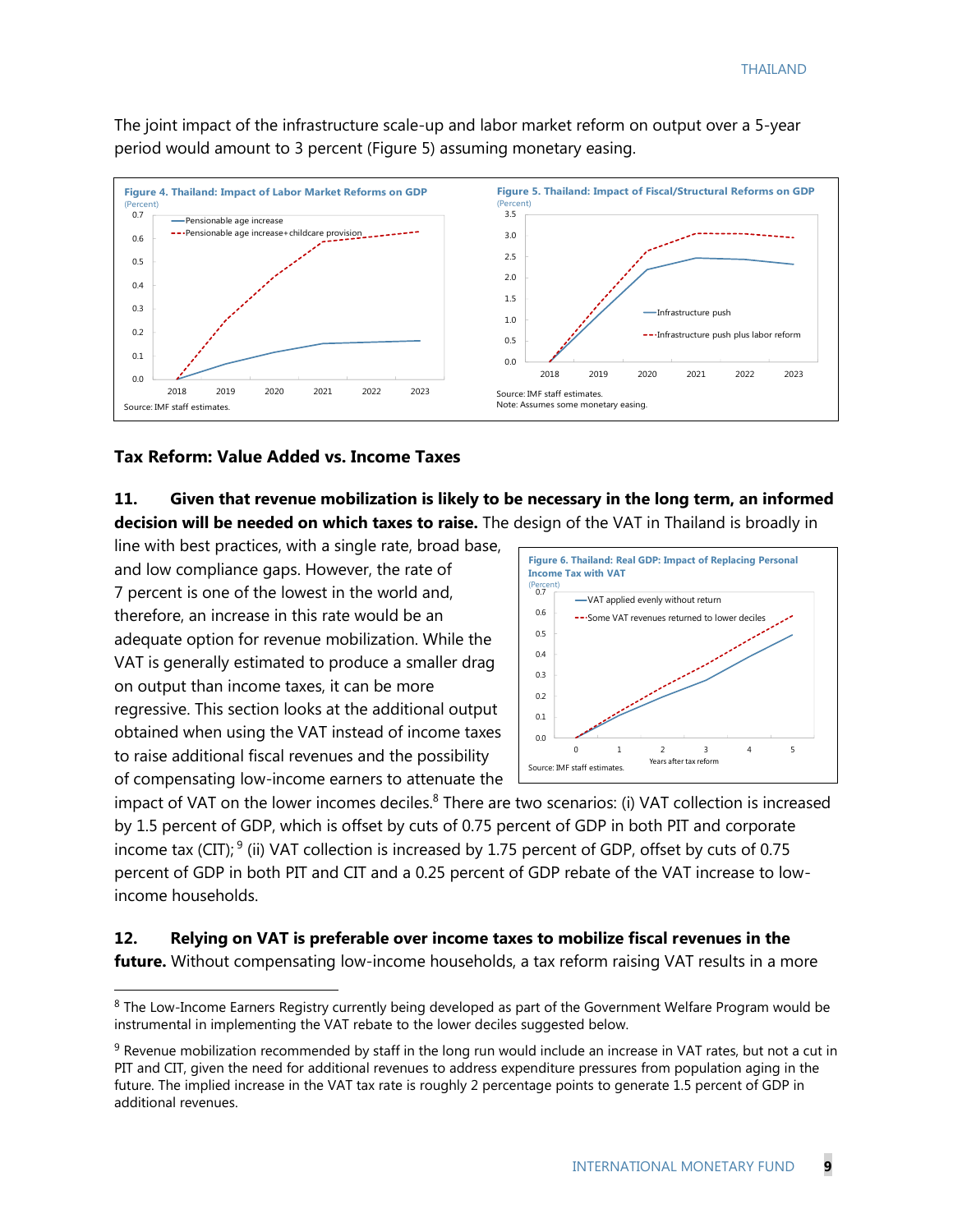efficient economy with 0.5 percentage points more in GDP over 5 years, compared to a tax reform relying on higher income taxes (Figure 6). When a rebate is provided to lower income deciles in order to protect their disposable income, the resulting real GDP is another 0.1 percent of GDP higher – in total, 0.6 percent of GDP higher than under an increase in income taxes. The stronger impact is because low-income households have a higher propensity to consume than saving households.

## **D. Conclusion**

**13. Structural reforms enabling higher infrastructure investment, stronger labor participation, and more efficient taxation could help raise growth and address domestic and external imbalances.** Scaling up public infrastructure investment and providing appropriate incentives for labor force participation would boost growth and inflation in the short term and reduce the current account surplus over the medium term. It would also lead to higher potential output over the longer term by raising the capital stock and productivity, and offsetting some of the drag from aging on the number of workers. As revenue mobilization will be necessary in the medium to long term, relying on VAT and compensating lower income deciles rather than relying on income taxes could lead to a more efficient tax composition and higher growth.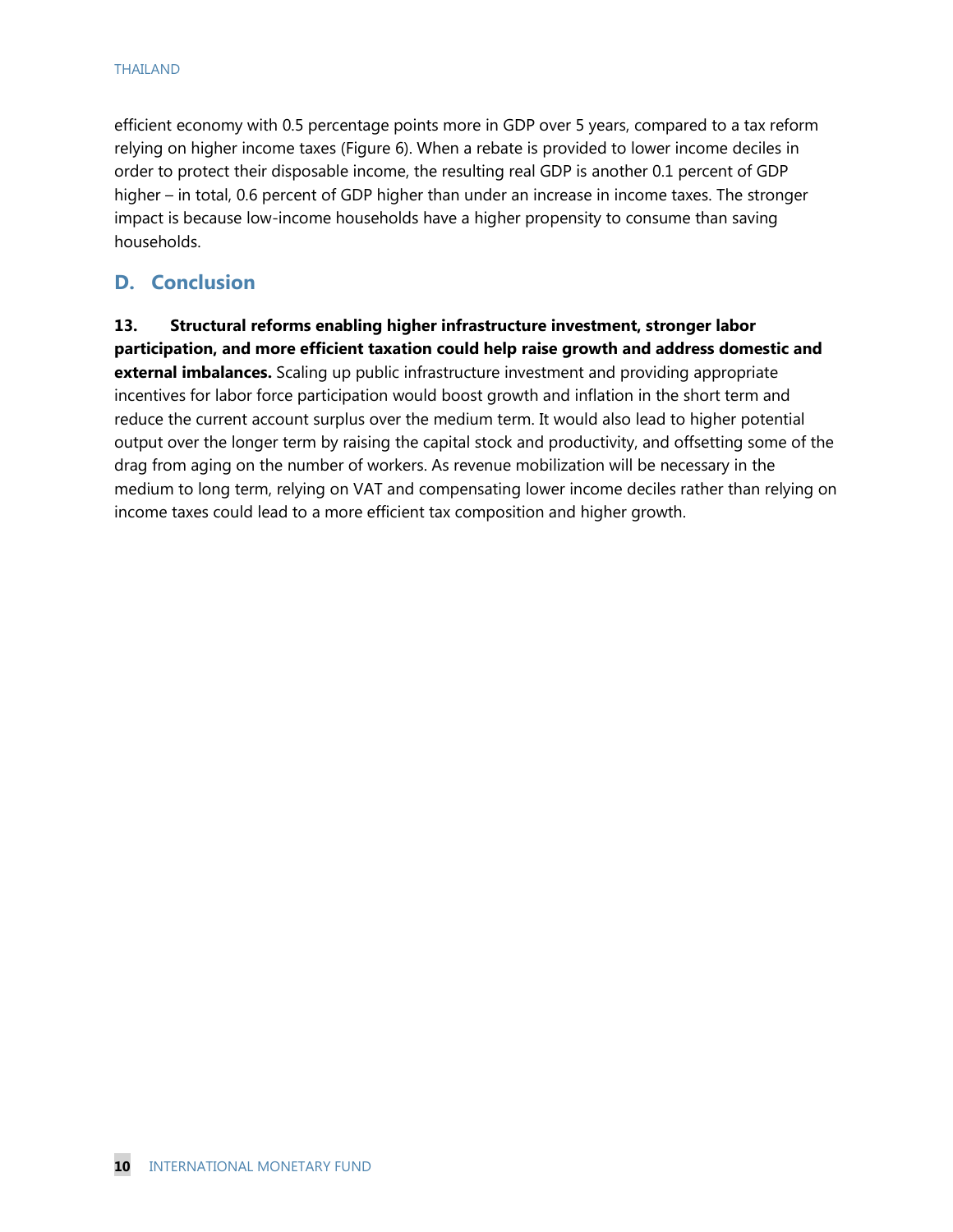#### **Box 1. The Low-Income Earners Registry and the Government Welfare Program**

**Thailand has reduced poverty at an impressive rate over the last three decades.** The national poverty rate dropped from 67 percent in 1986 to 10 percent in 2014, while extreme poverty also declined sharply. Until recently, however, welfare transfers were universal or categorically targeted, leading to large inclusion and exclusion errors. The recently implemented government welfare program should help reduce inclusion and exclusion errors through better targeting.

**The authorities are looking for ways to improve current social transfer programs.** Social transfers in Thailand are heavily skewed towards contributory social insurance type benefits, which exclude informal workers and their family members. In recent years, the Thai authorities have taken a number of steps to improve the coverage and impact of their social assistance schemes, but these efforts have essentially focused on categorical benefits, including a universal old age allowance.

**The government's current development plan (National Economic and Social Development Plan 2017-21), includes the establishment of a registry of low income earners intended to facilitate more effective targeting of newly introduced social assistance benefits.** Registration into this database took place during April-May 2017, through specialized financial institutions (Bank of Agriculture and Agricultural Cooperatives, Government Savings Bank, and Krung Thai Bank) and local governments. There are currently 14.2 million people registered, of which 11.4 million qualified for the state welfare benefits. Given that the current registry is based on self-declared information, venues to cross check this information are necessary. In this context, the small number of people filing personal income tax returns and the lack of reliable asset registries are a challenge.

**The Government Welfare Program was rolled out in 2017 to address chronic poverty**. This program feeds from the low-income earners registry, in order to determine who qualifies. Recent measures under this program include a proxy means tested scheme paying cash benefits and transportation subsidies. Under the recently rolled-out National e-Payment Master Plan, low-income earners with yearly income between 30,000 and 100,000 baht (roughly US\$950 and US\$3,000, respectively) could buy goods from 'Blue Flag' stores worth 200 baht per month using an electronic welfare card. Those with yearly income below 30,000 baht could buy up to 300 baht monthly with this card. Low-income earners also receive a discount for three months on cooking gas and may be eligible for bus and train fares each worth 500 baht. In 2018, the program is also providing occupational training to help low-income earners achieve and sustain better living standards and increase their income.

**Improvements to the social welfare program should be part of the Government agenda to ensure adequate targeting of social expenditures.** Two key areas of work for ensuring the effectiveness of the program are: (i) improving the ability to cross-check data provided to assess eligibility; and (ii) building a strategy based on a comprehensive view of central and local welfare schemes currently in place.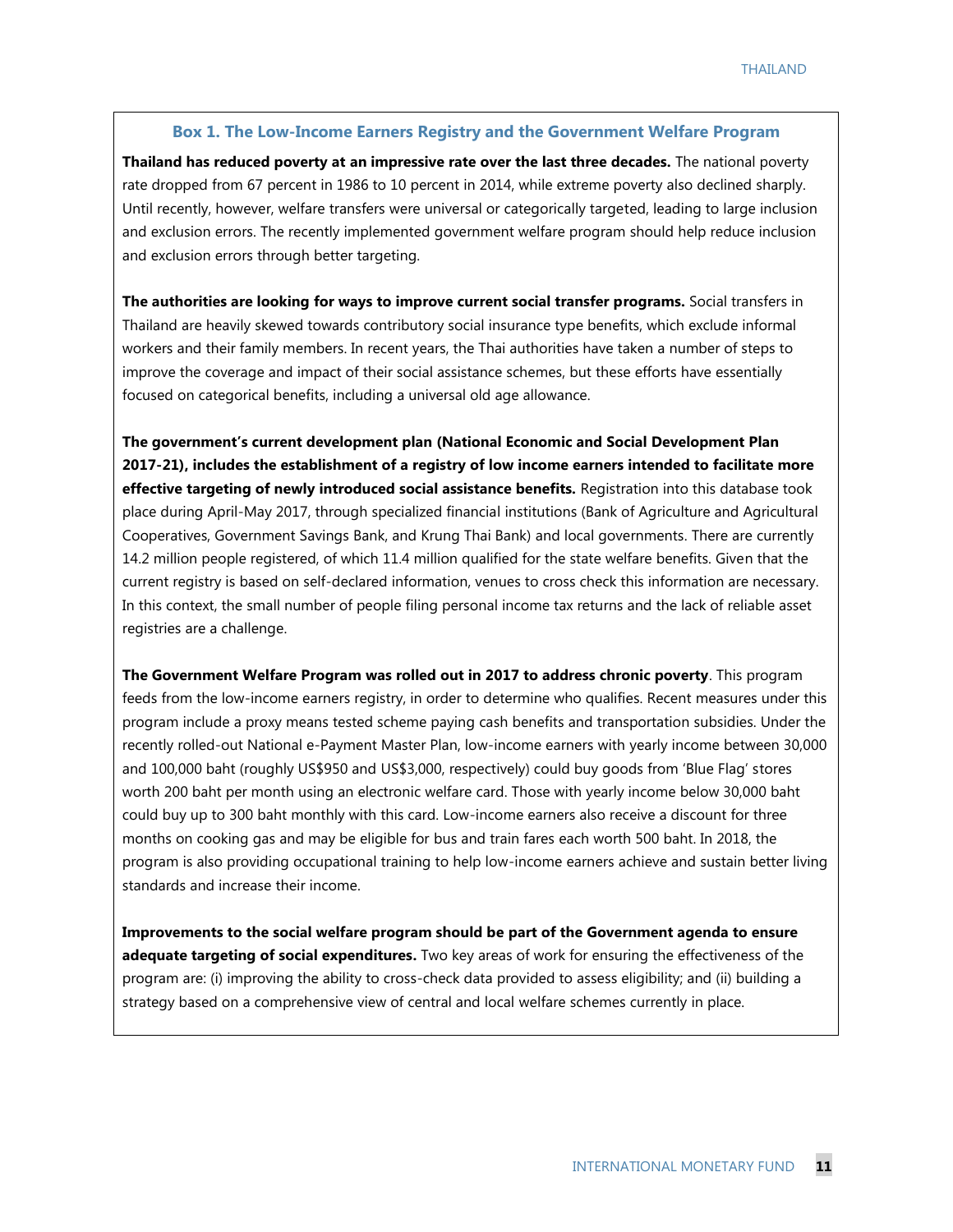## **References**

- Andrle, M., Blagrave, P., Espaillat, P., Honjo, K., Hunt, B., Kortelainen, M., Lalonde, R., Laxton, D., Mavroeidi, E., Muir, D., Mursula, S., and Snudden, S., 2015, "The Flexible System of Global Models—FSGM," IMF Working Paper 15/64 (Washington: International Monetary Fund).
- Bassanini, A., and Duval, R., 2006, "Employment Patterns in OECD Countries: Reassessing the Role of Policies and Institutions," OECD Economics Department Working Paper No. 486 (Paris: OECD Publishing).
- Bouis, R., and Duval, R., 2011, "Raising Potential Growth After the Crisis: A Quantitative Assessment of the Potential Gains from Various Structural Reforms in the OECD Area and Beyond," OECD Economics Department Working Paper No. 835 (Paris: OECD Publishing).
- Corbacho, A., Muir, D., Nozaki, M., and Zoli, E., Forthcoming, "The New Mediocre in Asia: What Can Fiscal Policy Do?," (Washington: International Monetary Fund).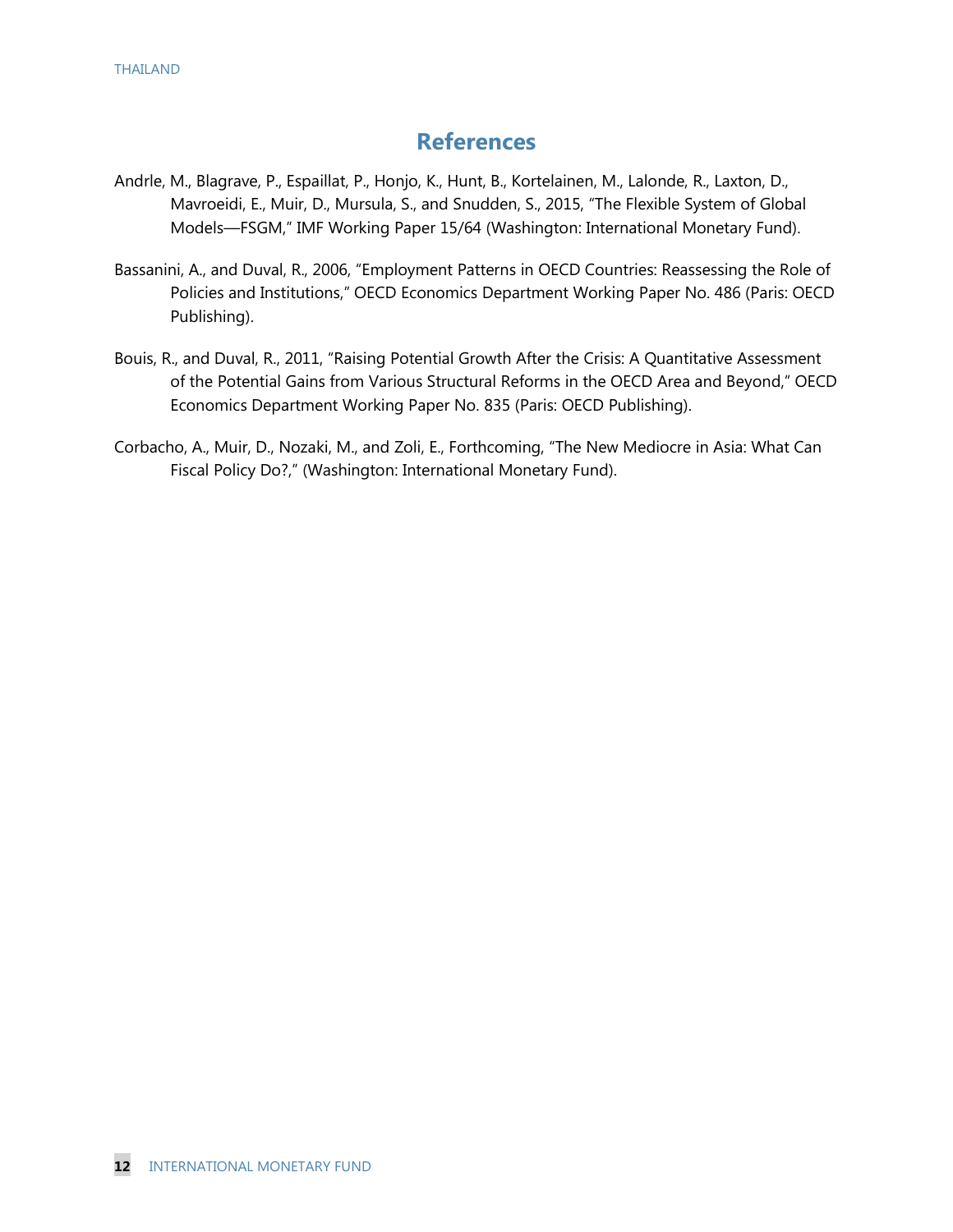## **THAILAND: FINANCIAL CONDITIONS**<sup>1</sup>

*Indicators of a country's overall financial conditions are very relevant for monetary policy. This paper shows that Thai financial market conditions do not appear to impair the monetary policy transmission mechanism. Strongly influenced by global factors, financial conditions in Thailand have been favorable over recent years, but have however improved less than in ASEAN–4 neighboring countries.*

## **A. Introduction**

**1. Indices of financial conditions summarize the information content of several financial variables.** Financial markets nowadays comprise many different segments: sovereign and corporate bond markets, foreign exchange market, stock markets, and others. While an efficient market should provide a consistent pricing across asset classes and financial instruments, for monetary policy purposes it is useful to summarize financial conditions by means of indices aimed at capturing the situation across several markets. But even within a single market segment the number of financial instruments regularly traded is often large nowadays, providing a true data rich environment in which the selection of the indicators is to some extent inevitably arbitrary. Similarly, a direct link between the estimated financial conditions indices and monetary policy cannot be established without resorting to auxiliary models, and is beyond the scope of this paper. However, it is plausible to assume that monetary policy is one of the main factors behind developments in overall financial conditions, and therefore to interpret evidence on financial conditions in the context of the monetary policy stance.

**2. Against this background, this paper looks at two different but complementary indicators.** These two indicators are the *Financial Stress Index* (EM-FSI introduced by Balakrishnan, Danninger, Elekdag, and Tytell, 2009) and a *Financial Conditions Index* (FCI by Koop and Korobilis, 2014). In addition to cross checking the information of the two indices, we will exploit their properties to explore two main questions: (i) what has been the evolution of financial conditions in Thailand over recent years? and (ii) what are the main drivers behind those conditions? For both questions we will also compare Thailand's conditions with available international evidence, which may however be different for each indicator.

## **B. Gauging Financial Conditions in ASEAN-4 Countries**

**3. The EM-FSI was designed to get quantitative evidence into the capacity of the financial system to contribute to the monetary transmission mechanism.** The optimal transmission of monetary policy stimulus hinges on well functioning financial intermediation through the financial system. The degree of financial "stress" in the system, defined as a period of impaired financial intermediation, can therefore be useful information to assess the potential effect of monetary policy.

<sup>&</sup>lt;sup>1</sup> Prepared by Juan Angel Garcia.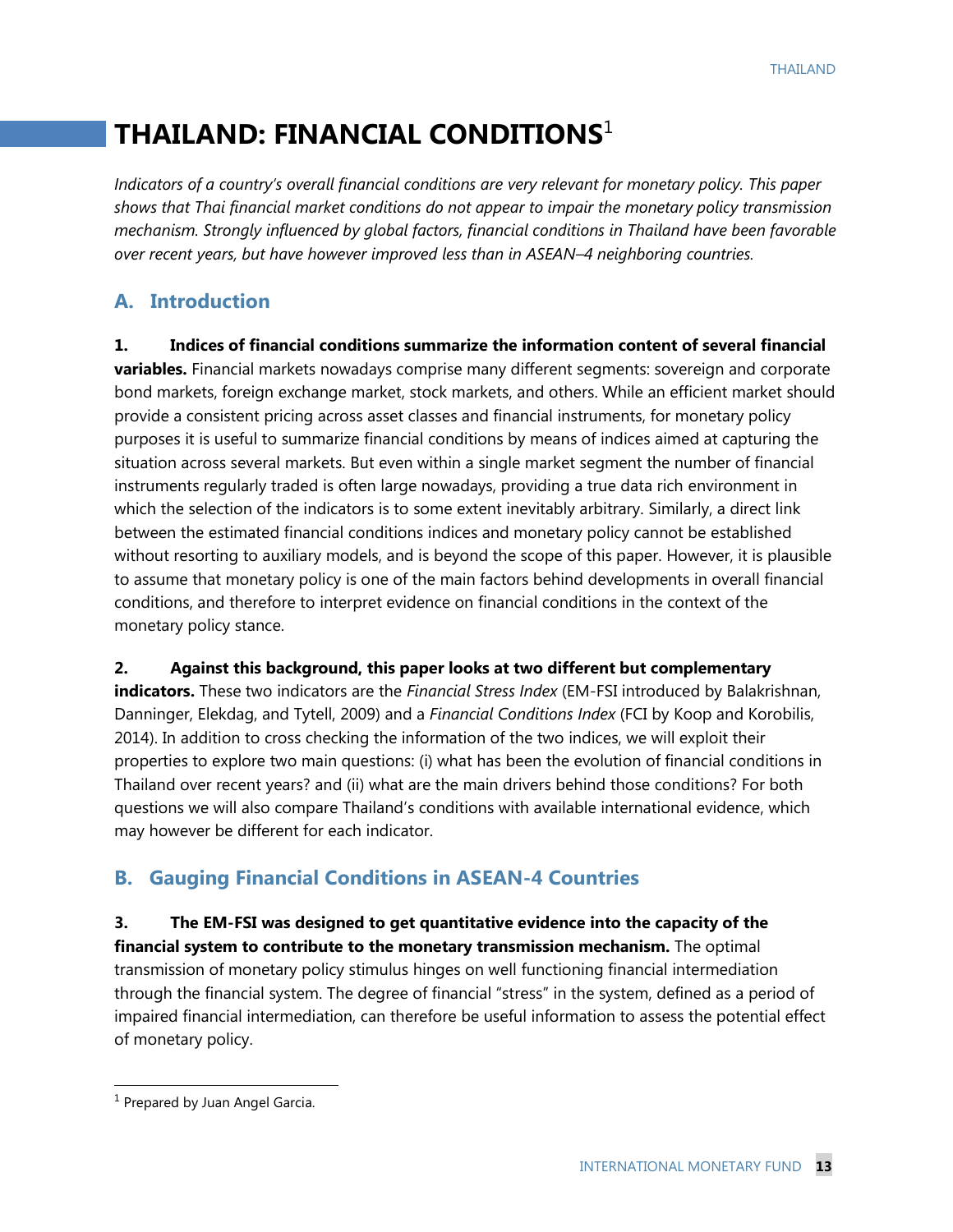#### **4. The EM-FSI comprises information about five key variables.**<sup>2</sup>

- The "*banking-sector beta*" is the standard capital asset pricing model (CAPM) beta, which captures the move in banking stocks relative to the overall stock market (values higher than one may therefore reflect episodes in which banking sector valuations become (relatively) riskier.
- *Stock market returns* are computed as the year-on-year change in the stock index multiplied by minus one, so that a decline in equity prices corresponds to higher market-related stress.
- *Stock market volatility* is a time-varying measure of market volatility obtained from a GARCH (1,1) specification, using autoregressive month-over-month real returns.
- *Sovereign debt spreads* is defined as the bond yield minus the 10-year United States Treasury yield using JPMorgan EMBI Global spreads.
- The *EMPI* captures exchange rate depreciations and declines in international reserves.

Higher values of the index denote greater stress in the financial system, and point to a potentially impaired transmission of monetary policy through the financial system. An important advantage of the EM-FSI is that it is available for most neighboring countries, which allows for not only looking at the evolution of the index in Thailand over recent years, but also comparing it to other large neighboring economies.

**5. The EM-FSI suggests that overall financial conditions have remained accommodative in Thailand over recent years.** However, a comparison of financial conditions with other countries suggest that despite the very low level of monetary policy rates, financial conditions in Thailand remain somewhat *"tighter"* than those in the ASEAN–4 neighboring countries (Figure 1, left panel).<sup>3</sup> While market conditions improved following the last interest rate cut in May 2015, the fact that policy rates have been kept constant since then while other ASEAN–4 countries have introduced further policy stimulus—motivated by macroeconomic and especially inflation developments in 2016 and 2017—may explain the more favorable conditions in their markets.

**6. Recent Thai financial market conditions appear to be sufficiently good not to impair the monetary policy transmission.** Since financial intermediation would be crucial for the transmission of monetary policy, the EM-FSI provides a gauge of how current conditions in Thai financial markets could transmit monetary policy. Overall, developments in the EM-FSI suggest that financial market conditions do not appear to impair the monetary policy transmission mechanism.

 $<sup>2</sup>$  The choice of variables is to a large extent motivated to guarantee the construction of the index across a large</sup> number of countries, while at the same time combining information over several key market segments. For further details on the rationale behind the variables chosen as part of the index and sub-index definitions see Balakrishnan, et al (2009).

 $3$  The FSI methodology does not allow for statistical evidence on differences across countries' indices, but evidence across countries and time suggests that quantitative differences in the FSI as the ones shown in Figure 1 can be attributed to specific macro-financial events.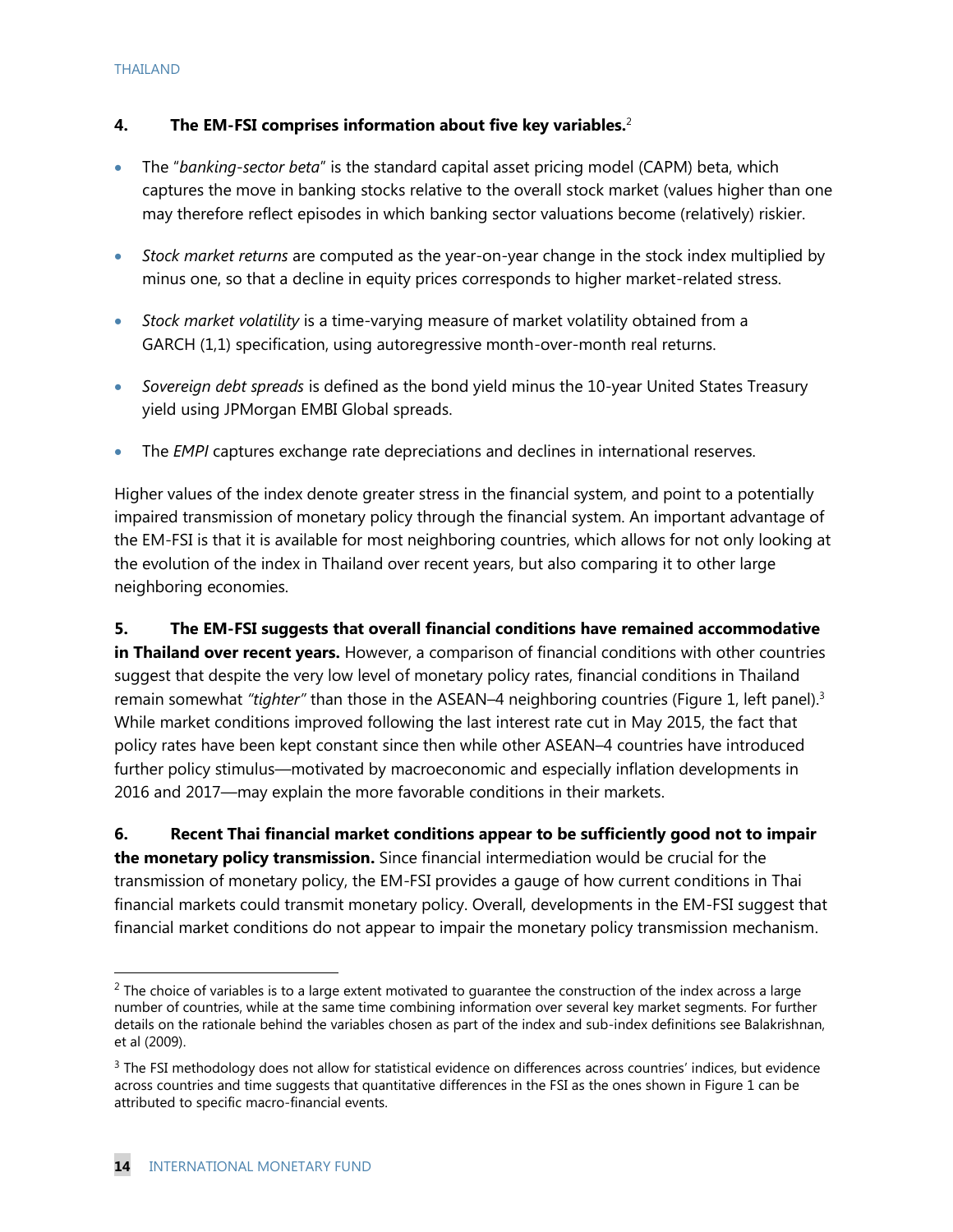At the same time, since the policy rate in Thailand has been on hold since May 2015 while some neighboring countries have lowered policy rates since then, it is also possible to compare conditions at the dates in which other central banks lowered interest rates by looking at all components of the index (Figure 1, right panel). That comparison suggests that conditions in the Thai financial system remain relatively better than when those other countries cut rates in recent years.



#### **C. Main Factors Behind Financial Conditions**

 $\overline{a}$ 

**7. The FCI summarizes a broader set of financial sector variables.** This paper provides additional robustness to the measurement of financial conditions by the calculation of an alternative index. The FCI proposed by Koop and Korobilis (2014) builds on the literature on time-varying parameter vector autoregression and dynamic factor models.<sup>4</sup> This approach has two main advantages. First, it can control for (current) macroeconomic conditions. Second, it allows for a dynamic interaction between the FCIs and macroeconomic conditions, which can also evolve over time. Importantly, the FCI allows for widening the financial sector coverage by combining 19 macroeconomic and financial indicators that help assess the influence of price of risk (e.g., term spread), leverage (e.g., credit to GDP), external factors (e.g., VIX) and macroeconomic conditions (e.g., GDP growth) to the overall financial conditions (Table 1). In that sense, the FCI can be interpreted as an extension of the FSI, which mainly uses "price of risk" indicators.

**8. The estimation of FCI corroborates the main insights from the EM-FSI.** In particular, the time series evolution of the index corroborates the favorable financial conditions experienced in Thailand (and several other emerging economies) over recent years.

 $4$  Our empirical approach follows the application of Koop and Korobilis (2014) methodology as described in detail in Chapter 3 of the IMF GFSR (2017), October.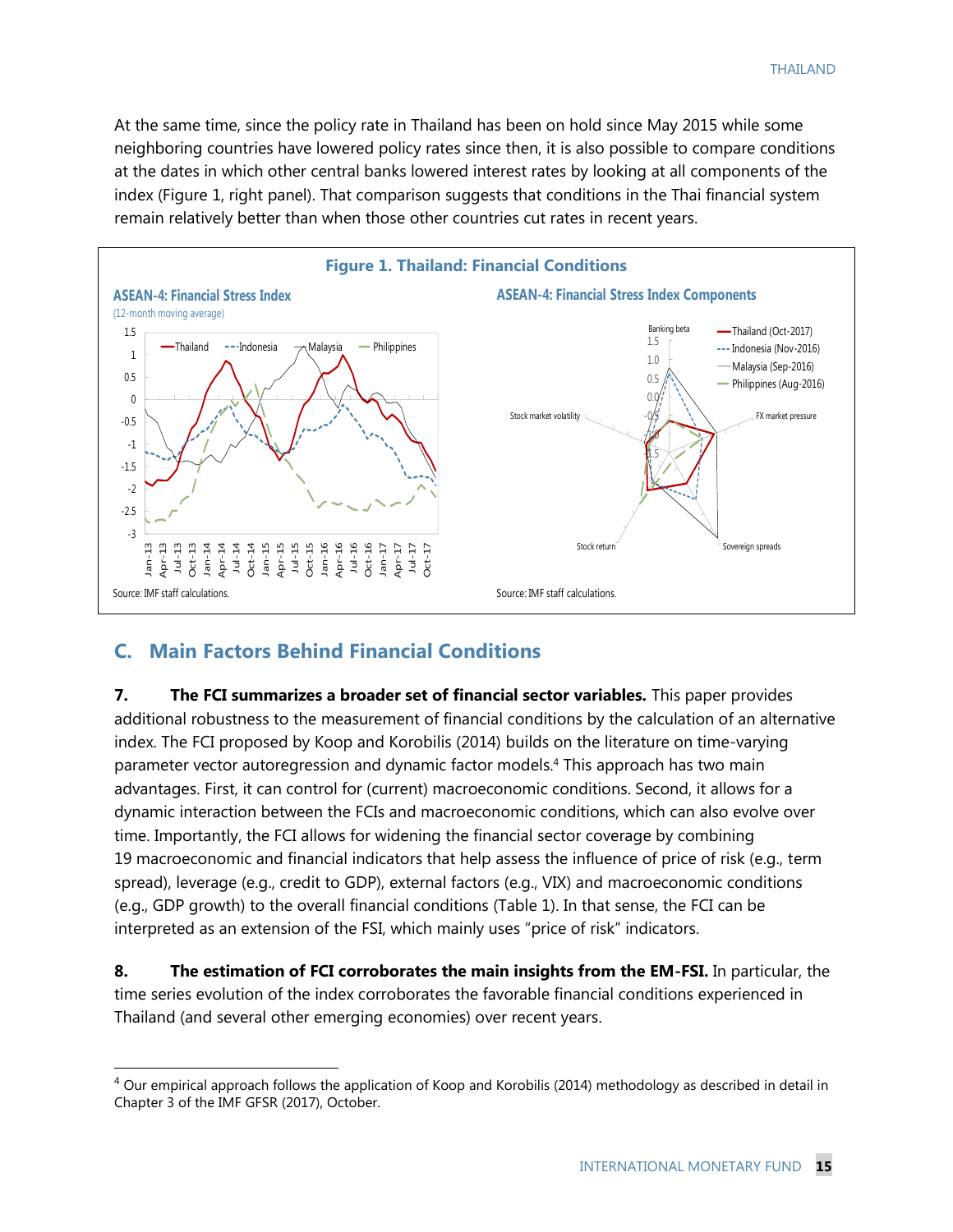| Variables                                    | Description                                                                                                                               | Source                                                                                                           |
|----------------------------------------------|-------------------------------------------------------------------------------------------------------------------------------------------|------------------------------------------------------------------------------------------------------------------|
| <b>Domestic-Level Variables</b>              |                                                                                                                                           |                                                                                                                  |
| Term Spreads                                 | Yield on 10-year government bonds minus yield on three-month treasury bills.                                                              | Bloomberg LP.; and IMF staff.                                                                                    |
| <b>Interbank Spreads</b>                     | Interbank interest rate minus yield on three-month treasury bills.                                                                        | Bloomberg LP.; and IMF staff.                                                                                    |
| Change in Long Term Real Interest Rate       | Percentage point change in the 10-year government bond yield, adjusted for<br>inflation.                                                  | Bloomberg LP.; and IMF staff.                                                                                    |
| Corporate Spreads                            | Corporate yield of the country minus yield of the benchmark country. JPMorgan                                                             | Bloomberg LP.; and Thomson Reuters                                                                               |
|                                              | CEMBI Broad is used for emerging market economies where available.                                                                        | Datastream.                                                                                                      |
| Equity Returns (local currency)              | Log difference of the equity indices.                                                                                                     | Bloomberg LP.                                                                                                    |
| <b>House Price Returns</b>                   | Log difference of the house price index.                                                                                                  | Bank for International Settlements; Haver                                                                        |
|                                              |                                                                                                                                           | Analytics: and IMF staff.                                                                                        |
| Equity Return Volatility                     | Exponential weighted moving average of equity price returns.                                                                              | Bloomberg LP.; and IMF staff.                                                                                    |
| Change in Financial Sector Share             | Log difference of the market capitalization of the financial sector to total market<br>capitalization.                                    | Bloomberg LP.                                                                                                    |
| Credit Growth                                | Percent change in the depository corporations claims on private sector.                                                                   | Bank for International Settlements; Haver<br>Analytics; and IMF, International Financial<br>Statistics database. |
| Sovereign Spreads                            | Yield on 10-year government bonds minus the benchmark country's staff yield on Bloomberg LP.; and IMF staff.<br>10-year government bonds. |                                                                                                                  |
| Banking Sector Vulnerability                 | Expected default frequency of the banking sector.                                                                                         | Moody's Analytics, CreditEdge; and IMF staff.                                                                    |
| <b>Exchange Rate Movements</b>               | Change in U.S. dollar per national currency exchange rate.                                                                                | IMF, Global Data Sources; IMF, International                                                                     |
|                                              |                                                                                                                                           | Financial Statistics; and Bloomberg LP.                                                                          |
| Domestic Commodity Price Inflation following | A country-specific commodity export price index constructed prices and country- Bloomberg LP.; United Nations, COMTRADE                   |                                                                                                                  |
| Gruss (2014), which combines international   | level data on exports and imports for individual                                                                                          | database; IMF, Global Data source; and IMF staff.                                                                |
| commodity                                    | commodities. Change in the estimated country-specific commodity<br>export price index is used.                                            |                                                                                                                  |
| Trading Volume (equities)                    | Equity markets' trading volume, calculated as level to 12-month moving average. Bloomberg LP.                                             |                                                                                                                  |
| Market Capitalization (equities)             | Market capitalization of the equity markets, calculated as level to 12-Datastream<br>month moving average.                                | Bloomberg LP.                                                                                                    |
| Market Capitalization (bonds)                | Bonds outstanding, calculated as level to 12-month moving average.                                                                        | Dealogic; and IMF staff.                                                                                         |
| Change in Credit-to-GDP                      | Change in credit provided by domestic banks, all other sectors of the economy,<br>and nonresidents in percent of GDP.                     | Bank for International Settlements; Haver<br>Analytics; and IMF staff.                                           |
| Real GDP Growth                              | Percent change in the GDP at constant prices.                                                                                             | IMF, World Economic Outlook database.                                                                            |
| <b>Industrial Production Growth</b>          | Percent change in the industrial production index.                                                                                        | Haver Analytics; and IMF, Global Data Source<br>Statistics database.                                             |
| <b>Global-Level Variables</b>                |                                                                                                                                           |                                                                                                                  |
| VD                                           | Chicago Board Options Exchange Market Volatility Index.                                                                                   | Bloomberg LP.; Haver analytics                                                                                   |
| <b>MOVE</b>                                  | Merrill lynch Option Volatility Estimate Index.                                                                                           | Bloomberg LP.                                                                                                    |

### **Table 1. Thailand: Variables Used in the Calculation of the FCI**

Note: BIS = Bank for International Settlements; CEMBI = Corporate Emerging Markets Bond Index; MOVE = Merrill Lynch Option Volatility

Estimate Index; VIX = Chicago Board Options Exchange Volatility Index.

**9. The improvement in Thai financial conditions over recent years appears to reflect the very favorable conditions in global financial markets.** The estimated factor loadings provide valuable information on the main drivers of financial conditions. In the absence of further monetary policy stimulus, Thai financial conditions over recent years have instead benefitted from the significant decline of market volatility in global markets, both in the bond and the stock markets. Despite the recent and gradual normalization of monetary policy in the United States, the significant accommodative monetary policy stance worldwide is likely to be the main factor behind those favorable global financial conditions. In addition, the significant development of capital markets in emerging economies and the limited spreads on their bond markets (relative to the United States) are the other main factors behind the favorable financial conditions. Available evidence suggests that this has been indeed the situation for other emerging economies like Brazil, China, and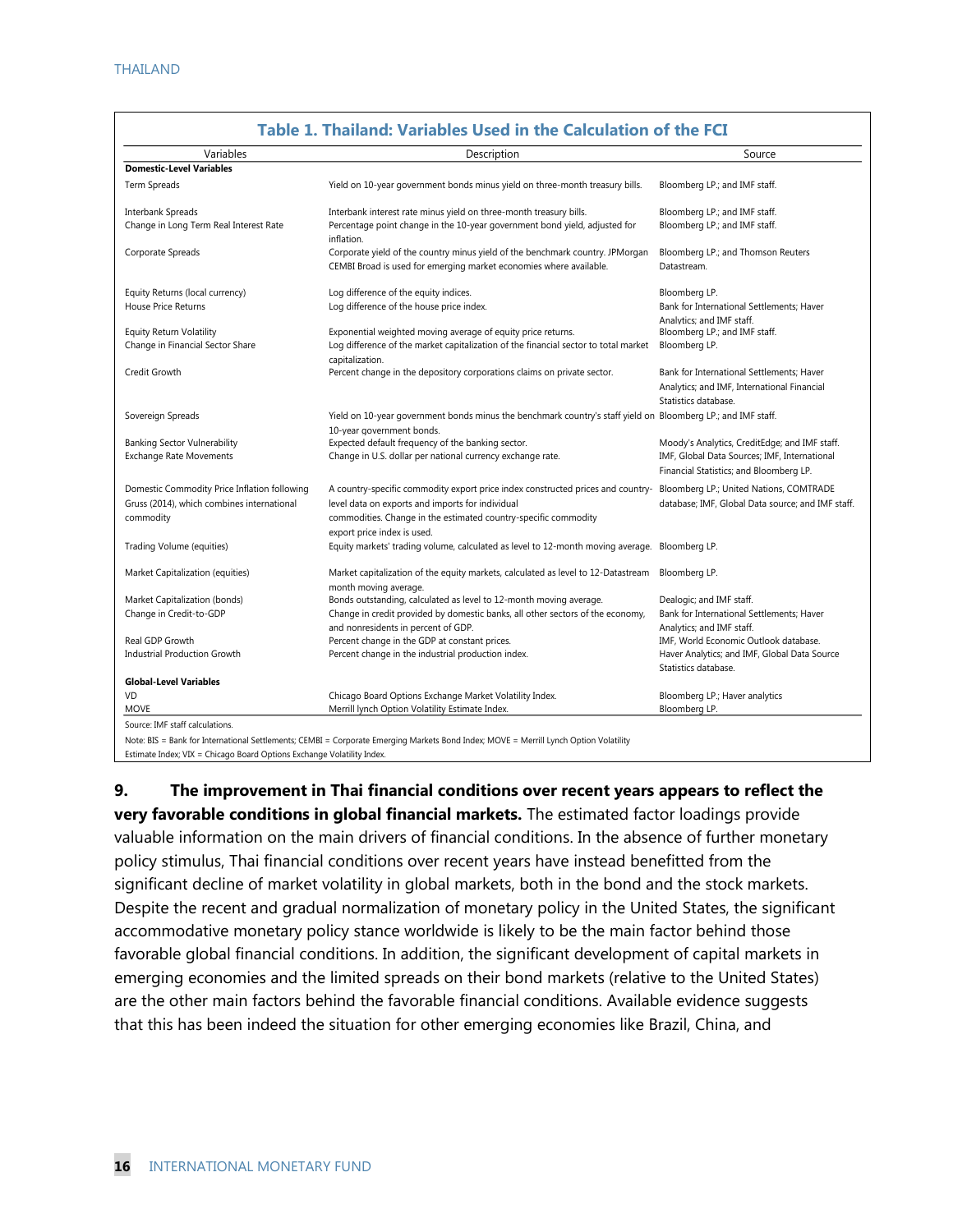Indonesia as well, despite their very different macro-financial challenges compared to Thailand.<sup>5</sup> Furthermore, as most other emerging (and developed) economies also benefit from those conditions, these findings for the FCI are fully consistent with the interpretation of differences in the EM-FSI across ASEAN–4 countries as most likely reflecting differences in domestic monetary policy stance over recent years.



#### **D. Conclusion**

 $\overline{a}$ 

**10. Overall evidence suggests that financial conditions in Thailand have been favorable over recent years, but remain vulnerable to a tightening of conditions in global financial markets.** The monetary policy transmission may have weakened somewhat in recent years, but there is no evidence of financial conditions impairing the monetary transmission mechanism. Importantly, evidence suggests that domestic monetary policy stance could have been more supportive for financial conditions over recent years. Global financial conditions were also found to have been a major contributor to the favorable financial conditions in Thailand. Looking ahead, a reversal of those conditions or their likely tightening over the coming years—not only as interest rates adjust to the ongoing normalization of U.S. monetary policy but also in terms of market volatility and risk pricing—may require counterbalancing domestic measures if an accommodative monetary policy stance is to be maintained for some time.

<sup>&</sup>lt;sup>5</sup> The analysis also reveals that other variables may be of particular importance for specific countries, such as bank vulnerability in the case of Thailand.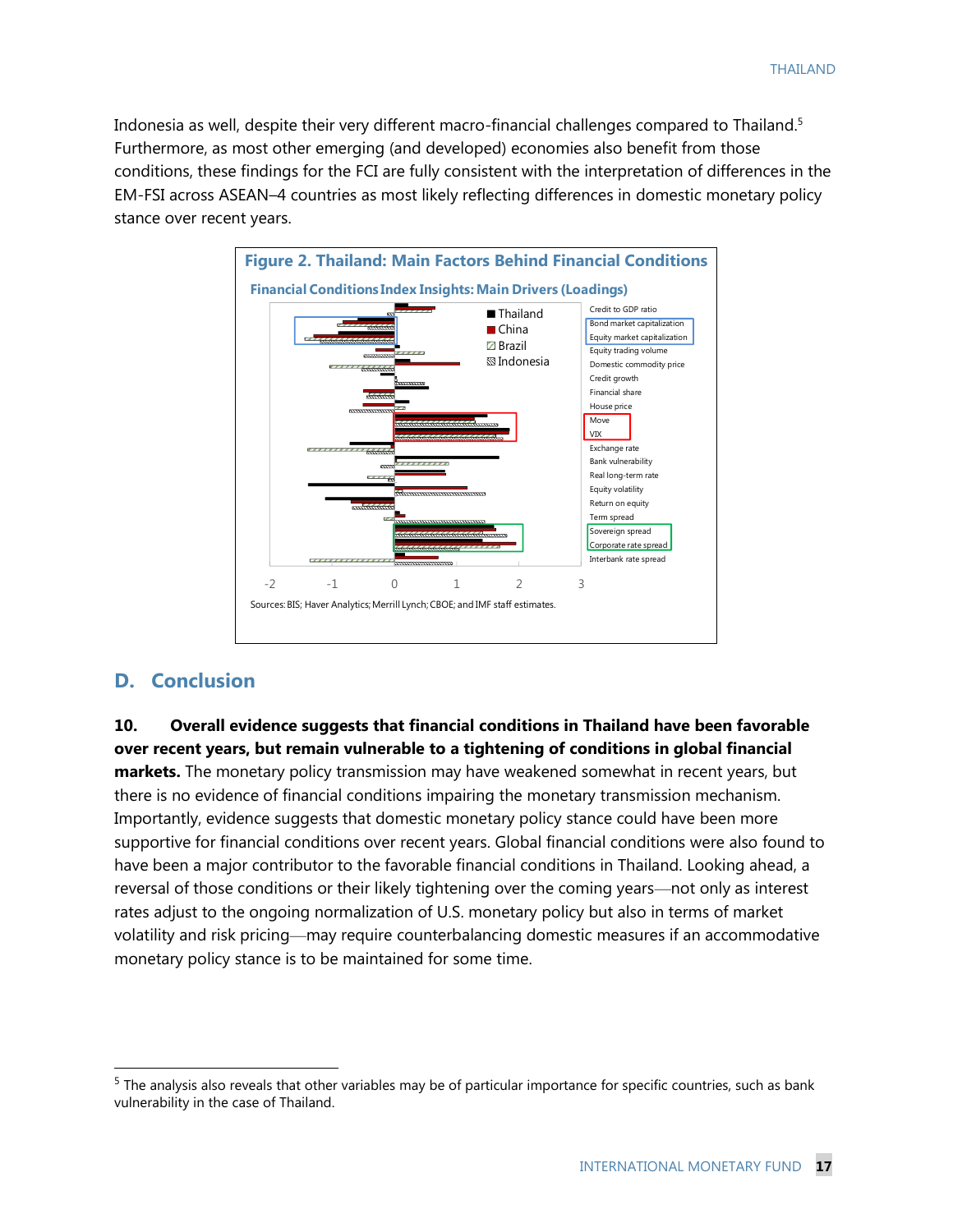## **References**

Balakrishnan, R., Danninger, S., Elekdag, S., and Tytell, I., 2009, "The Transmission of Financial Stress from Advanced to Emerging Economies," IMF Working Paper No. 09/133 (Washington: International Monetary Fund).

International Monetary Fund, 2017, "Global Financial Stability Review," October.

Koop, G. and Korobilis, D., 2014, "A New Index of Financial Conditions," *European Economic Review*, Vol. 71, pp. 101–16.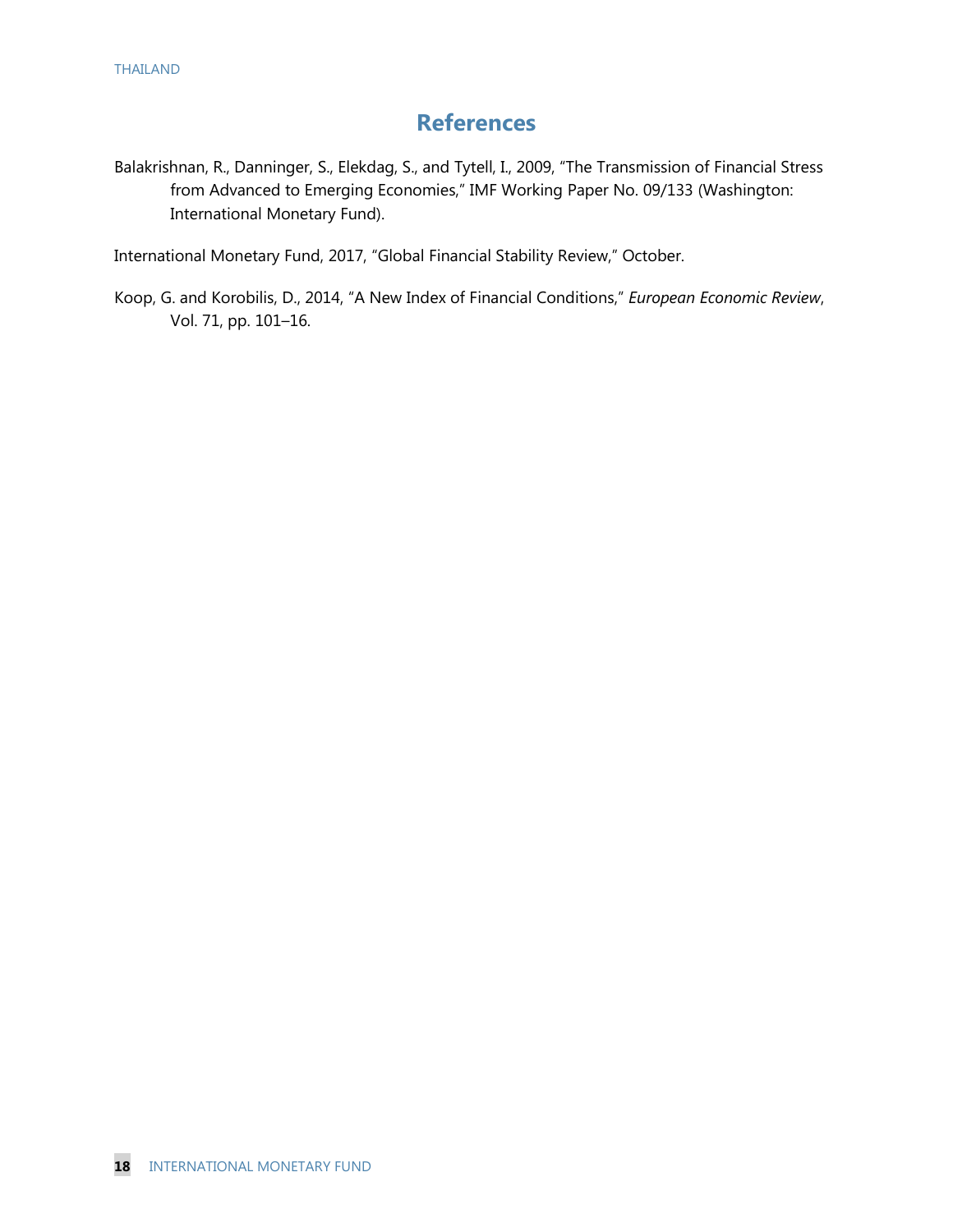# **THAILAND: SYNERGIES BETWEEN MONETARY AND MACROPRUDENTIAL POLICIES**<sup>1</sup>

*A dynamic stochastic general equilibrium (DSGE) model tailored to the Thai economy is used to explore the performance of alternative monetary and macroprudential policy rules when faced with shocks that directly impact the financial cycle. In this context, the model shows that a monetary policy focused on its traditional inflation and output objectives accompanied by a well targeted countercyclical macroprudential policy yields better macroeconomic outcomes than a lean-against-the-wind monetary policy rule under a wide range of assumptions.*

## **A. Introduction**

**1. A key objective of the Thai monetary authorities is to lift inflation back to target without unduly stimulating household debt and housing prices.** Over the last decade, Thailand has seen a significant increase in household debt (Figure 1). At the same time, low interest rates in advanced economies and a strong external position have contributed to exchange rate appreciation and a drop in the inflation rate below the target range. Even though growth in household debt in percent of GDP started declining and interest rates in advanced economies began rising, the level of household debt remains high and inflation continues to show weak dynamics.

**2. Macroprudential measures can be a useful complement to monetary policy in addressing potential pockets of vulnerability to financial stability.** While monetary policy provides only one instrument (interest rate), counter-cyclical macroprudential tools could provide a useful complement, especially when real and financial cycles do not coincide. The Thai authorities already implemented three main macroprudential measures: (i) limits on loan-to-value ratio in the property market, (ii) limits on credit card and personal loans, and (iii) dynamic loan loss provisioning.<sup>2</sup> Recent empirical studies suggest that some of these measures have been effective in stabilizing credit cycles.<sup>3</sup> However, it remains an open question which type of policy combination of monetary and macroprudential policies would be most effective in dealing with both real and financial cycles. For instance, there have been active debates on whether monetary policy should address financial stability or focus on inflation and output stability. The type of macroprudential policy measures could also make a substantial difference in the outcome of its combination with monetary policy.

**3. Using a DSGE model tailored to the Thai economy, this paper sheds light on the following issues:** (i) the combination of monetary and macroprudential policies that would be most

<sup>&</sup>lt;sup>1</sup> Prepared by Ichiro Fukunaga and Manrique Saenz.

<sup>2</sup> Bank of Thailand (2017) provides an overview of Thailand's macroprudential framework.

 $3$  Pongsaparn et al. (2017) shows that the Bank of Thailand's measures on LTV ratio have been effective in moderating housing credit growth. In the global context, a cross-country panel regression analysis of the effects of macroprudential measures on household credit growth across advanced and emerging market economies, including Thailand, is reported in the October 2017 GFSR Chapter 2, Box 2.5 (IMF, 2017).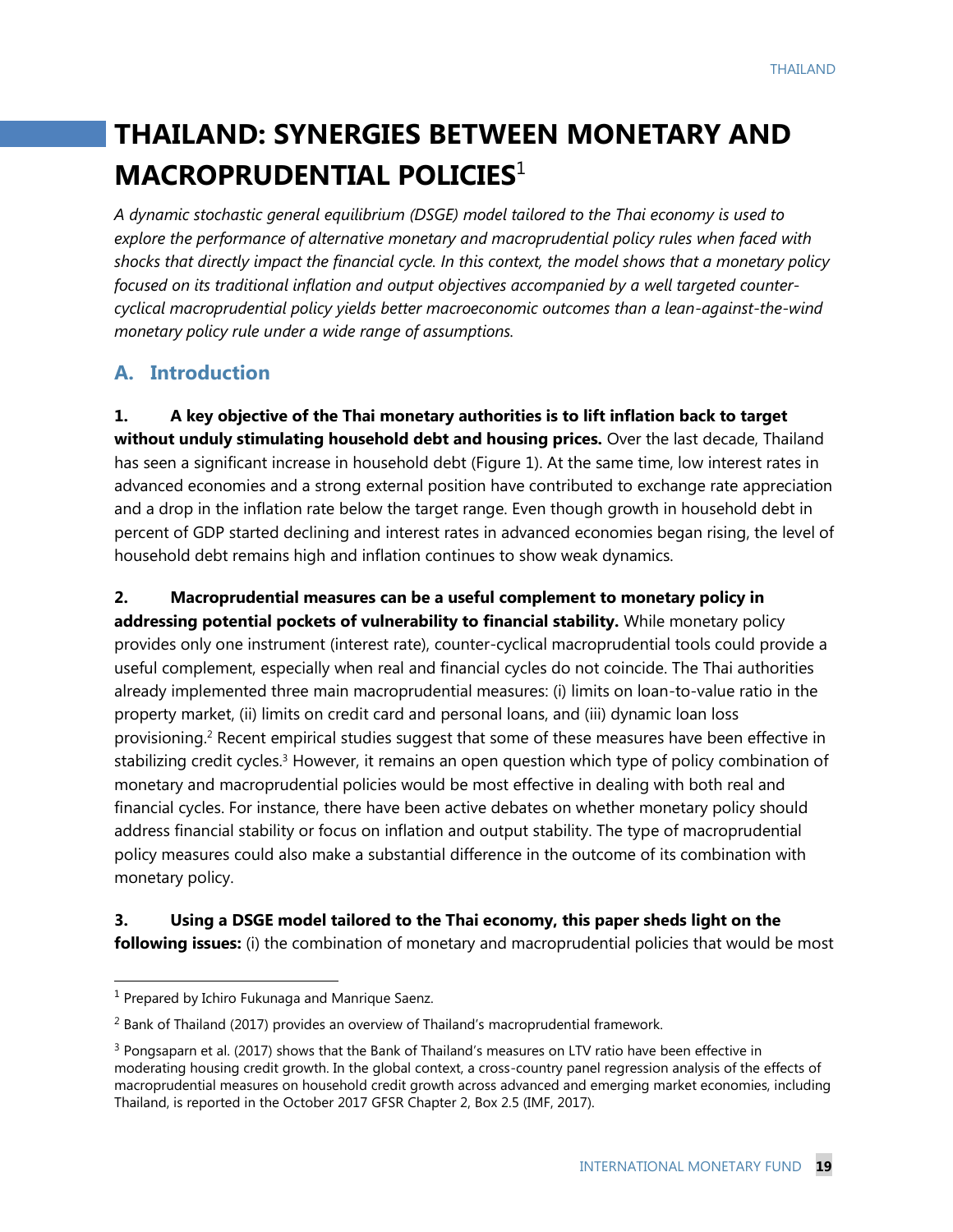#### THAILAND

effective for Thailand in dealing with both real and financial cycles; and (ii) the appropriate choice of macroprudential tool in such policy combination.



### **B. Model Features and Key Assumptions**

#### **4. The joint effects of monetary and macroprudential policies are assessed using an**

**open-economy DSGE model.** The analysis aims to explore various conditions under which the use of macroprudential measures can (or cannot) improve macroeconomic outcomes within a plausible (including counterfactual) range of parameters and assumptions. Since there are a growing number of DSGE models that incorporate macroprudential measures in a variety of ways and different models focus on different aspects of financial frictions and economic environment (Box 1), choosing a relevant model and tailoring it to the current context of the Thai economy is crucial. It is also important to note that quantitative implications may be highly dependent on model specifications and calibrations.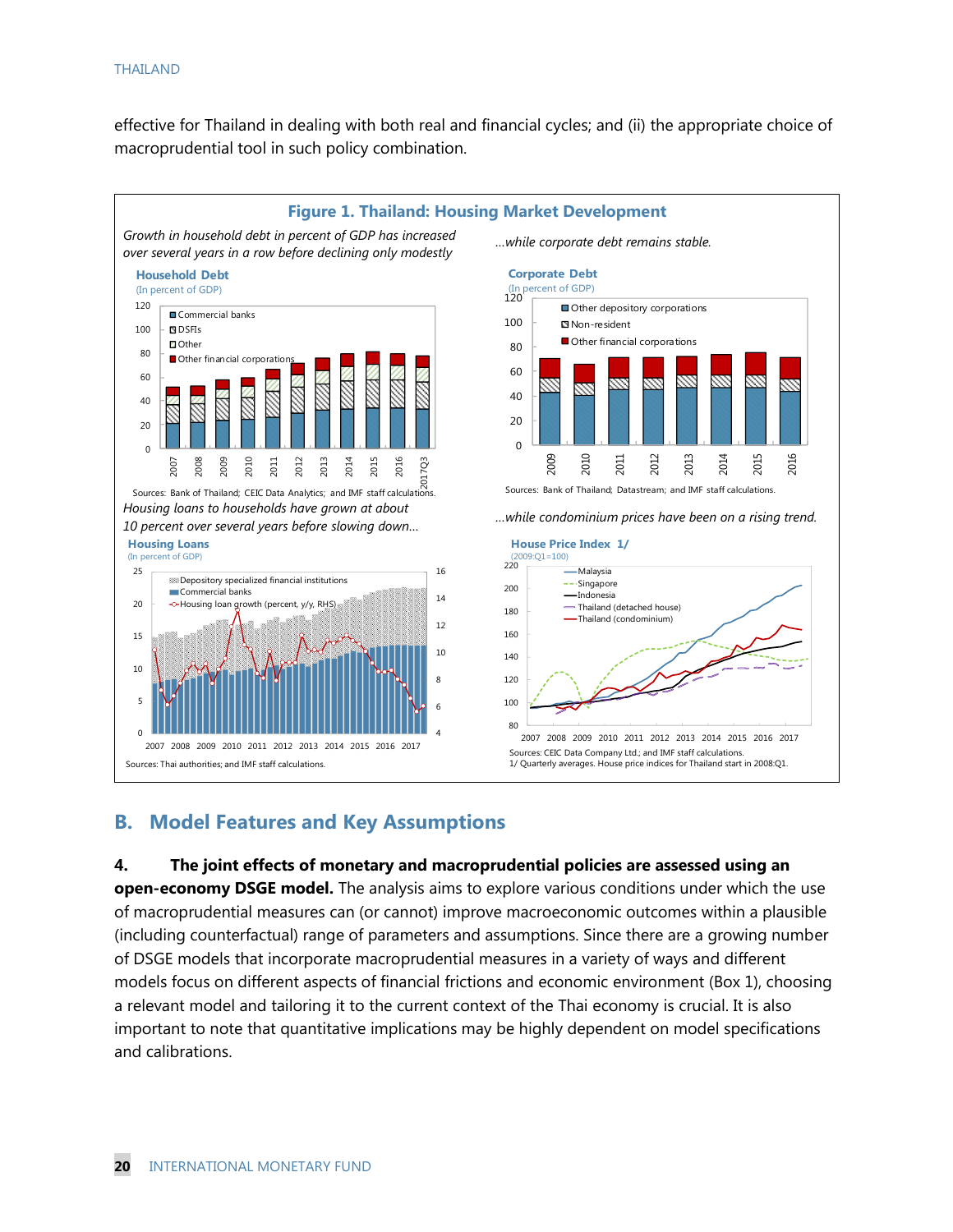**5. To tailor to the Thai economy, the model incorporates a fully specified banking sector, household and corporate debt, and external borrowing.**<sup>4</sup> It is based on a New Keynesian DSGE model for small open economies with price rigidities and financial frictions. Under these frictions, inflation stability and financial stability improve welfare. The banking sector, which intermediates funds from patient households to impatient households and entrepreneurs, plays a crucial role for policy transmission.<sup>5</sup> The brief descriptions of private economic agents, namely households, entrepreneurs, and banks, are as follows (Figure 2 depicts the relationships between agents in this economy).

- There are two types of households, patient (with a lower intertemporal discount rate) and impatient, <sup>6</sup> who both derive utility from consumption, leisure, and housing. In equilibrium, the patient households save part of their income, which is invested in domestic bank deposits and foreign bonds. Impatient households end up borrowing to consume and purchase houses.
- Entrepreneurs borrow from domestic banks and from abroad to purchase capital. They also hire labor and produce goods that are then sold to retailers who subsequently sell to the consumers, capital producers, and foreign markets in a monopolistically competitive environment.

 $\overline{a}$ 



• Banks can lend to the government, entrepreneurs, or households. Interest rates are sticky because banks face quadratic costs associated with changes in interest rates. At the same time, bank borrowing is subject to macroprudential measures.

**6. Monetary and macroprudential policies are described by policy reaction functions.** Two separate policy functions are incorporated: one for the monetary policy interest rate that follows a

 $4$  The framework of Anand, Delloro, and Peiris (2014) is extended to incorporate housing sector and household debt, following Gerali et al. (2010). Details of the model will be explained in the forthcoming working paper.

<sup>&</sup>lt;sup>5</sup> The banking sector in the model encompasses all types of financial intermediaries (including Specialized Financial Institutions) and does not distinguish different mandates and business models among them.

<sup>&</sup>lt;sup>6</sup> "Impatient households" can also be interpreted as liquidity-constrained households in this model.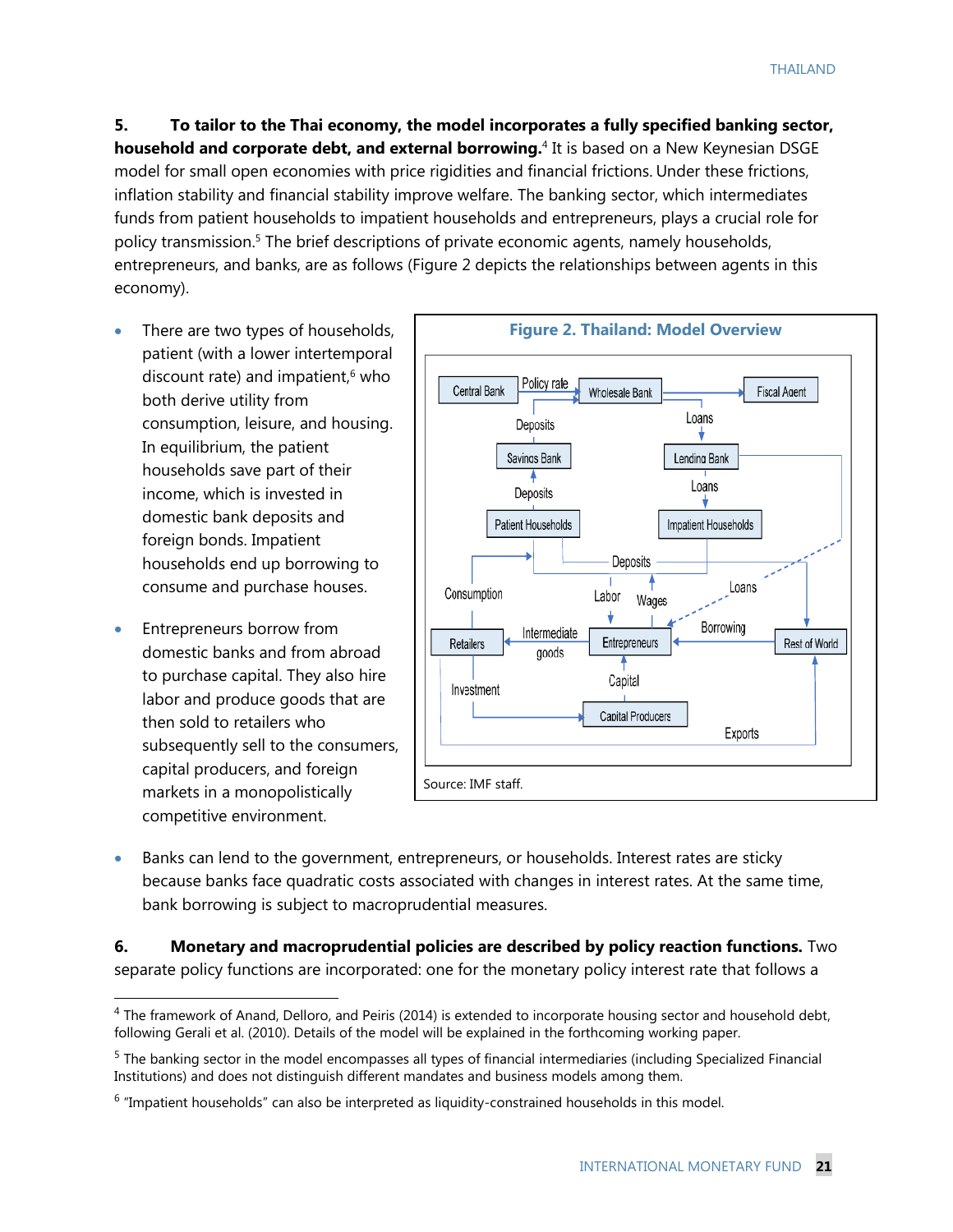Taylor rule; and the other for a macroprudential policy measure, specifically either a cap on household loan-to-value (LTV) ratio or a minimum bank capital adequacy ratio (CAR). For each policy reaction function, we consider two variants. The two variants of the Taylor rule are as follows:

a. Standard Taylor rule—focused on inflation and output gap

 $i = \alpha_1 \times inflation\ gap + \alpha_2 \times output\ gap$ 

where *i* is the policy interest rate, *inflation gap* is the difference between actual inflation and the target, and *output gap* is the difference between actual and potential output.

b. Modified Taylor rule—focused on inflation, output, and credit gaps

 $i = \alpha_1 \times inflation$  gap  $+\alpha_2 \times output$  gap  $+\alpha_3 \times credit$  gap

where *credit gap* is the difference between the actual stock of household credit and its steady-state  $level<sup>7</sup>$ 

The two variants for a macroprudential measure are as follows:

- a. Constant LTV (or CAR) rule: The cap on LTV applied to household credit (or the minimum CAR applied to bank credit) is kept constant.
- b. Countercyclical LTV (or CAR) rule: The cap on LTV applied to household credit decreases (or the minimum CAR applied to bank credit increases) as the stock of household (or bank) credit increases relative to its steady-state value.

**7. The performance of policy combinations is evaluated in terms of the volatilities of inflation, output, and housing loans in response to specific types of shocks.** The following three combinations of policy rules are compared: (i) a standard Taylor rule with a LTV (or CAR) rule, (ii) a standard Taylor rule with a counter-cyclical LTV (or CAR) rule, and (iii) a modified Taylor rule with a constant LTV (or CAR) rule.<sup>8</sup> As relevant types of shocks faced by the Thai economy, a negative world interest rate shock (monetary easing in advanced economies) and a positive shock to domestic housing demand are considered.

### **C. Results**

 $\overline{a}$ 

**8. A counter-cyclical LTV rule performs better than the modified Taylor rule in response to a negative world interest rate shock.** A negative world interest rate shock causes appreciation pressure of the domestic currency and triggers domestic monetary easing, which can lead to

 $7$  Using some alternative financial gaps, including a house price gap, does not change the results substantively.

 $8$  Another possible combination of policy rules, namely a modified Taylor rule with a counter-cyclical LTV rule, is examined in Corbacho et al. (2018). Its outcomes fall in the middle of those of (ii) and (iii).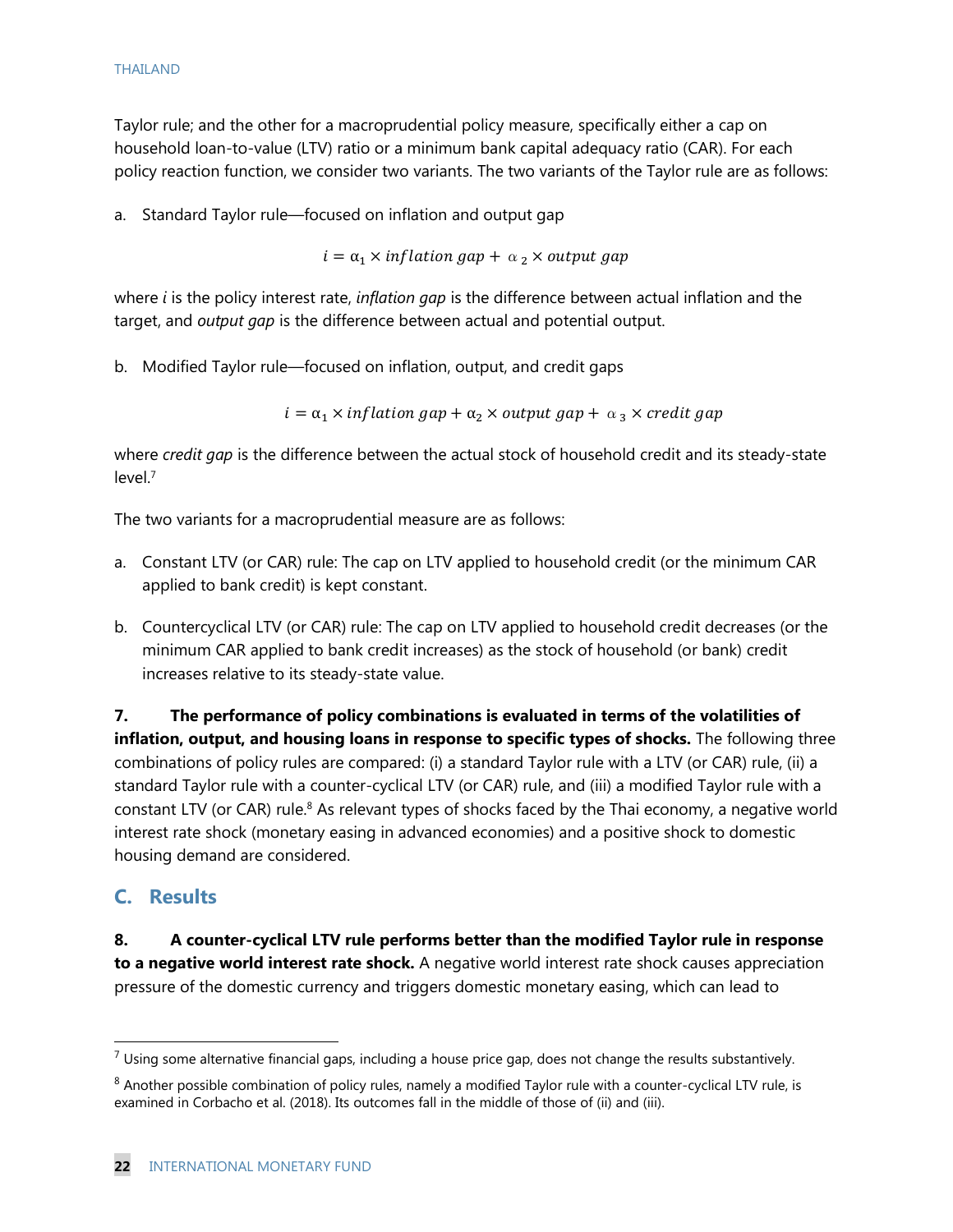housing market overheating (Figure 3). The growth of housing loans is contained to a similar extent under both the counter-cyclical cap on LTV ratio and the modified Taylor rule.<sup>9</sup> However, the negative impact of the shock on inflation and output is much larger under the modified Taylor rule than the counter-cyclical LTV rule. As a result, the modified Taylor rule requires a larger cut in the nominal interest rate while the reduction in the real interest rate is relatively small. Therefore, the counter-cyclical LTV rule performs better in terms of stabilizing inflation, output, and housing loans.



 $9$  For illustrative purpose, we set some large values to the parameters of the policy responses to credit gaps in the counter-cyclical LTV rule and the modified Taylor rule.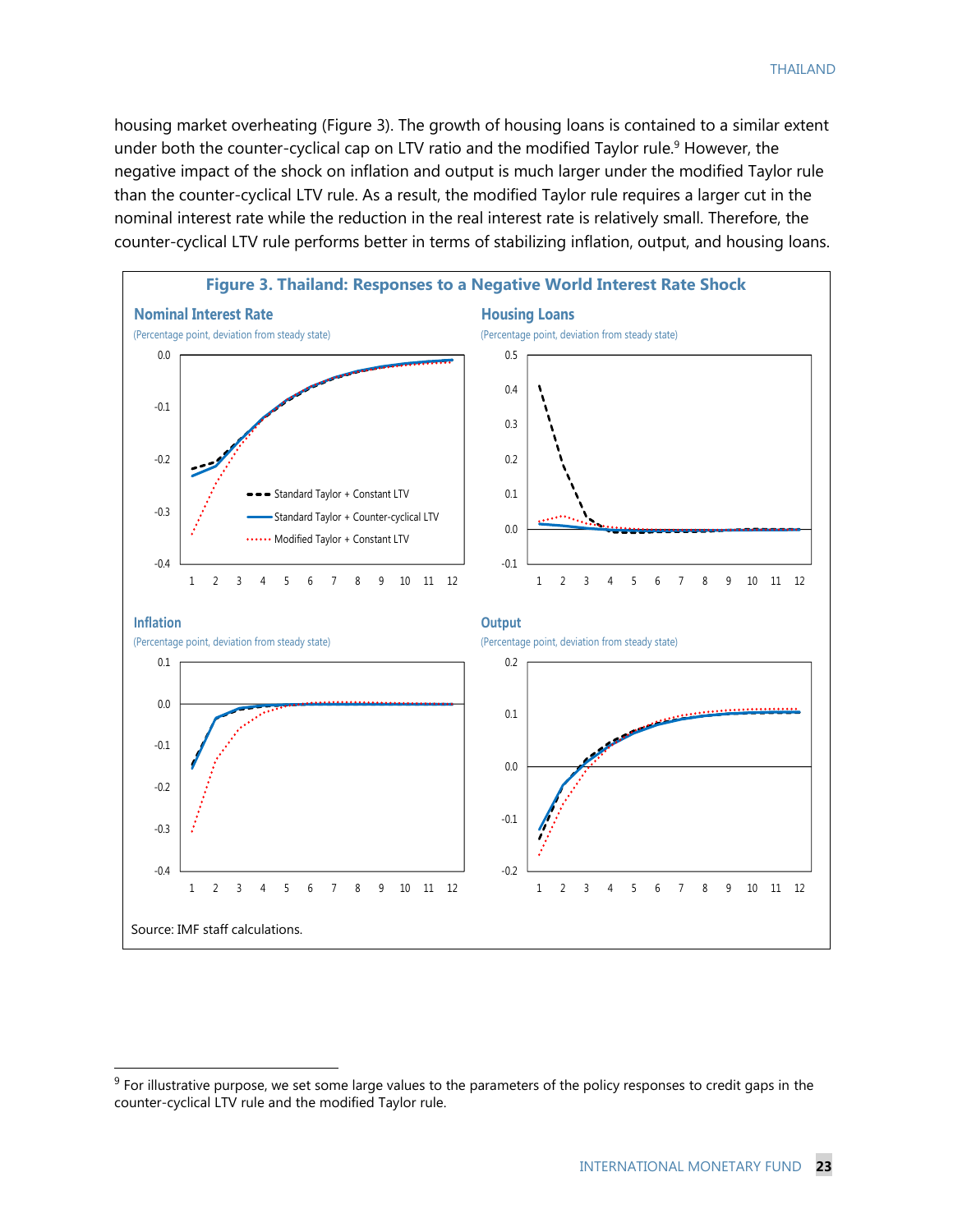#### THAILAND

**9. A similar result is obtained in the case of a positive housing demand shock (Figure 4).** With the counter-cyclical LTV rule, the growth of housing loans is contained without raising the nominal interest rate. By contrast, raising the interest rate following the modified Taylor rule causes a substantial decline in inflation and output while insufficiently containing growth in housing loans.



**10. The above results are robust to a wide range of parameter values.** For instance, when inflation is less sensitive to output volatility (i.e., the slope of Philips Curve is flatter) compared with the benchmark model, the performance of the modified Taylor rule in terms of stabilizing inflation gets closer to, but does not get better than, that of the counter-cyclical LTV rule. This implies that the limited effectiveness of monetary policy on inflation does not necessarily justify the reaction of monetary policy to financial stability concerns. Similarly, some impairment of the monetary policy transmission in the banking sector (e.g., lower pass-through to the loan interest rate) does not change the result that the counter-cyclical LTV rule performs better than the modified Taylor rule.

#### **11. Broader macroprudential measures could perform worse than the modified Taylor**

**rule.** If a targeted macroprudential measure such as the household LTV cap is not available and instead a broader measure such as counter-cyclical bank minimum capital adequacy ratio (CAR) is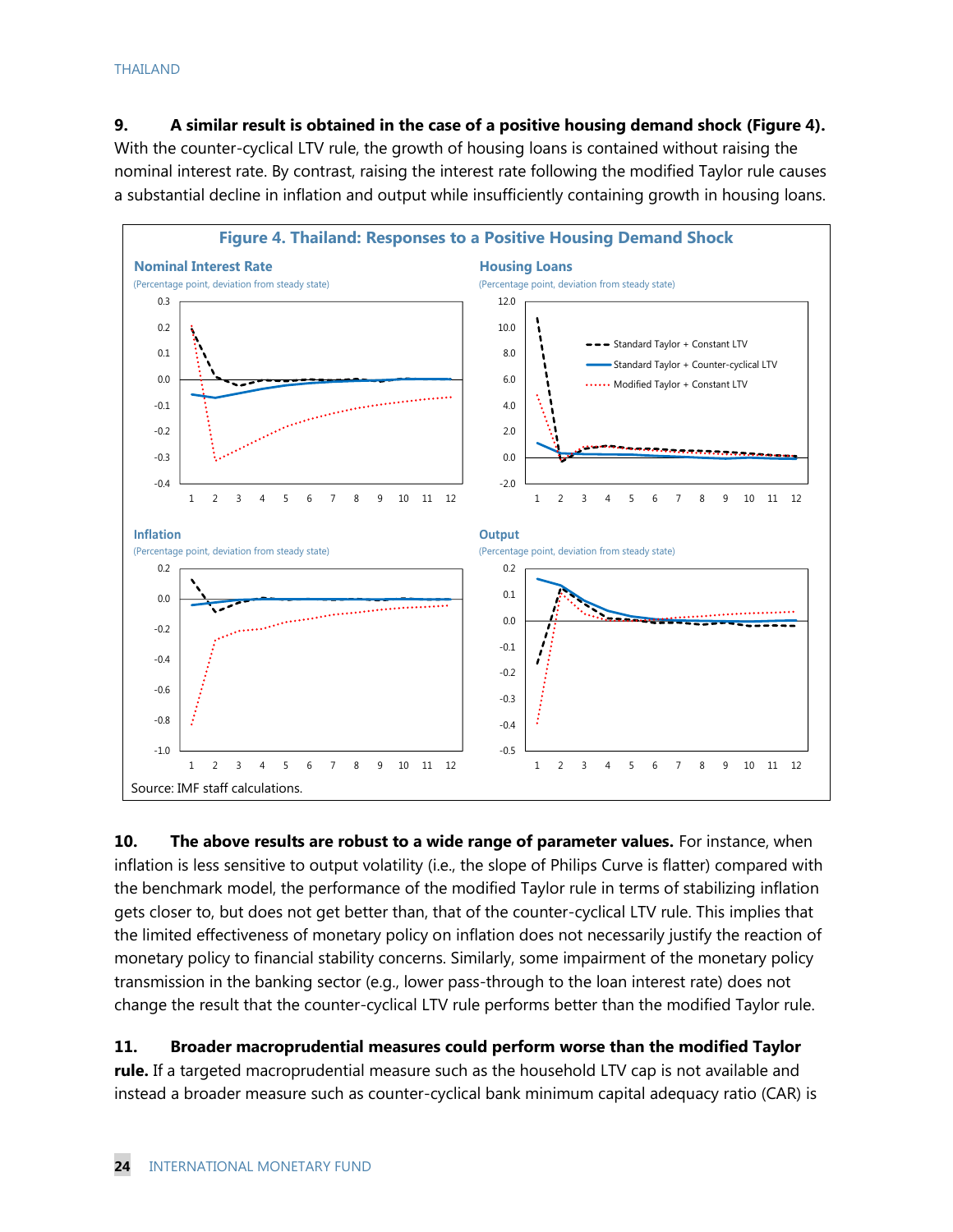used, the performance of the latter is, in some cases, worse than the modified Taylor rule. In the case of a negative world interest rate shock, the counter-cyclical CAR 'overkills' the growth of housing loans (without sufficiently dampening corporate loans), which leads to a more severe reduction in output compared with the modified Taylor rule. In the case of a positive housing demand shock, however, the counter-cyclical CAR still performs better than the modified Taylor rule. Therefore, the appropriateness of monetary policy reaction to financial stability concerns depends on the availability of targeted macroprudential measures as well as the nature of shocks faced by the economy.

**12. The above findings should be interpreted in context.** As noted above, targeted macroprudential measures may not always be available. A number of factors may limit availability, such as reliable data, resources for implementation, and jurisdictional constraints. At the same time, cases of weak effectiveness or leakage of macroprudential measures are relatively uncertain and untested. It is also important to note that different types of shocks from those considered above shocks to the world interest rate and domestic housing demand—may change the above conclusion.

## **D. Conclusion**

**13. Targeted macroprudential measures can provide a useful complement to monetary policy in the current context of the Thai economy.** Active use of targeted macroprudential measures, to the extent it is available, is likely to achieve better macroeconomic outcomes by allowing monetary policy to focus on inflation and output stabilization while effectively containing financial risks from rising housing loans.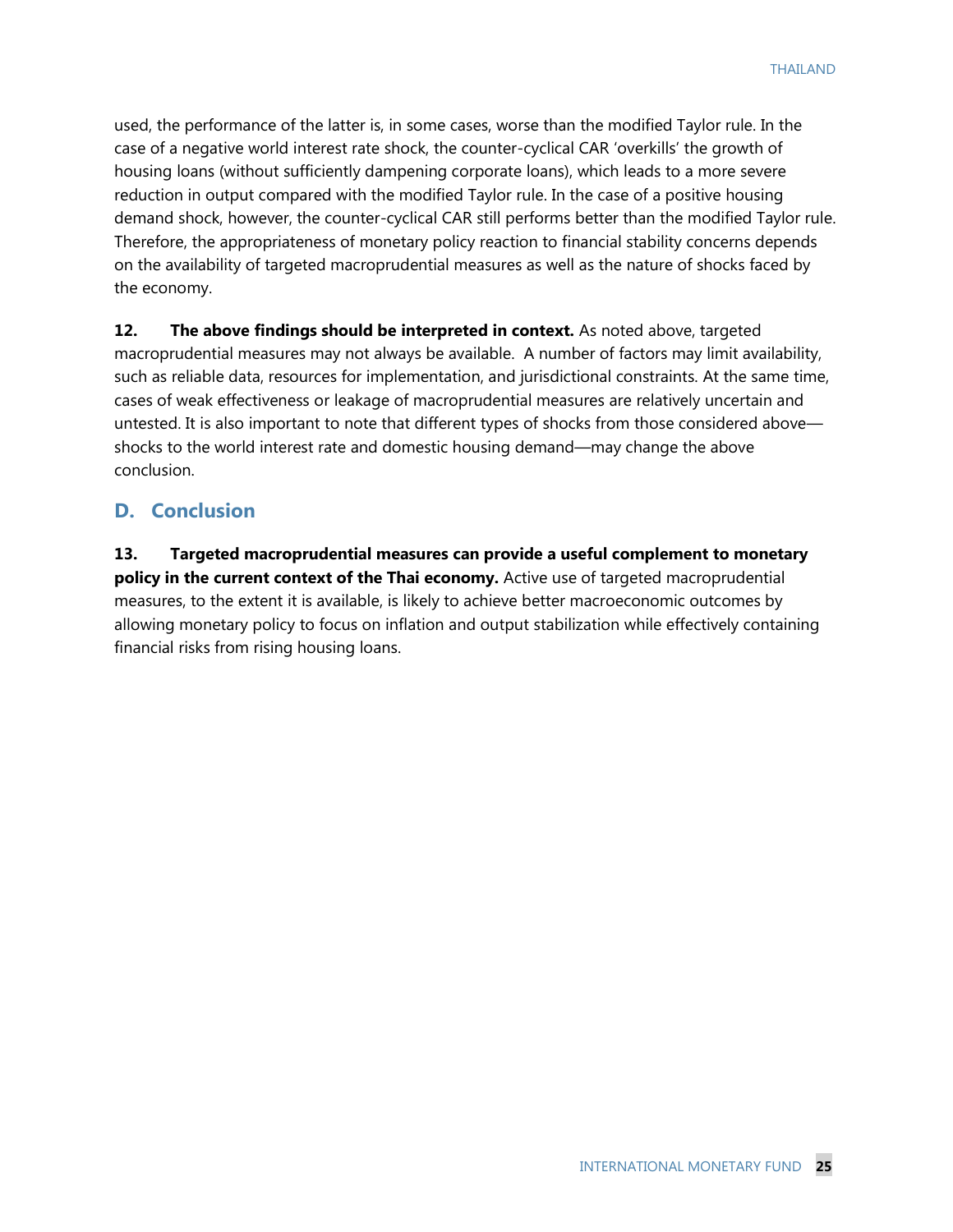#### **Box 1. Monetary and Macroprudential Policies in DSGE Models**

**Monetary policy rules that react to financial stability concerns have been studied extensively in recent DSGE models.** Standard monetary policy rules that react to inflation and output could lead to growing financial risks under financial frictions (such as collateral borrowing constraints), in which case a monetary policy that also targets financial stability by "leaning against the wind" could be welfare improving. DSGE models compare this benefit with the cost from short-term deviations from inflation and output targets and the corresponding welfare losses. While some models strongly support the case for leaning against the wind (e.g., Gambacorta and Signoretti 2014), other models show that the implied deviations from standard policy rules are quantitatively small (e.g., Curdia and Woodford 2010). Moreover, the case for leaning against the wind may be even weaker in small open economies, where the impact of such policy on international capital flows may exacerbate macroeconomic and financial stability concerns.

**More recent DSGE models incorporate various types of macroprudential policy and study its relationship with monetary policy.** These models typically find that monetary and macroprudential policies are complements rather than substitutes, in the sense that it is optimal to use these policies together rather than use one policy to achieve the same outcomes as the other (e.g., Angelini et al. 2014). Macroprudential policy could help alleviate tensions between monetary and financial stability objectives because real and financial cycles are not always synchronized and macroprudential policy, especially when targeted at addressing specific financial risks, is generally more effective than monetary policy in dampening financial cycles at a lower cost to output.

**The relationship between monetary and macroprudential policies is, in general, highly dependent on the nature of shocks and financial frictions.**<sup>1</sup> Many recent models suggest that it is optimal to mainly use macroprudential policies in a wake of financial shock that leads to financial stability concerns. By contrast, in response to a (positive) productivity shock, limiting credit by tightening macroprudential policies may be misguided and runs counter to accommodative monetary policy for supporting inflation. The latter conclusion, however, could be reversed if lending by individual banks endogenously affect overall financial riskiness even in the case of a non-financial (productivity) shock, which could make tight macroprudential policies optimal.

<sup>1</sup> IMF (2012) discusses this issue extensively.

\_\_\_\_\_\_\_\_\_\_\_\_\_\_\_\_\_\_\_\_\_\_\_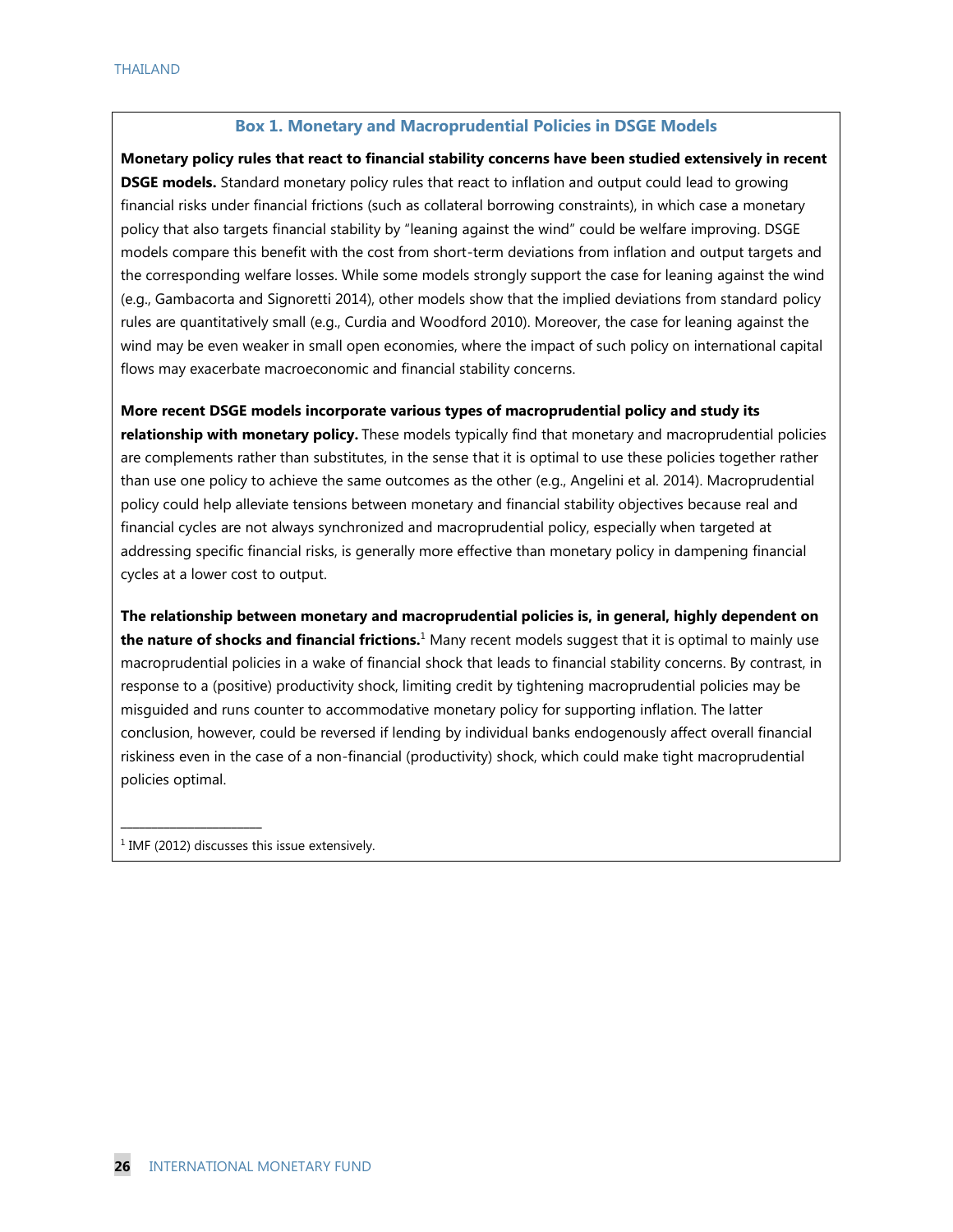## **References**

- Anand, R., Delloro, V., and Peiris, S. J., 2014, "A Credit and Banking Model for Emerging Markets and an Application to the Philippines," *Proceedings of the 2014 BSP International Research Conference*, Issue 2 (Manila: Bangko Sentral ng Pilipinas).
- Angelini, P., Neri, S., and Panetta, F., 2014, "The Interaction between Capital Requirements and Monetary Policy," *Journal of Money, Credit, and Banking*, 46(6), pp. 1073-1112.
- Bank of Thailand, 2017, "Macroprudential Framework: The Case of Thailand." in *Macroprudential frameworks, implementation and relationship with other policies*, BIS Paper No. 94, 339-348.
- Corbacho, A., Peiris, S. J., and Saenz, M., 2018, "Macroeconomic Policy Synergies for Sustained Growth" Chapter 9, *The ASEAN Way* (forthcoming).
- Curdia, V., and Woodford, M., 2010, "Credit Spreads and Monetary Policy," *Journal of Money, Credit and Banking* 42 (S1), pp. 3–35.
- Gambacorta, L., and Signoretti, F. M., 2014, "Should Monetary Policy Lean against the Wind?" *Journal of Economic Dynamics and Control* 43 (June), pp. 146–74.
- Gerali, A., Neri, S., Sessa, L., and Signoretti, F. M., 2010, "Credit and Banking in a DSGE Model of the Euro Area." *Journal of Money, Credit and Banking* 42 (6), pp. 107–41.
- International Monetary Fund, 2012, "The Interaction of Monetary and Macroprudential Policies," Policy Paper, December (Washington: International Monetary Fund).
	- \_\_\_\_\_\_\_\_\_\_\_\_\_\_\_, 2017, "Household Debt and Financial Stability," Chapter 2, *Global Financial Stability Report*, October (Washington: International Monetary Fund).
- Pongsaparn, R., Nudam, R., and Wongwachara, W., 2017, "Macroprudential Policy: Its Role, Effectiveness, and Interaction with Monetary Policy," Focused and Quick (FAQ) Issue 121 (Bangkok: Bank of Thailand).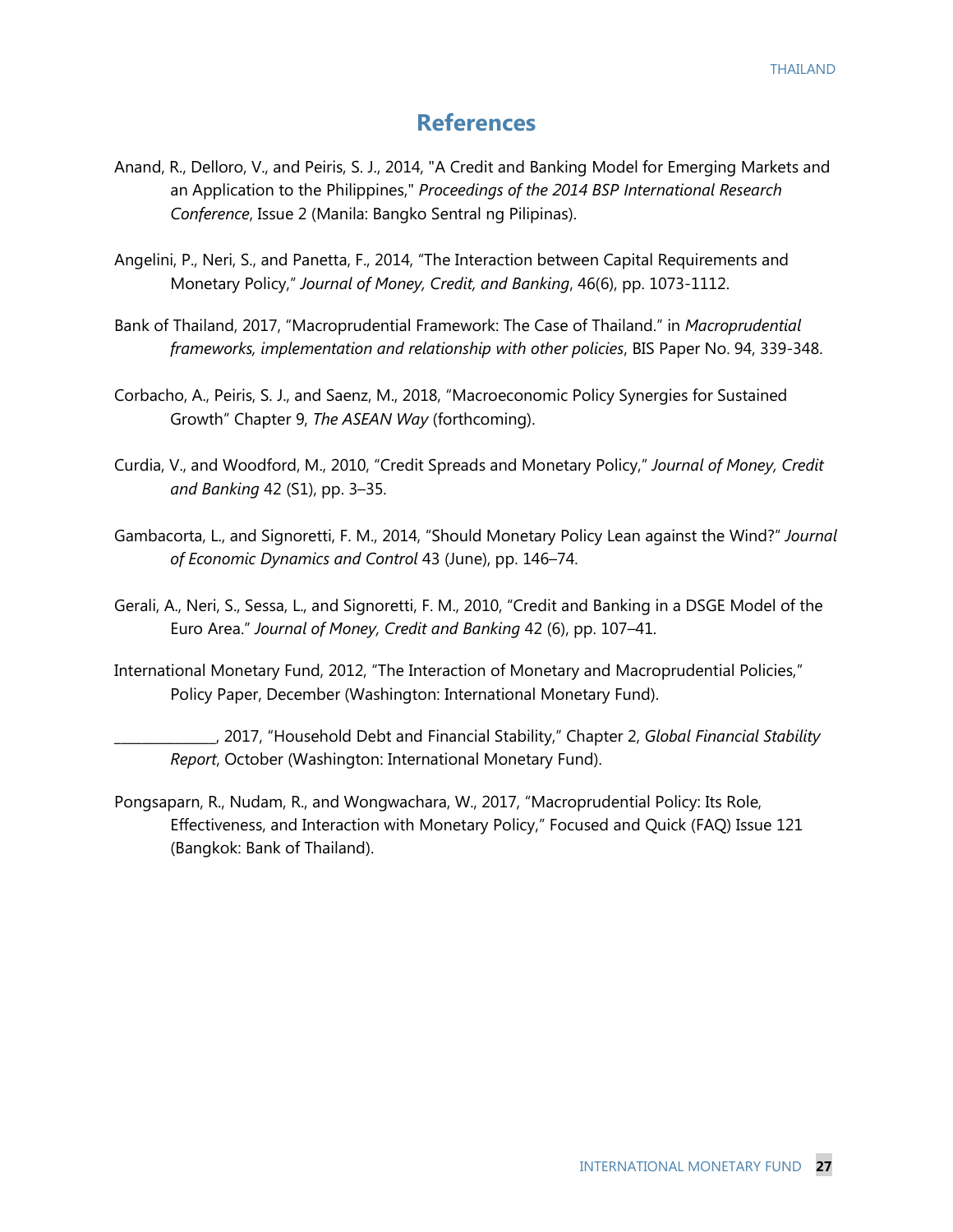# **THAILAND: IMPLICATIONS OF REGIONAL FINANCIAL INTEGRATION**<sup>1</sup>

*Despite substantial progress in regional integration in recent years, financial integration in ASEAN has yet to catch up. Our analysis finds that improving regulatory and institutional quality and reducing restrictions on capital flows can promote regional financial integration. The empirical evidence also suggests that regional financial integration can help ASEAN better weather global shocks, foster economic rebalancing, and achieve higher economic growth. Financial integration, however, pose challenges and risks. A gradual approach would therefore be appropriate for promoting regional financial integration.*

## **A. Introduction**

**1. Recent years have witnessed substantial progress in regional economic integration among the ASEAN-5, and more broadly among all ASEAN economies.** As a major milestone on the integration agenda, the ASEAN Economic Community (AEC) came into being in 2015. The AEC Blueprint had been the key vehicle for achieving the free flow of goods, services, investment, and skilled labor, as well as a freer flow of capital within the region. Its successful implementation led to the creation of the AEC five years earlier than the initially planned date of 2020. A successor blueprint, AEC Blueprint 2025, lays out a 10-year vision for regional economic integration.

**2. Financial integration is a critical component of this broader regional economic integration agenda.** Recognizing that financial integration complements trade flows, in 2011 ASEAN leaders adopted a financial integration framework, envisaging a more integrated financial region by 2020. Subsequently, in the AEC Blueprint 2025, the leaders have outlined the move toward financial liberalization and freer capital flow for the next decade.

**3. Against this background, this paper addresses three questions:** (i) What is the current status of financial integration in ASEAN-5? (ii) What are the key drivers of financial integration? and (iii) What are the benefits and costs?

**4. This paper is structured as follows.** After the second section takes stock of the current status of financial integration in ASEAN-5, the third section analyzes the drivers of financial integration based on a financial gravity model. The fourth section explores the benefits of financial integration. The closing section draws conclusions and policy implications for Thailand.

## **B. Current State of Regional Financial Integration**

**5. ASEAN-5 economies are increasingly integrated in trade, both globally and regionally.**  Global trade integration in these economies, measured by the ratio of total trade to regional GDP,

<sup>&</sup>lt;sup>1</sup> Prepared by Yiqun Wu (APD) and Xiaohui Wu (IMF summer intern).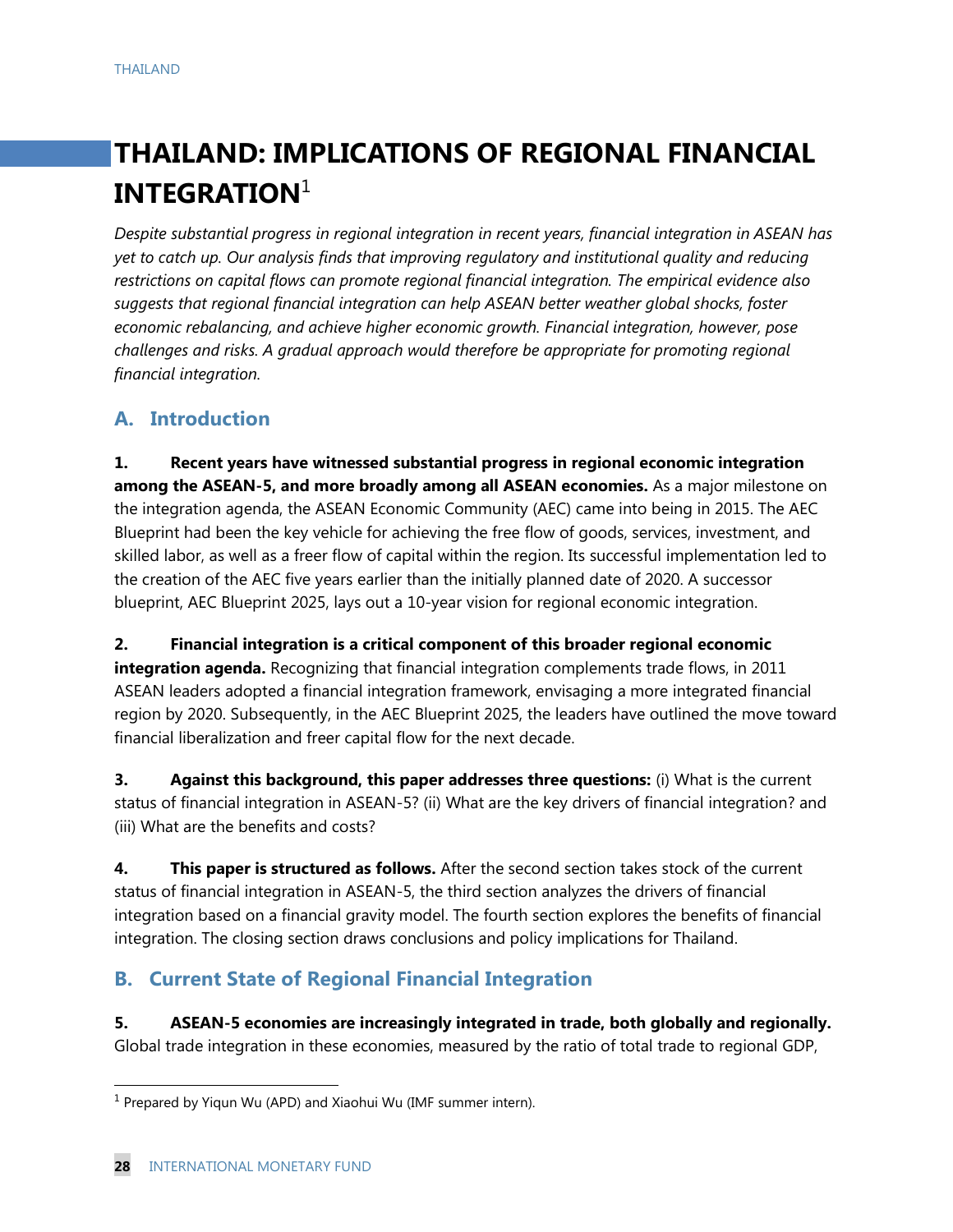reached 76 percent in 2016 (panel 1 of Figure 1). In fact, trade openness in this region is already higher than the average in advanced economies and other Asian countries. A closer look shows that the ASEAN-5 economies' trade with each other accounted for a large share of their total trade. In 2015, about 60 percent of trade in ASEAN-5 was transacted within ASEAN Plus Three economies (panel 2 of Figure 1).<sup>2</sup> Intraregional trade has benefited from trade liberalization across the region (almost all goods in the region are now traded at zero tariff) and from participation in global value chains.



#### **6. Financial integration in ASEAN-5 has also risen, partly driven by trade.** Figure 2 shows

that ASEAN-5's overall financial integration, measured by the sum of cross-border asset and liability holdings, is quite high, lagging behind only Europe. But if financial centers such as Singapore are excluded from the sample, the overall financial integration level for the rest of the ASEAN-5 countries ranks quite low, lagging all regions except Latin America.

**7. Given lack of data to track all financial flows, financial integration is examined based on data from portfolio flows.** Data from bank flows are used as a robustness check.<sup>3</sup> Although foreign direct investment still dominates trade-



driven financial flows, the portfolio investment position has experienced an upward trend since the Asian financial crisis, despite setbacks during 2008 (panel 1 of Figure 3). The share of bank

 $2$  The Plus Three economies are China, Japan, and Korea.

<sup>&</sup>lt;sup>3</sup> Using bank flows in the regressions for robustness check does not alter the conclusions.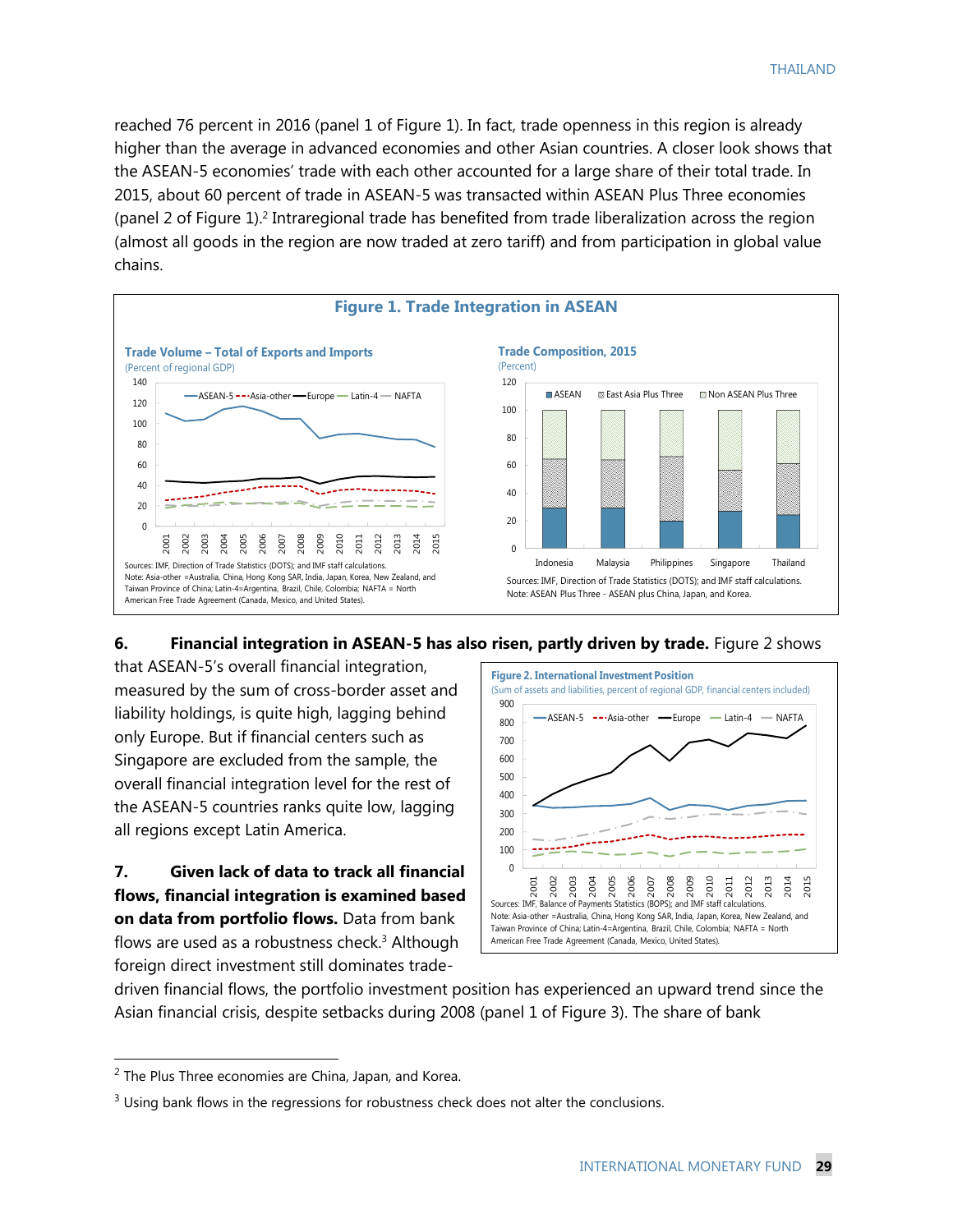borrowing of ASEAN-5 economies has also grown, with intraregional bank borrowing growing especially fast since the global financial crisis (panel 2 of Figure 3).



#### **8. Portfolio investment has become increasingly important over the years, as reflected in its increasing share in the total international investment position (Figure 4).** Portfolio

investment accounted for more than 20 percent of the total international investment position as of 2016, up from 12 percent in 2001. Excluding Singapore, whose banking position is especially large, the share of portfolio investment has exceeded the share of other investment, and was below only the share of foreign direct investment.

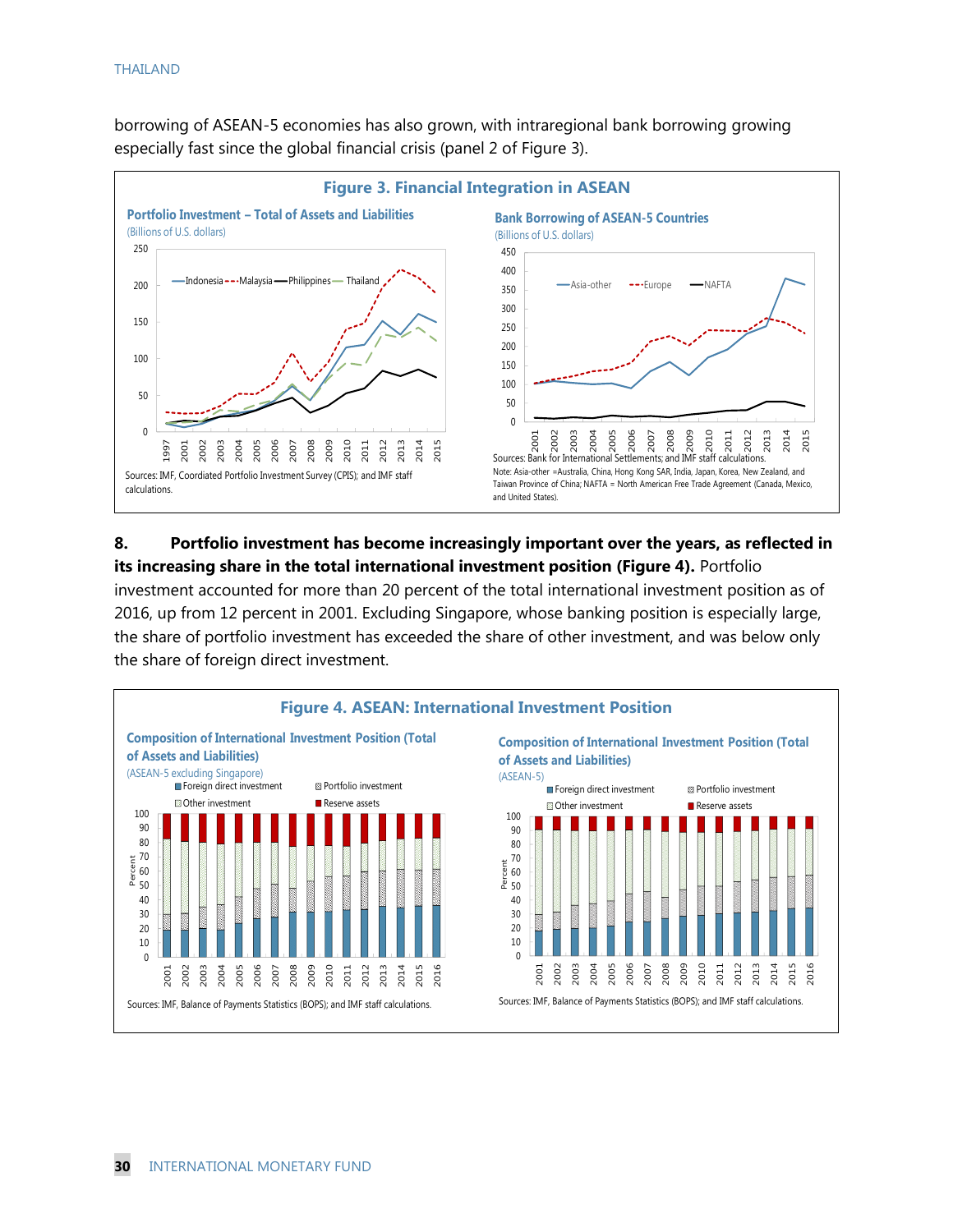#### **9. However, the degree and pace of financial integration in ASEAN are not**

**commensurate with those of trade integration.** This discrepancy can be illustrated by comparing the intensity scores for trade and portfolio investment.<sup>4</sup> Trade intensity of the ASEAN-5 economies during 2001–2015 was higher than all other regions (panel 1 of Figure 5). In contrast, their portfolio investment intensity was lower than the world average, and in fact was only about one-third of their trade intensity (panel 2 of Figure 6).



**10. Financial integration in ASEAN-5 is lagging when using other metrics.** Although the portfolio investment position (sum of assets and liabilities) was about 60 percent of GDP in 2015, this ratio would drop to about 20 percent if Singapore were excluded, which is much lower than Europe or NAFTA (panel 1 of Figure 6)., The share of intraregional portfolio investment is also relatively low in the ASEAN-5 economies if portfolio asset composition is considered (panel 2 of Figure 6).

<sup>4</sup> The trade intensity score is calculated as a country's share in global trade as a proportion of its GDP share. Portfolio investment intensity is defined in a similar way. The intensity score formula is:

 $intensity_{it} = \frac{f_{it}}{f_{GDP:t}}/f_{it}}$  $\sqrt{\frac{(GPL_{i=1}/it)}{\sum_{i=1}^{n} GDP_{it}}}$ , where  $f_{it}$  is the sum of imports and exports or the sum of portfolio investment assets

and liabilities for country *i* at time *t*; *n* is the number of countries in the sample.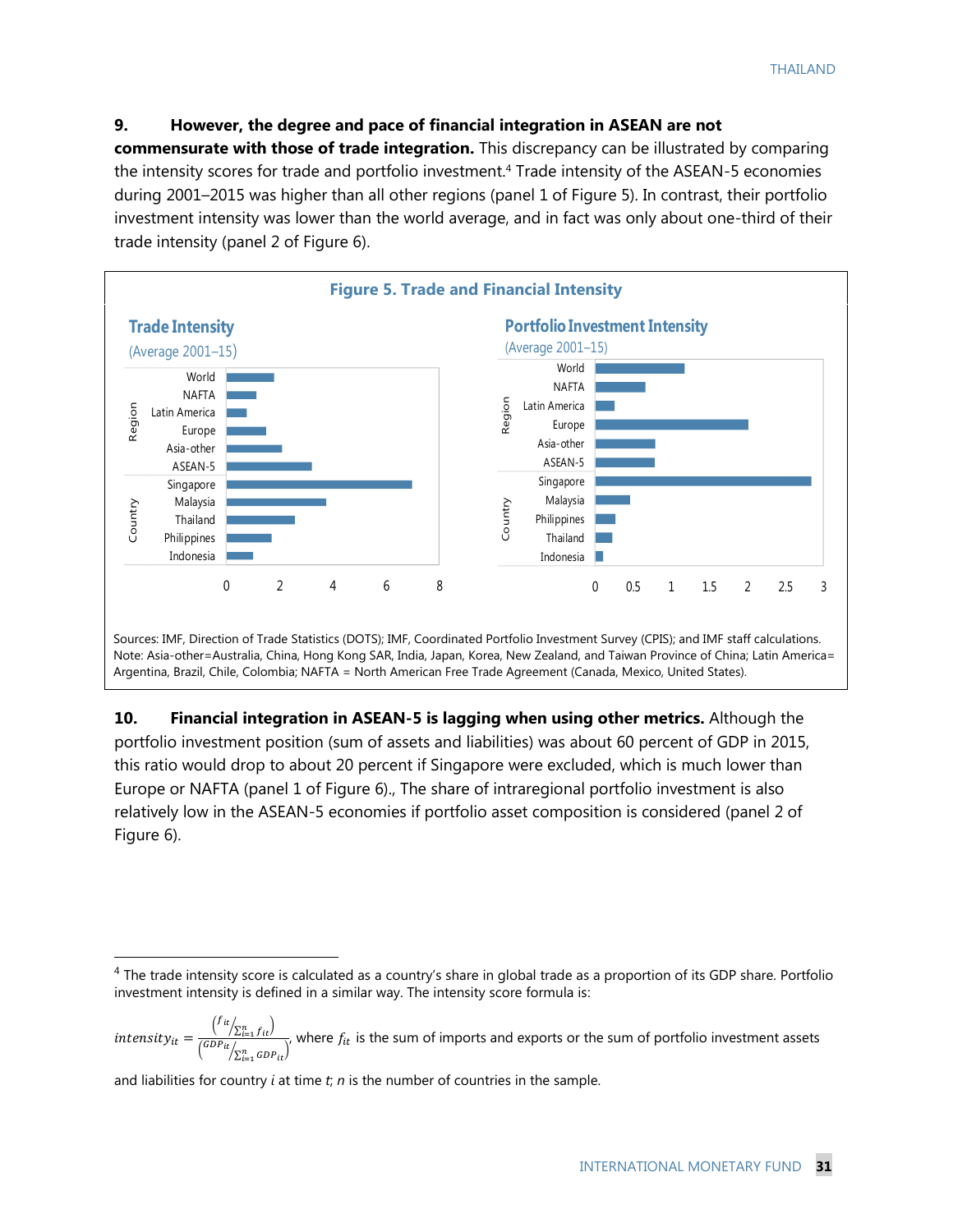

## **C. Drivers of Regional Financial Integration**

**11. The drivers of financial integration in ASEAN are examined using a financial gravity model based on cross-border portfolio investment.**<sup>5</sup> In addition to standard gravity factors, the model analyzes the role of regulatory and institutional quality as well as capital controls measures. 6 Empirical evidence suggests that lower regulatory and institutional quality, as well as restrictions on cross-border capital flows, negatively affect regional financial integration.<sup>7</sup>

**12. Gravity models of trade predict that bilateral trade flows will be proportional to market size and inversely proportional to distance between trading partners.** The gravity relationship arises when trade costs and barriers increase with distance. Similarly, gravity models of asset trade (e.g., Portes and Rey 2001) show that distance, which proxies for information asymmetry, has a negative impact on bilateral asset trade flows. Countries with geographic proximity usually have more knowledge and a better understanding of each other due to the ease of interaction; this is especially important for information-intensive financial investment.

**13. The baseline gravity equation includes indicators for market size and information asymmetry.** Two additional variables, bilateral trade volume and a common language indicator, are used as a proxy for information asymmetry. The analysis is based on a panel of 45 economies from

<sup>&</sup>lt;sup>5</sup> Alternative financial integration measures such as banking positions are used as robustness checks.

 $6$  See Fernández and others (2015).

 $^7$  For more details and results, see Wu and Wu (2018). Institutional quality is found to be a key factor affecting trade in financial assets. Ananchotikul, Piao, and Zoli (2015) find that the lack of regulatory harmonization has a more negative effect on intra-Asia investment.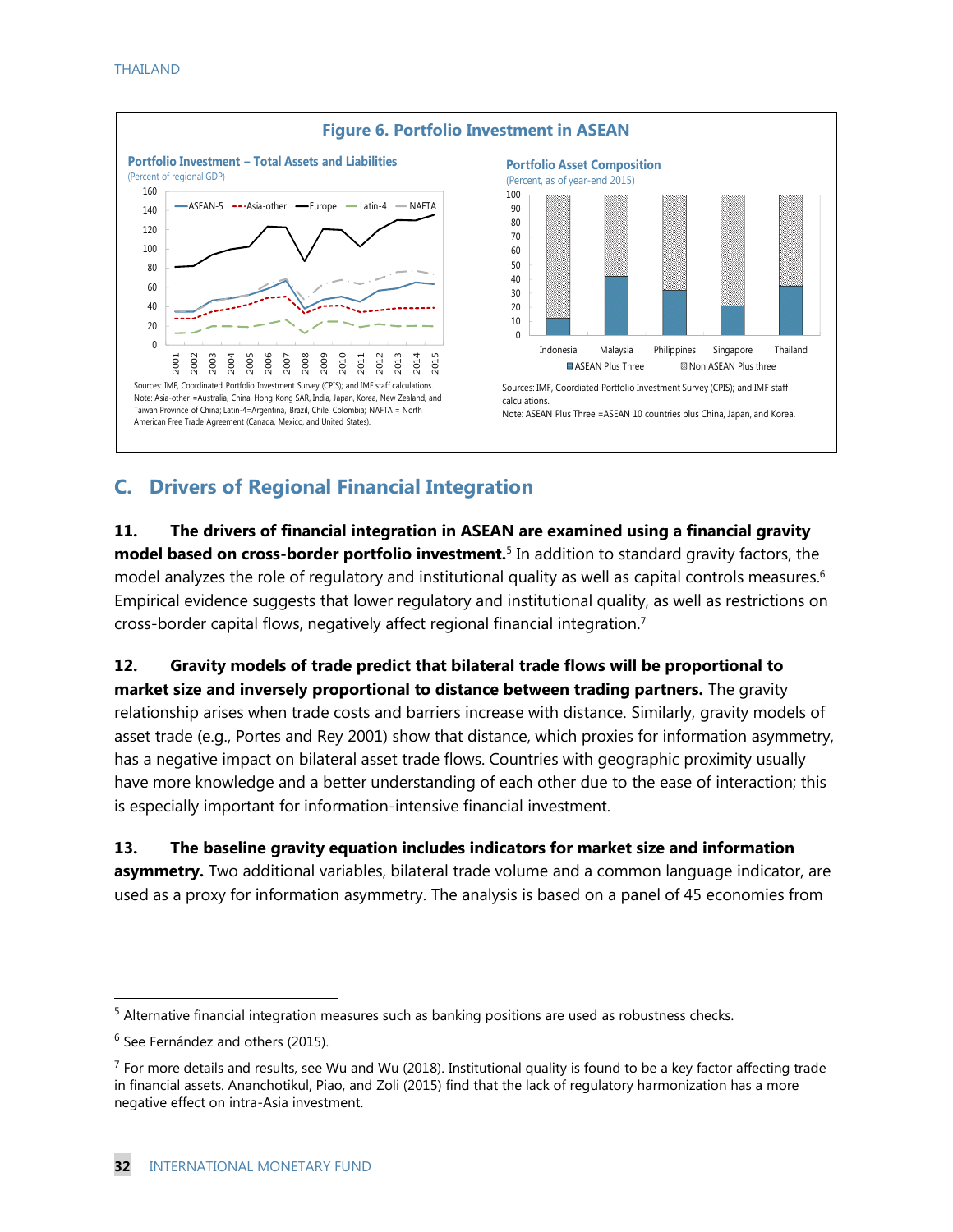1990 to 2015, consisting of ASEAN economies together with representative advanced and emerging market economies. The estimates point to the following findings (Table 1):<sup>8</sup>

- *Bilateral financial integration increases with trade integration*. The trade coefficient shows that when bilateral trade volume increases by 10 percent, financial holdings increase by more than 4 percent. The results are especially strong for banking position. These findings are consistent with the stylized facts discussed in the previous section: financial integration has gone hand in hand with trade integration.
- *Financial integration increases with market size and common language ties*. Larger market size leads to higher demand for assets and higher asset prices and, in turn, to a greater number of endogenous assets. Estimates also suggest that closer language ties lower transaction costs and foster integration.
- *Financial integration decreases with distance between countries*. Countries with geographical proximity tend to be more integrated financially.

**14. The results suggest that institutional quality matters for regional financial integration.**  To examine the role of institutional quality, a wide range of institutional indicators are added to the baseline gravity model. They include governance quality, ease of doing business, and political, economic, and financial risks. The coefficients of all indicators are found to be positive and statistically significant, indicating that good institutional quality, including good governance and a business-friendly environment, is linked to greater financial integration (Table 2).

#### **15. Improvements in institutional quality further promote regional financial**

**integration.** Figure 7 shows the positive relationship between the rule-of-law index, $9$  as a proxy for institutional quality, and intra-ASEAN financial integration. A reasonable explanation is that, while global investors are likely to have broader and stable relationships with highquality clients, regional investors are more vulnerable to poor institutions, and thus benefit more from an improvement in institutional quality. It should be noted, however, that the results for ASEAN-5 economies show a high



<sup>&</sup>lt;sup>8</sup> The results are robust when banking position is used as the measure for financial integration.

<sup>&</sup>lt;sup>9</sup> This index, taken from the World Bank's Worldwide Governance Indicators database, reflects a country's progress in enhancing law and enforcement and building a trustworthy society. Results are similar when other institutionalquality indicators are used. The results also hold when lagged rule-of-law index and instrumental variable (latitude, fractionalization of language and religion) are used to account for the possible endogeneity of institutional quality.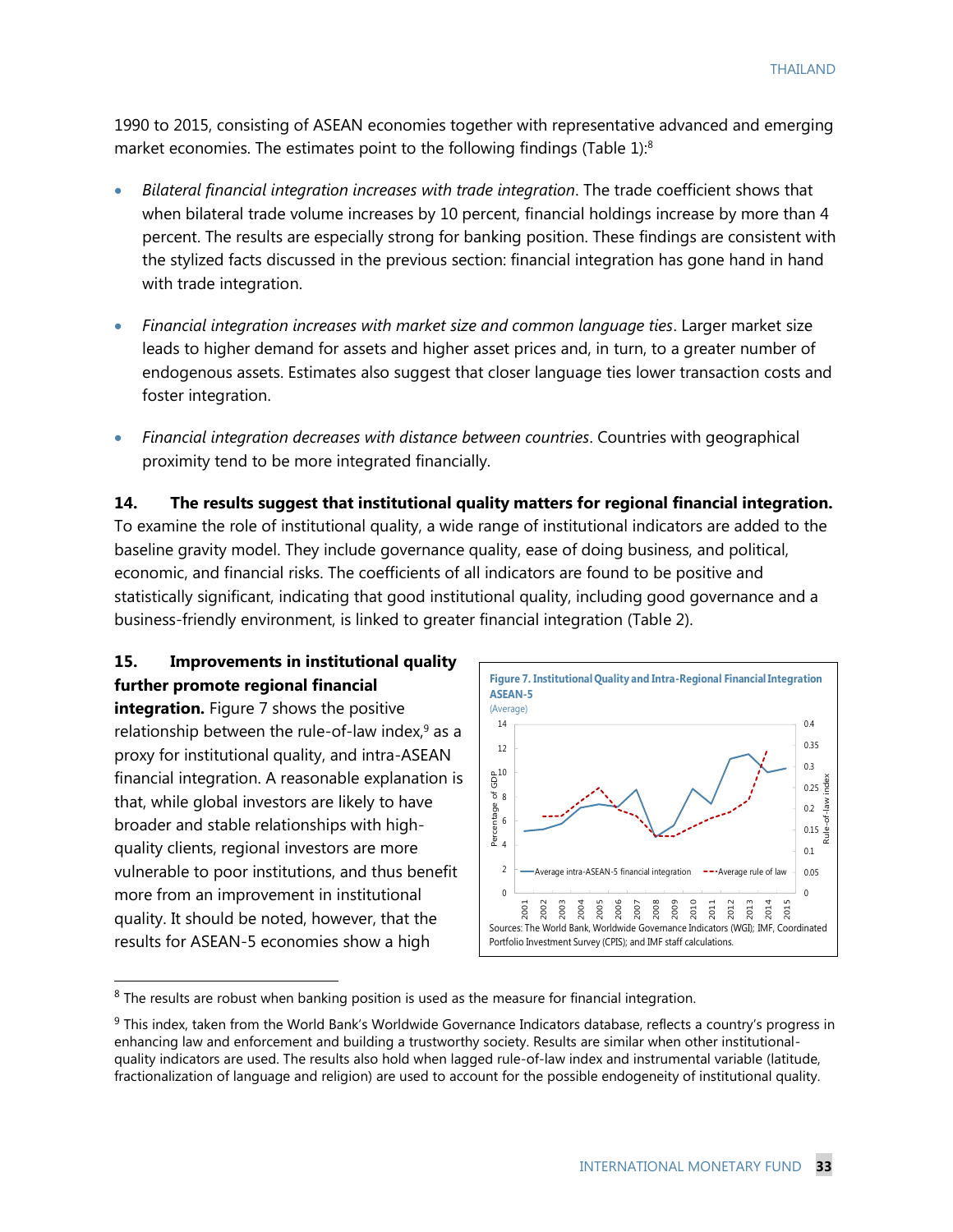degree of heterogeneity. The positive effect of the rule-of-law index appears most significant for Thailand, the Philippines, and Singapore.

**16. Finally, restrictions on capital flows undermine financial integration.** When the baseline gravity model is augmented with capital controls measures from Fernández and others (2015), estimates show that in both equity and debt securities markets, controls restricting nonresidents' purchase of domestic securities or restricting residents' purchase of foreign securities have a significant negative impact on portfolio investment. These results confirm that capital controls are a barrier to trade in financial assets, similar to tariffs and quotas that impede trade in goods and services. Therefore, with continuing efforts toward gradually liberalizing capital accounts, financial integration of ASEAN economies is set to further improve.

## **D. The Benefits of Regional Financial Integration**

**17. There are several potential advantages to financial integration, including consumption smoothing, risk sharing, and risk diversification.** Regional financial integration could have extra benefits. Better economies of scale would make financial systems within the region more efficient. By growing and deepening local financial markets, financial integration helps develop a "twin engine" financial system and reduces excessive reliance on banks in a bank-centric system. Regional financial integration can also help alleviate countries' reliance on financial centers; this funding diversification is shown to have a buffering effect against global shocks such as the taper tantrum (Park and Shin 2016). Moreover, regional financial integration provides incentives for regional cooperation and enhancement of multilateral safety nets (Kim, Lee, and Shin 2006; Park and Shin, 2016).

#### **Regional Investment and Global Liquidity Conditions**

**18. Regional financial integration would help ASEAN countries better weather external shocks and spillovers.** This was particularly propitious when banks in advanced economies, weakened by the global financial crisis and constrained by tighter financial regulations, began retreating to their home bases. Based on different approaches, results suggest the following:<sup>10</sup>

• The investment position within the ASEAN Plus Three economies was less affected by liquidity conditions in the United States.<sup>11</sup> This finding is based on using U.S. security broker-dealer sector leverage as an indicator for the U.S. liquidity cycle (Table 3).<sup>12</sup> Change in Europe's M2 for the European liquidity cycle produce similar results.

<sup>&</sup>lt;sup>10</sup> These results are in line with Park and Shin (2016).

 $11$  The results are robust when the region is restricted to ASEAN (although less significant) or ASEAN-5, and robust with or without Singapore.

 $12$  Adrian, Etula, and Muir (2011) propose U.S. security broker-dealer sector leverage (assets-to-equity) as a better liquidity measure because it is market oriented and reflects timely underlying market conditions. Bruno and Shin (2013) use this leverage as their preferred global liquidity indicator. Our results using the Chicago Board Options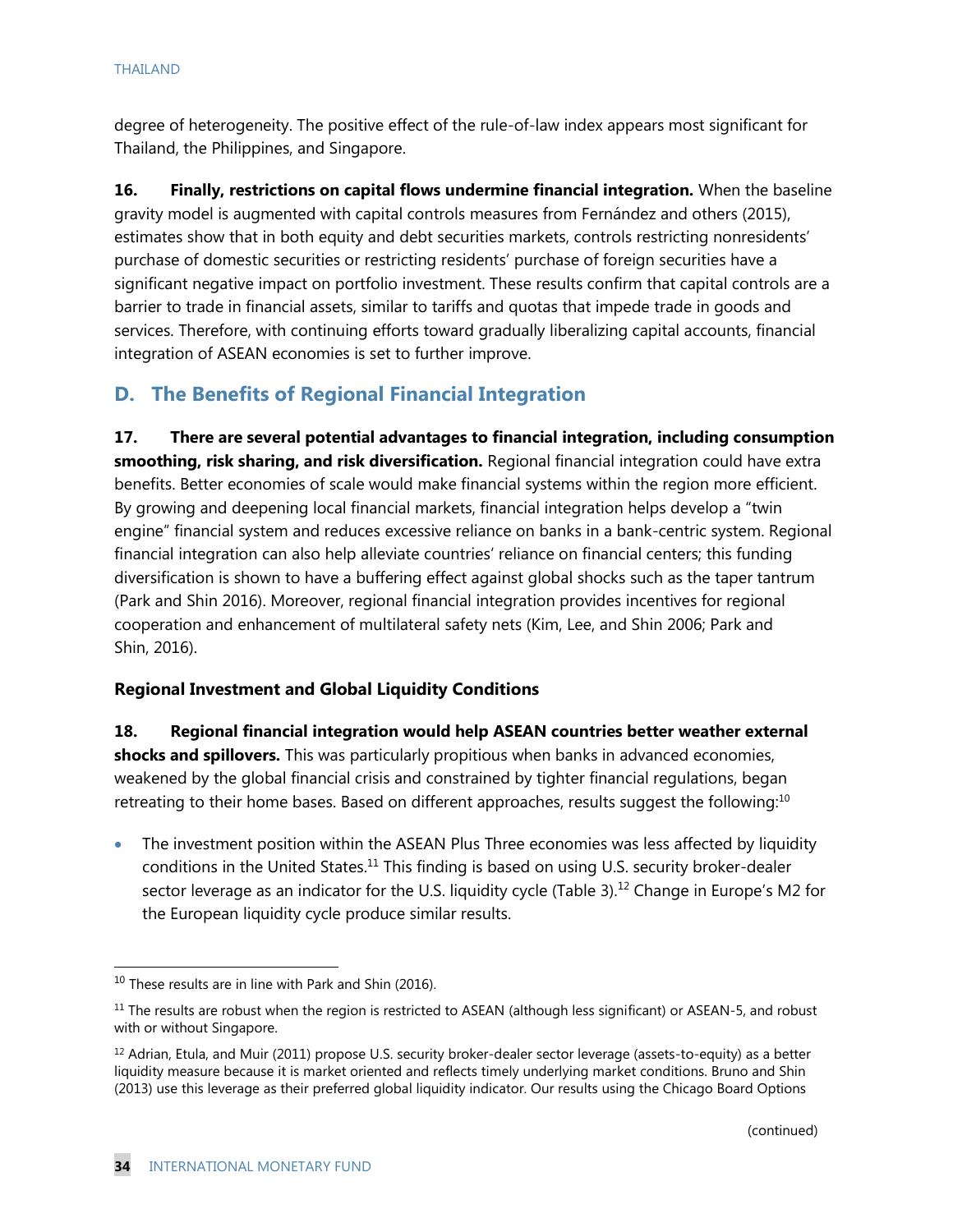- Regional investors were less likely to join global investors in pulling out of investments during the global financial crisis (Figure 8).
- The magnitude of global investors' retreat was proportional to the global financial integration level, measured by the ratio of total cross-border portfolio investment to GDP. The breakdown between ASEAN Plus Three investors and global investors shows that, in most cases, investment from regional investors exhibited less volatility in both absolute and relative terms.<sup>13</sup>



#### **Financial Integration and Rebalancing**

 $\overline{a}$ 

## **19. Regional financial integration can also play an important role in facilitating external rebalancing.** ASEAN economies are salient examples of the Lucas paradox (Lucas 1990). Despite substantial development potential and large infrastructure needs, these economies were all net capital exporters with high current account surpluses, averaging about 2 percent of GDP per year during 2009–16.

**20. The current account imbalance is affected by structural factors.** The current account imbalance a mirror image of the savings-investment gap; the desirable savings-to-investment level, which in turn, is affected by structural factors that are determined or influenced by the financial system.<sup>14</sup> Financial integration can play a key role in affecting such levels. It would lessen the need to rely on countries' own funds and improve access to financial services, and thus provide a net boost to consumption and investment.

Exchange Volatility Index are similar although less significant, whereas using US and EU credit-to-GDP growth as liquidity indicators also yields similar results.

 $<sup>13</sup>$  Portfolio investment from ASEAN-5 economies also exhibits less volatility than that from global investors.</sup>

 $<sup>14</sup>$  Financial markets are, in essence, the arrangements for processing information in networks of savers and investors</sup> (Gochoco-Bautista and Remolona 2012).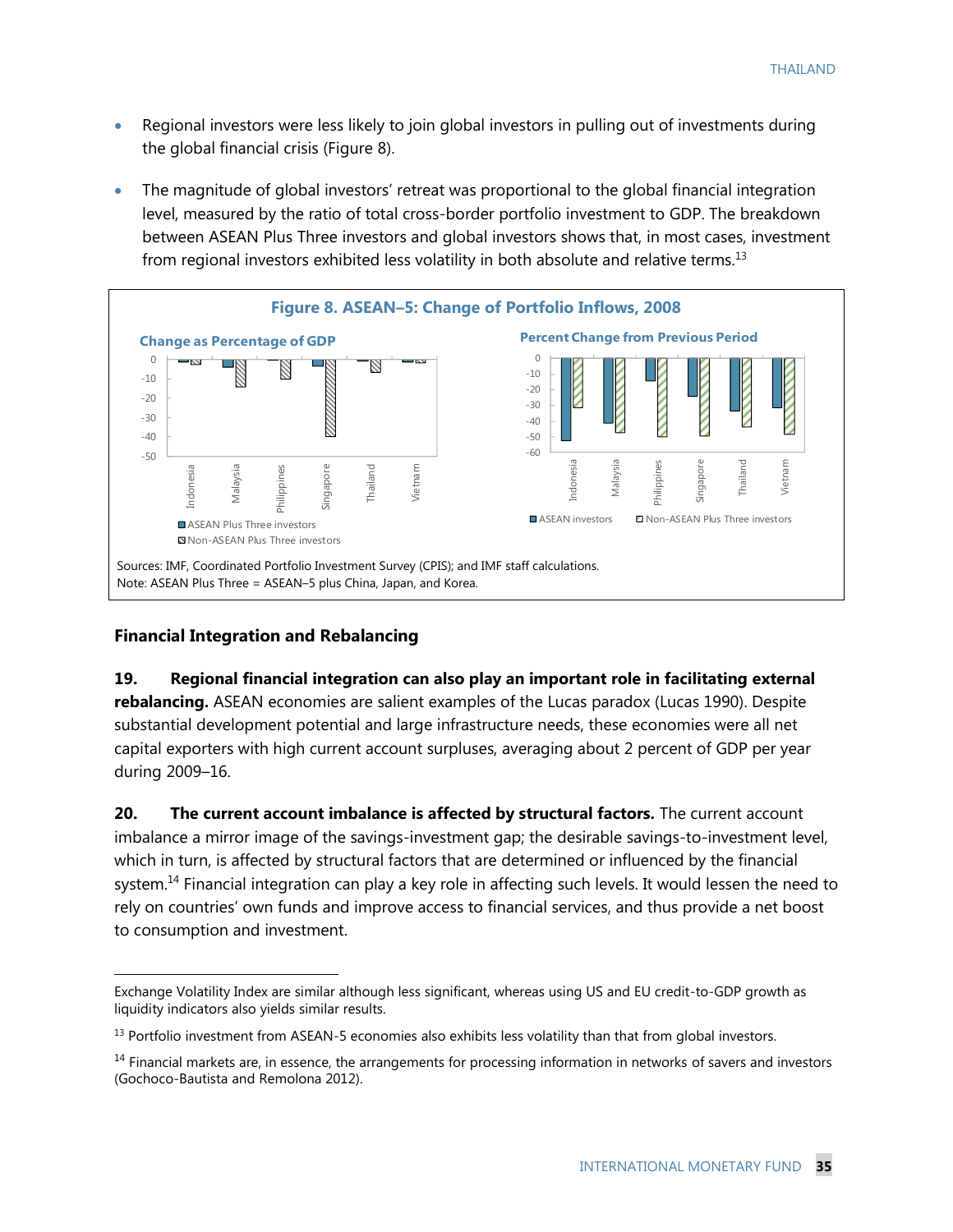**21. Regional financial integration can facilitate financing of investment.**<sup>15</sup> We estimate a model based on macroeconomic balance approach (similar to Pongsaparn and Unteroberdoerster, 2011).<sup>16</sup> The impact of rebalancing is assessed through the change in the current account balance to GDP (the dependent variable). Our results show that deeper financial integration, either global or regional, is associated with lower current account surpluses (Table 4).<sup>17</sup> These findings are in line with those of Pongsaparn and Unteroberdoerster (2011), who show that relative to their regional peers, Indonesia, Malaysia, and Thailand would be able to rebalance in a more significant way by moving toward a level of financial integration more consistent with their fundamentals.

#### **Financial Integration and Economic Growth**

#### **22. The potential costs of financial integration should not obscure the potential benefits.**

To quantify the overall effect of financial integration, we look into the relationship between financial integration and economic growth, applying the framework of Eyraud, Singh, and Sutton (2017). We include standard control variables such as trade openness and population growth in our regression, with real GDP growth as the dependent variable. Considering financial integration might be affected by economic growth, we use instrumental variables (IV) methods as well. The instruments used are one-period lag of the financial integration variable and capital control measures from Fernández and others (2015).

**23. Table 5 shows the regression results.**<sup>18</sup> Columns (1)–(3) evaluate the effect of global financial integration, and columns (4)–(6) show the results for intraregional financial integration. Columns (1) and (4) use ordinary least squares estimation with time fixed effects. To correct for possible endogeneity, columns (2) and (5) use two-stage least squares estimation and columns (3) and (6) use the instrumental variable–generalized method of moments method. The instruments used are one-period lag of the financial integration variable and capital control measures from Fernández and others (2015).

**24. Our results show a positive and significant association between global financial integration and economic growth**.<sup>19</sup> In similar estimations for regional integration, a positive but statistically weaker association is found between regional financial integration and economic

<sup>&</sup>lt;sup>15</sup> Our findings that regional investors are less likely to pull out of their investments in the face of a crisis also suggest that regional financial integration is a suitable vehicle for promoting much needed long-term investment, such as in infrastructure. Indeed, through mobilizing savings and lowering financing costs, regional financial integration has been explored as a regional approach for financing infrastructure and other development needs.

<sup>&</sup>lt;sup>16</sup> For more details, see Wu and Wu (2018).

<sup>&</sup>lt;sup>17</sup> The ordinary least squares regression includes standard factors affecting the current account, such as the dependency ratio and fiscal balance, and global (regional) financial integration index (*z*-score). We include year and country fixed effects and use robust standard errors.

<sup>18</sup> Global (regional) financial integration in Table 5 refers to the global (regional) financial integration index (*z*-score) calculated from portfolio investment data. Using z-scores calculated from FDI data has similar results.

 $19$  Singapore is not included in this exercise; the results are less significant with Singapore, perhaps because of Singapore's status as a financial center and its higher stage of development.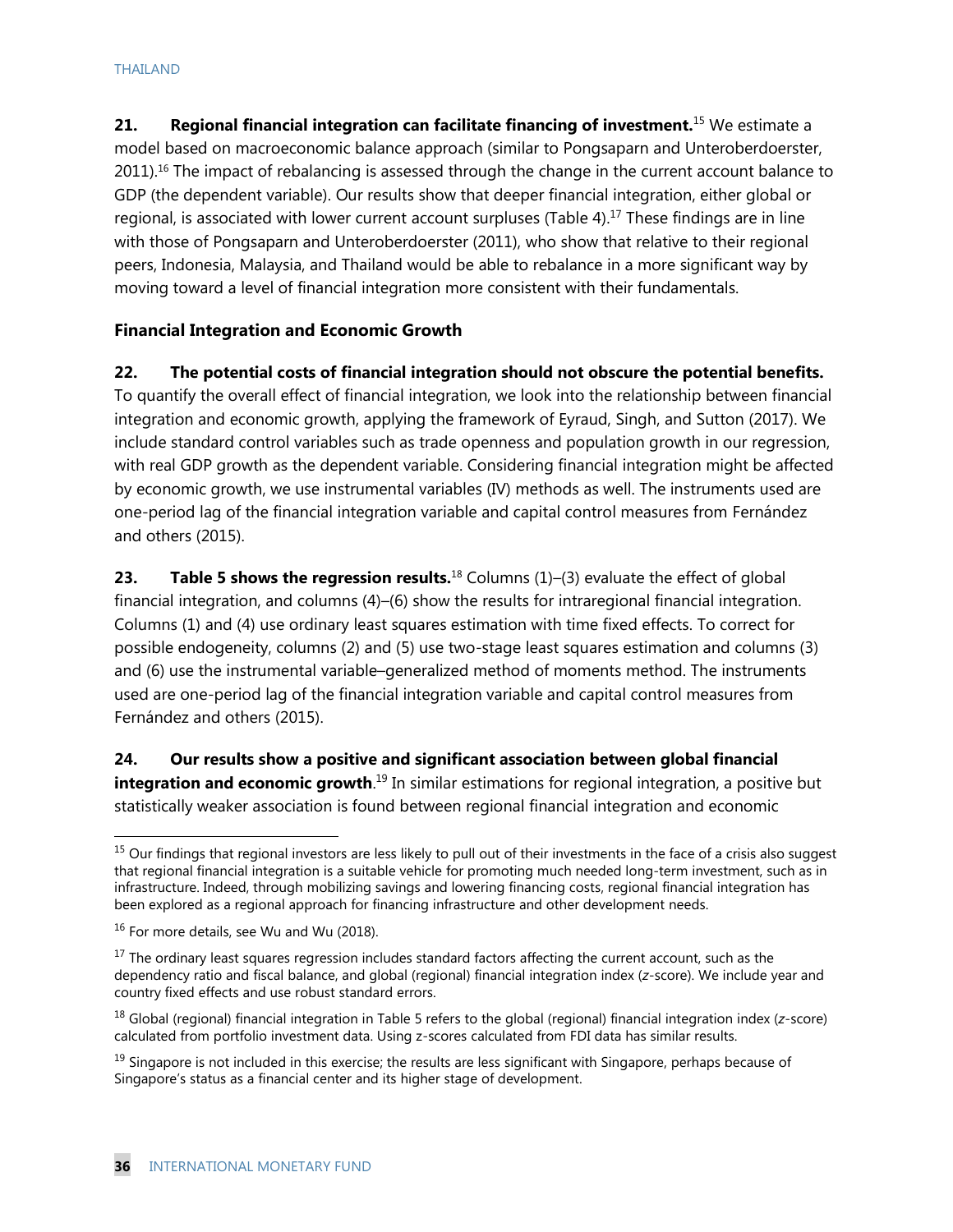growth. However, financial integration does not necessarily guarantee net benefits if sound institutional and policy frameworks are not in place. 20

## **E. Conclusion and Policy Implications**

 $\overline{a}$ 

**25. Financial integration of ASEAN economies is an important component of financial development.** This paper shows that regional financial integration in ASEAN economies not only lags their trade integration, but also lags behind financial integration in countries outside the region. When looking into the drivers of financial integration, the analysis finds that improving regulatory and institutional quality and reducing restrictions on capital flows can promote regional financial integration. The paper also provides empirical evidence that regional financial integration helps ASEAN better weather global shocks, fosters economic rebalancing, and is associated with higher economic growth. <sup>21</sup>

**26. It is important to recognize that financial integration and greater exposure to international capital markets can also pose challenges and risks.** Capital flows, including those intermediated through the banking system, can amplify domestic economic and financial cycles. Cost of contagion would be greater in countries that are more financially integrated with a country where the financial shock originally is from. Harnessing the benefit of financial integration hence requires strong policy frameworks and institutions to safeguard macroeconomic and financial stability.

**27. Macroeconomic policies, including exchange rate flexibility, need to play a key role in the management of risks associated with capital flows.** A flexible exchange rate can be a critical shock absorber in the event of capital inflow surges. Macroprudential policies, in support of sound macroeconomic policies and strong financial supervision and regulation, can increase countries' resilience to external shocks associated with capital flows, helping contain the buildup of systemic vulnerabilities over time (IMF 2012; 2017).

**28. When advancing financial integration, close attention must be paid to financial stability.** The opening up of financial markets requires, in the first place, strengthening domestic financial systems and improving macroeconomic fundamentals and, at the regional level, enhancing information sharing, improving surveillance and crisis management, and providing a cross-country safety net. A gradual approach would therefore be appropriate for promoting regional financial integration.

<sup>&</sup>lt;sup>20</sup> For a fuller treatment on the risks and challenges of financial integration, see Obstfeld and Taylor (2004), and Barro and Lee (2011).

<sup>&</sup>lt;sup>21</sup> For a discussion of challenges and policy initiatives for ASEAN financial integration in the areas of financial sector liberalization, capital account liberalization, and progress in setting up regional institutions to enhance regional cooperation, see Wu and Wu (2018).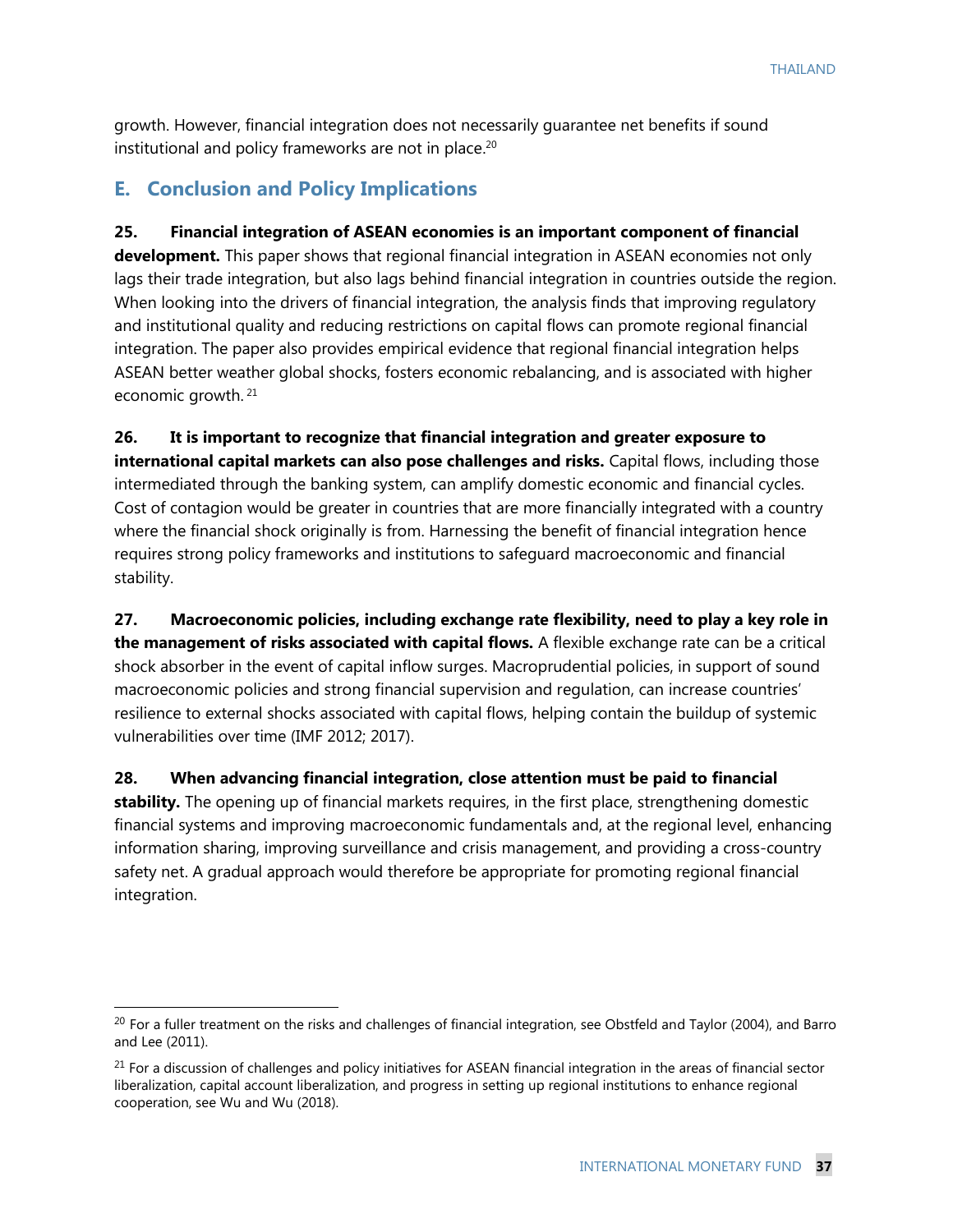| <b>Table 1. Thailand: Baseline Gravity Model</b>                                                                |                  |                                     |  |
|-----------------------------------------------------------------------------------------------------------------|------------------|-------------------------------------|--|
|                                                                                                                 | $-1$             | $-2$                                |  |
|                                                                                                                 | Portfolio Assets | Portfolio Assets and<br>Liabilities |  |
| GDP Borrower[1]                                                                                                 | $0.83***$        | $0.77***$                           |  |
|                                                                                                                 | $-0.07$          | $-0.07$                             |  |
| GDP Lender[2]                                                                                                   | 0.11             | $0.70***$                           |  |
|                                                                                                                 | $-0.09$          | $-0.08$                             |  |
| <b>Distance</b>                                                                                                 | $-0.51***$       | $-0.39***$                          |  |
|                                                                                                                 | $-0.03$          | $-0.02$                             |  |
| Trade                                                                                                           | $0.45***$        | $0.42***$                           |  |
|                                                                                                                 | $-0.02$          | $-0.02$                             |  |
| Common Language                                                                                                 | $0.19***$        | $0.28***$                           |  |
|                                                                                                                 | $-0.04$          | $-0.04$                             |  |
| Constant                                                                                                        | $-12.35***$      | $-19.95***$                         |  |
|                                                                                                                 | $-3.23$          | $-2.69$                             |  |
| Year Effect                                                                                                     | Yes              | Yes                                 |  |
| <b>Borrower Effect</b>                                                                                          | Yes              | Yes                                 |  |
| Lender Effect                                                                                                   | Yes              | Yes                                 |  |
| Observations                                                                                                    | 18,554           | 17,732                              |  |
| Adjusted $R^2$                                                                                                  | 0.825            | 0.83                                |  |
| Source: Authors' calculations.<br>Note: Standard errors in parentheses.<br>$p < 0.10$ , $p < 0.05$ , $p < 0.01$ |                  |                                     |  |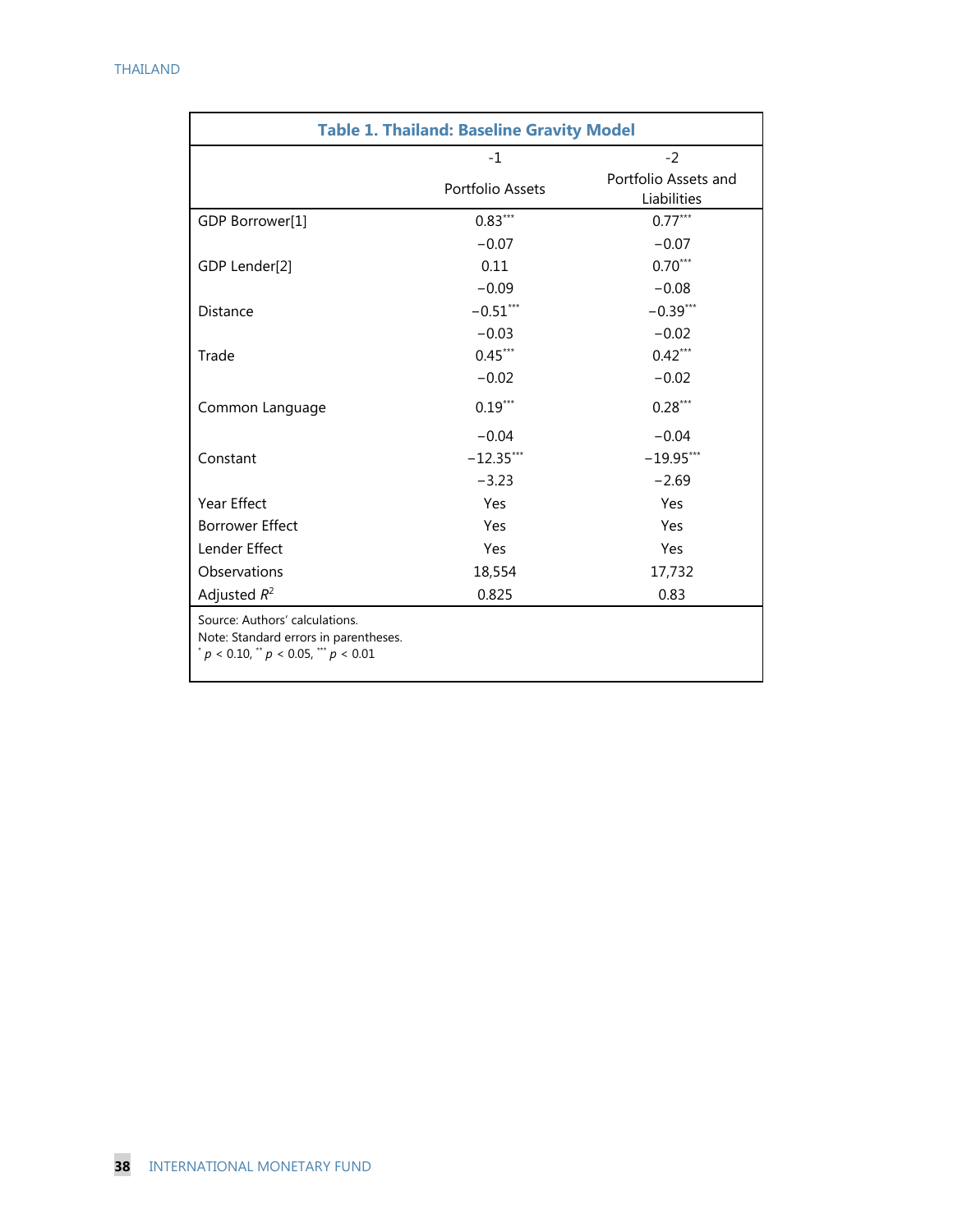| (1)<br>(2)<br>Portfolio Assets<br>Portfolio Assets and Liabilities<br>$0.78***$<br>$0.83***$<br><b>GDP Borrower</b><br>(0.02)<br>(0.02)<br>$0.69***$<br>$0.80***$<br><b>GDP Lender</b><br>(0.02)<br>(0.02)<br>$-0.88***$<br>$-0.89***$<br>Distance<br>(0.02)<br>(0.02)<br>$0.05***$<br>$-0.03$<br>Trade<br>(0.02)<br>(0.02)<br>$0.94***$<br>$0.97***$<br>Common Language<br>(0.04)<br>(0.05)<br>$0.86***$<br>$1.53***$<br>Rule of Law Borrower<br>(0.02)<br>(0.02)<br>$1.14***$<br>$0.85***$<br>Intra-ASEAN Dummy <sup>1</sup> |
|--------------------------------------------------------------------------------------------------------------------------------------------------------------------------------------------------------------------------------------------------------------------------------------------------------------------------------------------------------------------------------------------------------------------------------------------------------------------------------------------------------------------------------|
|                                                                                                                                                                                                                                                                                                                                                                                                                                                                                                                                |
|                                                                                                                                                                                                                                                                                                                                                                                                                                                                                                                                |
|                                                                                                                                                                                                                                                                                                                                                                                                                                                                                                                                |
|                                                                                                                                                                                                                                                                                                                                                                                                                                                                                                                                |
|                                                                                                                                                                                                                                                                                                                                                                                                                                                                                                                                |
|                                                                                                                                                                                                                                                                                                                                                                                                                                                                                                                                |
|                                                                                                                                                                                                                                                                                                                                                                                                                                                                                                                                |
|                                                                                                                                                                                                                                                                                                                                                                                                                                                                                                                                |
|                                                                                                                                                                                                                                                                                                                                                                                                                                                                                                                                |
|                                                                                                                                                                                                                                                                                                                                                                                                                                                                                                                                |
|                                                                                                                                                                                                                                                                                                                                                                                                                                                                                                                                |
|                                                                                                                                                                                                                                                                                                                                                                                                                                                                                                                                |
|                                                                                                                                                                                                                                                                                                                                                                                                                                                                                                                                |
|                                                                                                                                                                                                                                                                                                                                                                                                                                                                                                                                |
|                                                                                                                                                                                                                                                                                                                                                                                                                                                                                                                                |
| (0.12)<br>(0.11)                                                                                                                                                                                                                                                                                                                                                                                                                                                                                                               |
| $0.42***$<br>$0.71***$<br>Intra-ASEAN Dummy × Rule of                                                                                                                                                                                                                                                                                                                                                                                                                                                                          |
| Law Borrower <sup>2</sup>                                                                                                                                                                                                                                                                                                                                                                                                                                                                                                      |
| (0.10)<br>(0.10)                                                                                                                                                                                                                                                                                                                                                                                                                                                                                                               |
| $2.49***$<br>$1.47***$<br>Rule of Law Lender                                                                                                                                                                                                                                                                                                                                                                                                                                                                                   |
| (0.02)<br>(0.03)                                                                                                                                                                                                                                                                                                                                                                                                                                                                                                               |
| $0.52***$<br>Intra-ASEAN Dummy × Rule of<br>$-0.02$                                                                                                                                                                                                                                                                                                                                                                                                                                                                            |
| Law Lender                                                                                                                                                                                                                                                                                                                                                                                                                                                                                                                     |
| (0.11)<br>(0.10)                                                                                                                                                                                                                                                                                                                                                                                                                                                                                                               |
| $-17.09***$<br>$-18.01***$<br>Constant                                                                                                                                                                                                                                                                                                                                                                                                                                                                                         |
| (0.67)<br>(0.59)                                                                                                                                                                                                                                                                                                                                                                                                                                                                                                               |
| Year Effects<br>Yes<br>Yes                                                                                                                                                                                                                                                                                                                                                                                                                                                                                                     |
| Observations<br>15,788<br>15,491                                                                                                                                                                                                                                                                                                                                                                                                                                                                                               |
| Adjusted $R^2$<br>0.662<br>0.636                                                                                                                                                                                                                                                                                                                                                                                                                                                                                               |

Source: Authors' calculations.

Note: Standard errors in parentheses.

<sup>1</sup> Intra-ASEAN dummy equals one when the investment is between ASEAN member countries, zero otherwise. <sup>2</sup> Interaction term of the intra-ASEAN dummy and the rule-of-law index in the investment-receiving country.  $p < 0.10,$   $\sqrt{p} < 0.05,$   $\sqrt{p} < 0.01$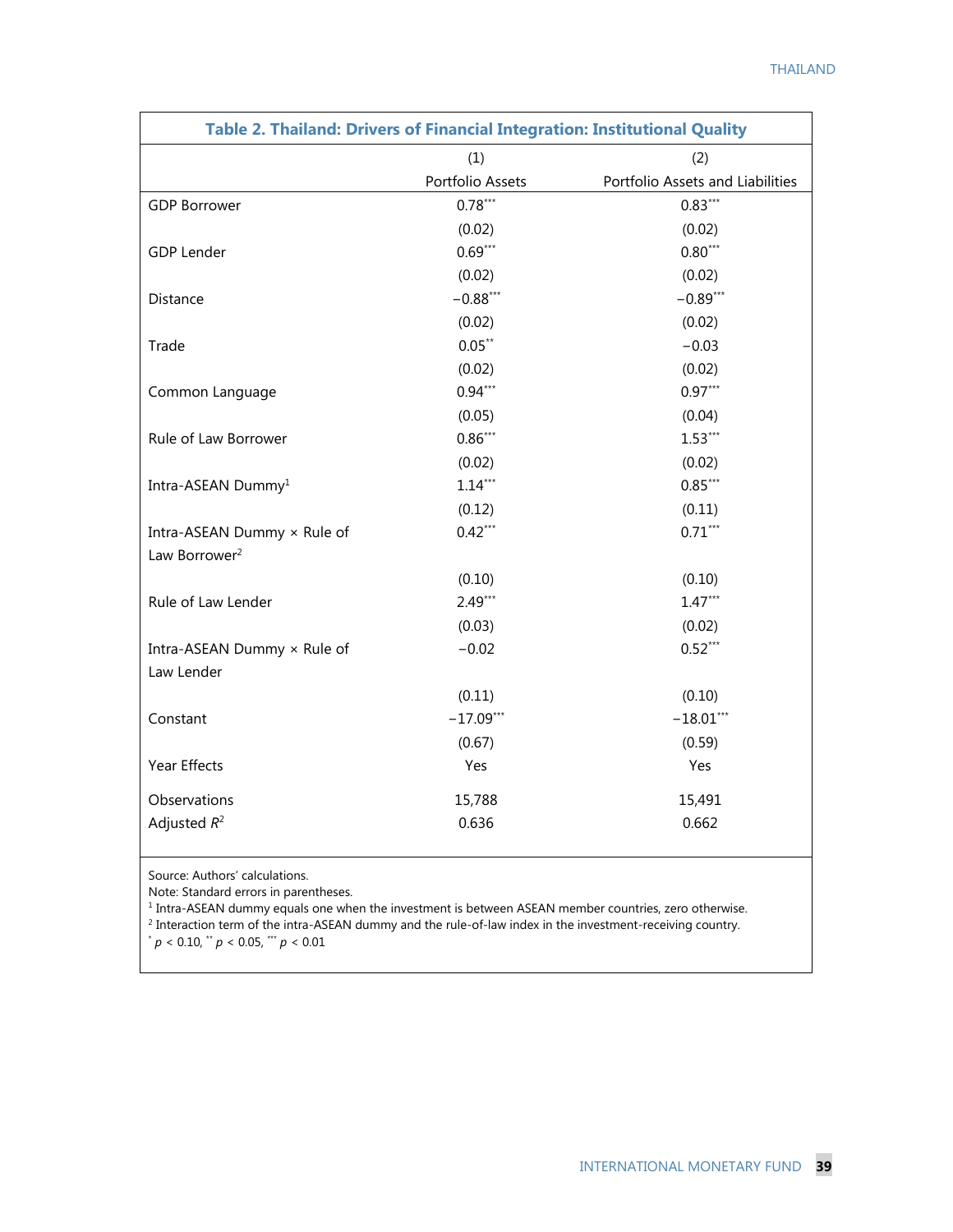| Table 3. Thailand: Benefits of Financial Integration: U.S. Liquidity Condition |                  |                                  |  |  |
|--------------------------------------------------------------------------------|------------------|----------------------------------|--|--|
|                                                                                | (1)              | (2)                              |  |  |
|                                                                                | Portfolio Assets | Portfolio Assets and Liabilities |  |  |
| <b>GDP Borrower</b>                                                            | $0.31***$        | $0.17*$                          |  |  |
|                                                                                | (0.09)           | (0.09)                           |  |  |
| <b>GDP Lender</b>                                                              | $-0.03$          | $0.25***$                        |  |  |
|                                                                                | (0.10)           | (0.09)                           |  |  |
| Distance                                                                       | $-0.47***$       | $-0.34***$                       |  |  |
|                                                                                | (0.03)           | (0.02)                           |  |  |
| Trade                                                                          | $0.43***$        | $0.40***$                        |  |  |
|                                                                                | (0.02)           | (0.02)                           |  |  |
| Real per Capita GDP Borrower                                                   | $1.55***$        | $1.26***$                        |  |  |
|                                                                                | (0.19)           | (0.19)                           |  |  |
| Real per Capita GDP Lender                                                     | $0.78***$        | $1.06***$                        |  |  |
|                                                                                | (0.22)           | (0.21)                           |  |  |
| Common Language                                                                | $0.23***$        | $0.33***$                        |  |  |
|                                                                                | (0.04)           | (0.04)                           |  |  |
| US Broker-Dealer Sector Leverage                                               | $0.35***$        | $0.16***$                        |  |  |
|                                                                                | (0.06)           | (0.05)                           |  |  |
| Intra-ASEAN+3 Dummy                                                            | $3.46***$        | $3.23***$                        |  |  |
|                                                                                | (0.74)           | (0.67)                           |  |  |
| Intra-ASEAN+3 Dummy × US                                                       | $-0.93***$       | $-0.82***$                       |  |  |
| Broker-Dealer Sector Leverage                                                  |                  |                                  |  |  |
|                                                                                | (0.24)           | (0.22)                           |  |  |
| Constant                                                                       | $-14.23***$      | $-20.05***$                      |  |  |
|                                                                                | (1.51)           | (1.32)                           |  |  |
| <b>Borrower Effect</b>                                                         | Yes              | Yes                              |  |  |
| Lender Effect                                                                  | Yes              | Yes                              |  |  |
| Observations                                                                   | 18,554           | 17,732                           |  |  |
| Adjusted $R^2$                                                                 | 0.825            | 0.830                            |  |  |
| Source: Authors' calculations.                                                 |                  |                                  |  |  |
| Note: Standard errors in parentheses.                                          |                  |                                  |  |  |
| * p < 0.10, ** p < 0.05, *** p < 0.01                                          |                  |                                  |  |  |
|                                                                                |                  |                                  |  |  |

 $\mathbf{I}$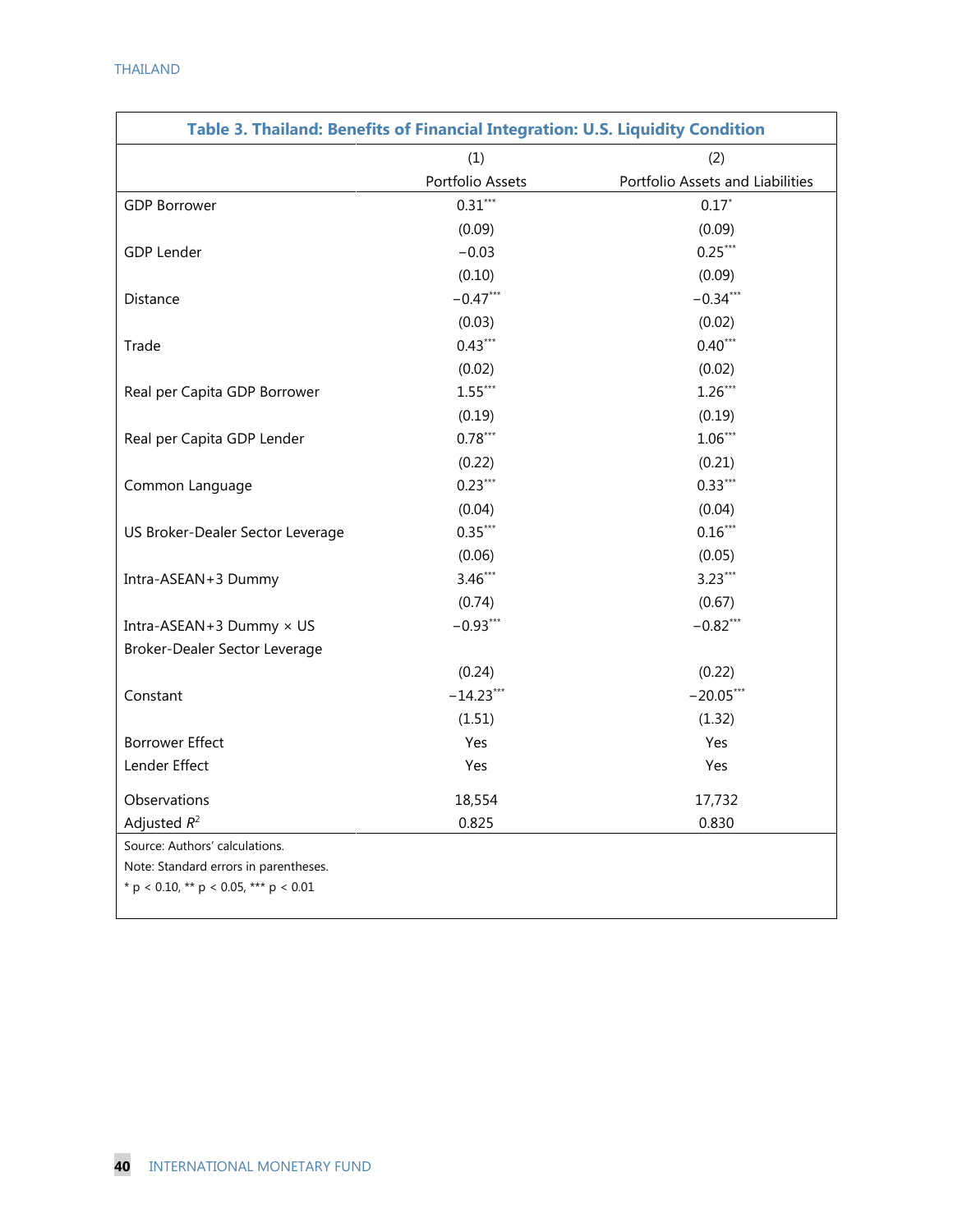| Table 4. Thailand: Benefits of Financial Integration: Rebalancing |            |            |           |  |  |
|-------------------------------------------------------------------|------------|------------|-----------|--|--|
|                                                                   | (1)        | (2)        | (3)       |  |  |
|                                                                   | Global     | Regional   | Both      |  |  |
| Dependency Ratio                                                  | $0.32***$  | $0.33***$  | $0.33***$ |  |  |
|                                                                   | (0.10)     | (0.10)     | (0.10)    |  |  |
| <b>Fiscal Balance</b>                                             | $-0.09$    | $-0.09*$   | $-0.09*$  |  |  |
|                                                                   | (0.05)     | (0.05)     | (0.05)    |  |  |
| Real GDP Growth                                                   | 0.05       | 0.05       | 0.05      |  |  |
|                                                                   | (0.07)     | (0.07)     | (0.07)    |  |  |
| <b>Global Financial</b>                                           | $-2.77***$ |            | $-0.84$   |  |  |
| Integration                                                       |            |            |           |  |  |
|                                                                   | (0.72)     |            | (2.12)    |  |  |
| Opening Balance of                                                | $-0.00**$  | $-0.00**$  | $-0.00**$ |  |  |
| Net Foreign Assets                                                |            |            |           |  |  |
|                                                                   | (0.00)     | (0.00)     | (0.00)    |  |  |
| Population Growth                                                 | 0.02       | 0.09       | 0.07      |  |  |
|                                                                   | (0.57)     | (0.55)     | (0.56)    |  |  |
| Oil Income                                                        | $0.96***$  | $0.97***$  | $0.97***$ |  |  |
|                                                                   | (0.20)     | (0.20)     | (0.20)    |  |  |
| Regional Financial                                                |            | $-2.95***$ | $-2.15$   |  |  |
| Integration                                                       |            |            |           |  |  |
|                                                                   |            | (0.71)     | (2.16)    |  |  |
| Constant                                                          | $-1.35$    | $-6.39$    | $-4.48$   |  |  |
|                                                                   | (5.04)     | (5.39)     | (5.91)    |  |  |
| Year Effect                                                       | Yes        | Yes        | Yes       |  |  |
| Lender Effect                                                     | Yes        | Yes        | Yes       |  |  |
| Observations                                                      | 597        | 597        | 597       |  |  |
| Adjusted $R^2$                                                    | 0.908      | 0.909      | 0.908     |  |  |
| Source: Authors' calculations.                                    |            |            |           |  |  |
| Note: Standard errors in parentheses.                             |            |            |           |  |  |
| $p < 0.10$ , $p < 0.05$ , $p < 0.01$                              |            |            |           |  |  |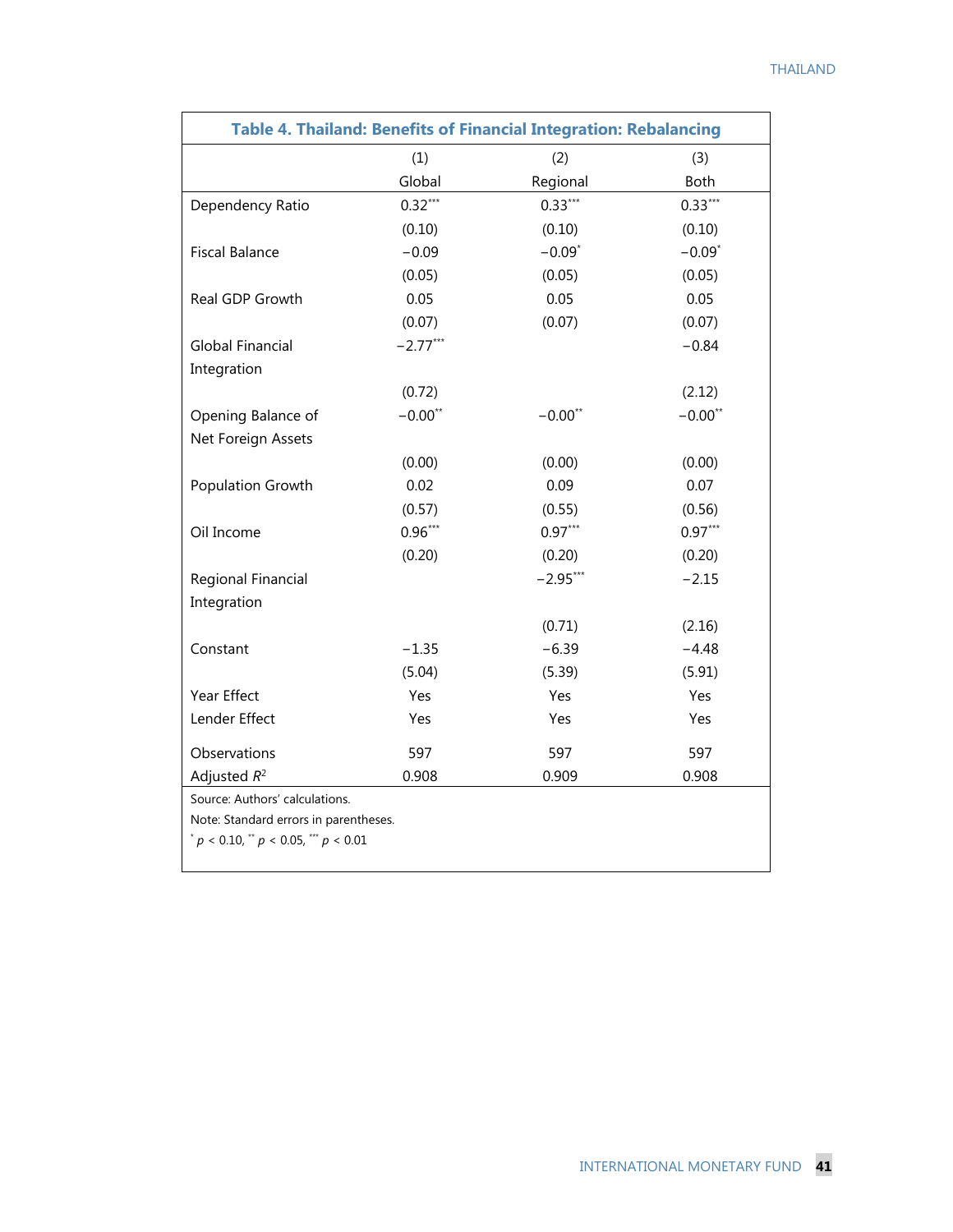| Table 5. Thailand: Benefits of Financial Integration: Economic Growth   |            |                      |            |            |            |            |
|-------------------------------------------------------------------------|------------|----------------------|------------|------------|------------|------------|
|                                                                         | (1)        | (2)                  | (3)        | (4)        | (5)        | (6)        |
| <b>Trade Openness</b>                                                   | $-0.79$    | $-1.14$ <sup>*</sup> | $-1.17$    | $-1.03$    | $-0.69$    | $-0.99$    |
|                                                                         | (0.72)     | (0.66)               | (0.83)     | (0.76)     | (0.58)     | (0.76)     |
| Real GDP per Capita                                                     | $-2.39***$ | $-1.99***$           | $-2.12***$ | $-2.53***$ | $-1.23***$ | $-1.53***$ |
|                                                                         | (0.44)     | (0.41)               | (0.46)     | (0.48)     | (0.41)     | (0.47)     |
| <b>GDP Share of Investment</b>                                          | $-0.11$    | 1.63                 | 1.39       | $-0.42$    | $1.73*$    | 1.64       |
|                                                                         | (1.00)     | (1.01)               | (1.04)     | (1.02)     | (1.05)     | (1.06)     |
| GDP Share of                                                            | $3.00**$   | $3.75***$            | $3.72***$  | $3.07**$   | $2.70**$   | $3.00**$   |
| Government Spending                                                     |            |                      |            |            |            |            |
|                                                                         | (1.20)     | (1.02)               | (1.29)     | (1.25)     | (1.06)     | (1.21)     |
| Population Growth                                                       | 0.51       | 0.42                 | 0.69       | 0.16       | 0.56       | 0.69       |
|                                                                         | (0.60)     | (0.59)               | (0.63)     | (0.61)     | (0.55)     | (0.61)     |
| <b>Inflation Rate</b>                                                   | $0.10***$  | $0.16***$            | $0.17***$  | $0.11***$  | $0.16***$  | $0.18***$  |
|                                                                         | (0.03)     | (0.05)               | (0.05)     | (0.03)     | (0.06)     | (0.05)     |
| Political Risk Index                                                    | 0.04       | 0.04                 | 0.04       | 0.07       | 0.05       | 0.06       |
|                                                                         | (0.05)     | (0.05)               | (0.05)     | (0.05)     | (0.04)     | (0.05)     |
| <b>Global Financial</b>                                                 | 0.09       | $0.32**$             | $0.31**$   |            |            |            |
| Integration                                                             |            |                      |            |            |            |            |
|                                                                         | (0.10)     | (0.13)               | (0.15)     |            |            |            |
| Regional Financial                                                      |            |                      |            | 0.13       | 0.06       | 0.11       |
| Integration                                                             |            |                      |            |            |            |            |
|                                                                         |            |                      |            | (0.12)     | (0.14)     | (0.14)     |
| Constant                                                                | 27.63***   | 28.04***             | 28.34***   | 28.95***   | 19.49***   | 21.54***   |
|                                                                         | (4.58)     | (4.00)               | (4.67)     | (5.22)     | (5.12)     | (5.11)     |
| Year Effect                                                             | Yes        | No                   | No         | Yes        | No         | No         |
| Observations                                                            | 98         | 84                   | 84         | 91         | 74         | 74         |
| Adjusted $R^2$                                                          | 0.609      | 0.440                | 0.447      | 0.590      | 0.280      | 0.288      |
| Source: Authors' calculations.<br>Note: Standard errors in parentheses. |            |                      |            |            |            |            |

\* p < 0.10, \*\* p < 0.05, \*\*\* p < 0.01